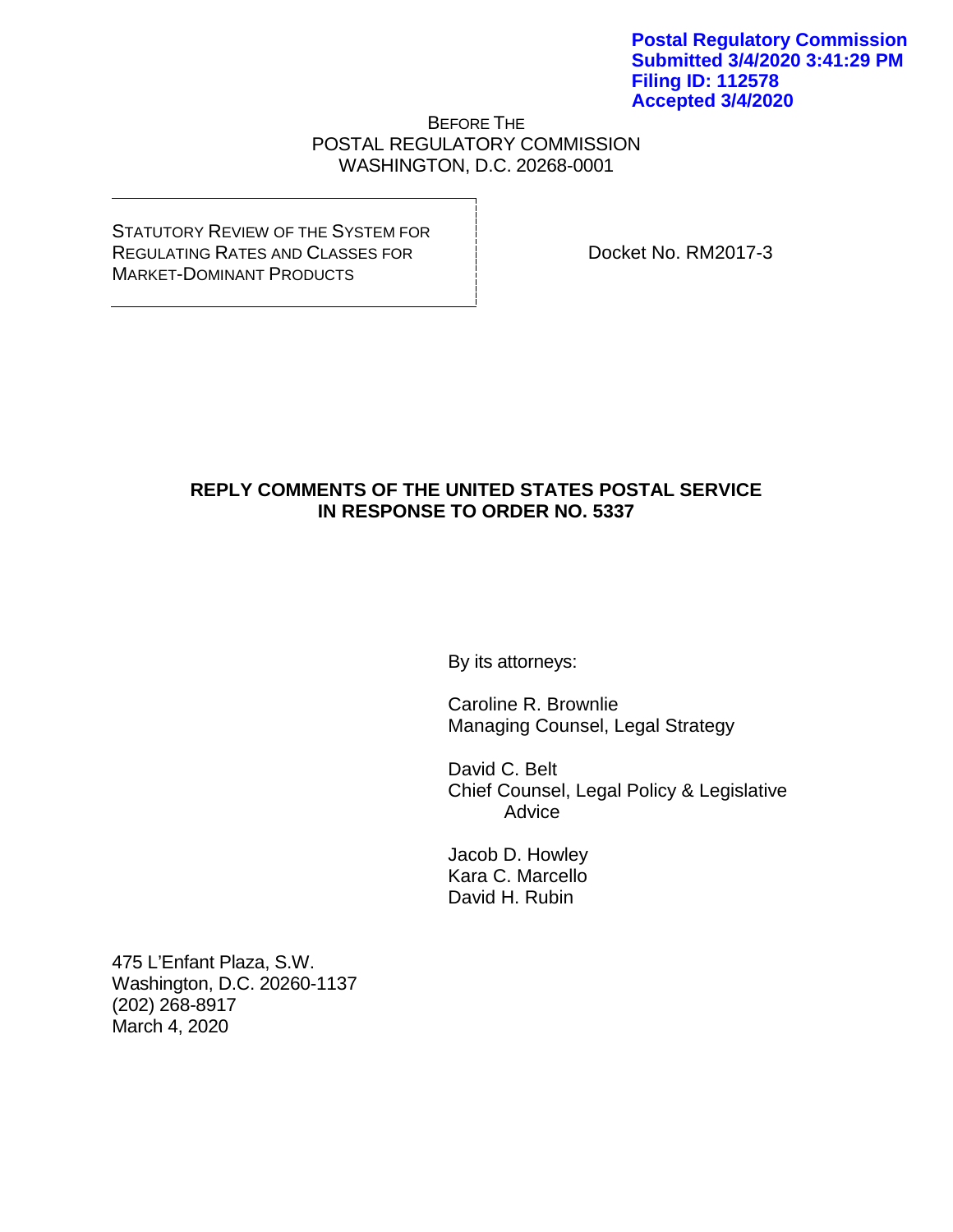# **TABLE OF CONTENTS**

| L.   |                                                                                                                                                                    |
|------|--------------------------------------------------------------------------------------------------------------------------------------------------------------------|
| Ш.   | THE COMMISSION SHOULD REJECT THE WELL-WORN ARGUMENTS                                                                                                               |
|      | A. The Current System Has Not Allowed the Postal Service to Achieve Financial<br>Stability and Has Left the Postal Service in a Financially Precarious Position  4 |
|      |                                                                                                                                                                    |
|      | C. Adjusting the Price Cap Will Not (and Cannot) Undermine Objective 5  14                                                                                         |
| III. | BOTH A RATE RESET AND DATA-BASED ADJUSTMENTS ARE VALID AND                                                                                                         |
|      | A. The Doctrine Against "Retroactive Ratemaking" Does Not Bar Recalibration or<br>20                                                                               |
|      | B. Cap Recalibration and Actuals-Based Adjustments Are Consistent with Price-<br>25                                                                                |
|      |                                                                                                                                                                    |
| IV.  | A NET-LOSS APPROACH TO A RATE RESET WOULD BE SIMPLER THAN A<br>30                                                                                                  |
| V.   | THE COMMISSION HAS IDENTIFIED APPROPRIATE INPUTS FOR ITS                                                                                                           |
| VI.  | DESPITE SOME UNFOUNDED CRITICISMS, THERE IS REMARKABLE<br>CONSENSUS THAT THE PROPOSED PERFORMANCE-BASED RATE<br>34                                                 |
|      | VII. INDUSTRY COMMENTERS' CONCERNS ABOUT THE COMMISSION'S                                                                                                          |
|      | VIII. THE COMMISSION'S PROPOSED PROCEDURAL CHANGES TO RATE-<br>REVIEW PROCEEDINGS ARE WITHIN THE COMMISSION'S DISCRETION 45                                        |
|      |                                                                                                                                                                    |
|      |                                                                                                                                                                    |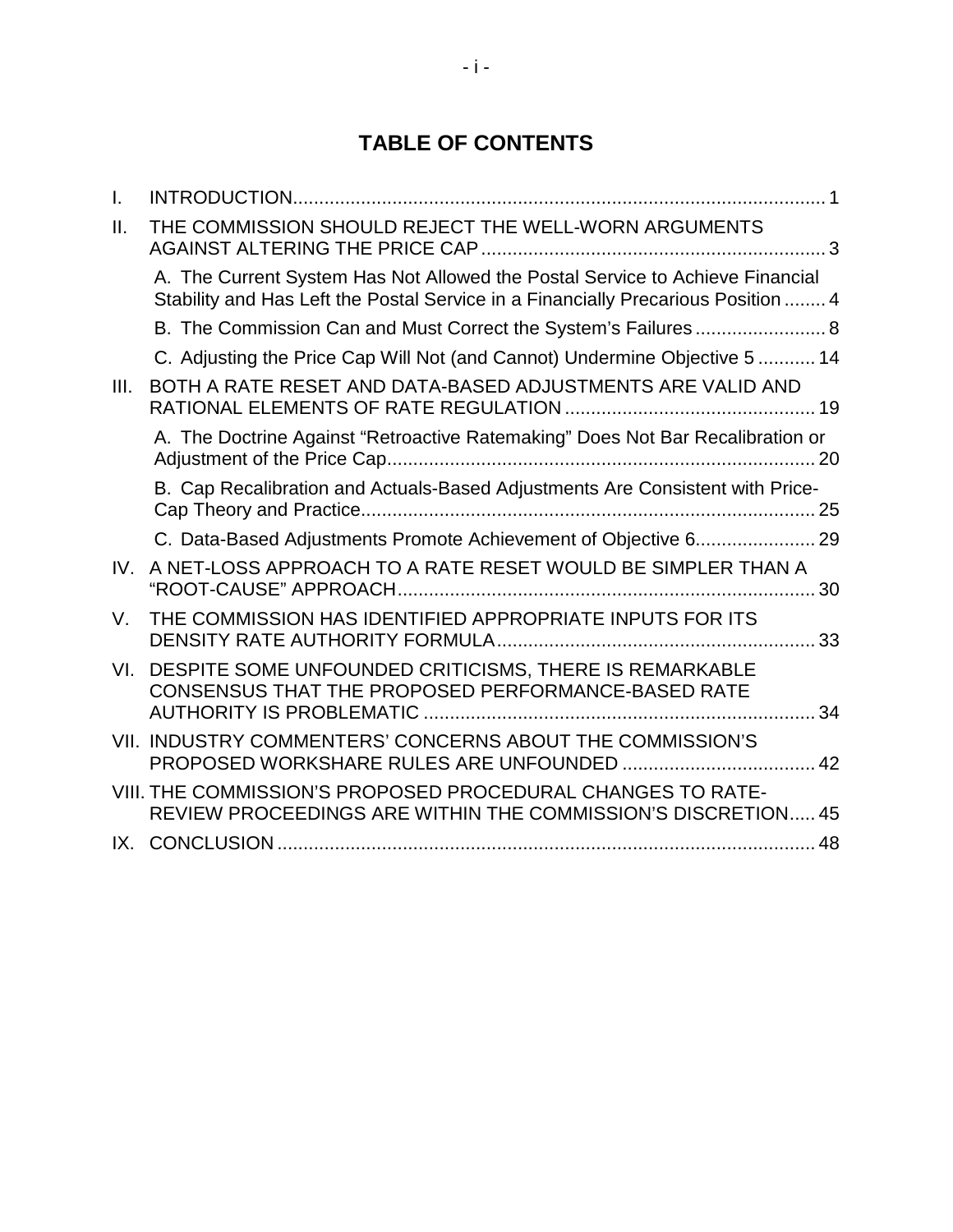#### <span id="page-2-0"></span>**I. INTRODUCTION**

By now, in the third round of this proceeding, parties' positions and arguments are well-known. Like our 2018 reply comments, these reply comments begin with a reminder that the Commission is generally on the right course, and that the industry commenters' arguments for Commission inaction continue to misstate the law and the stakes. The initial, rigid CPI-only price cap has failed to achieve the statutory objectives in an era of density declines not anticipated by Congress. This has occurred not because of some deficiency on the Postal Service's part, but despite historically significant efforts to control costs. Given the potential for such unforeseen circumstances, Congress did not lock in the price cap for all time, but charged the Commission with revising or replacing it, as necessary, after ten years. The possibility of further legislative reform, which the Postal Service strongly believes should occur, cannot be used as a basis to shirk this responsibility. The clear solution is to provide enough price authority to correct the current imbalance between revenues and costs and to revise the cap going forward to forestall a recurrence of its current failure. Fears of a "death spiral" have no empirical basis; even if they had any validity, they would only serve to further justify an approach of eliminating the price cap entirely. In the end, such business concerns are for the Postal Service's Governors to weigh in designing market-dominant prices; the Commission's task is to determine the outer bounds of pricing authority that are consistent with the law. Section II of these comments covers these points in greater detail.

Order No. 5337 proposes prospective annual adjustments to the price cap based on actual changes in density, amortization payments, and productivity, but not a recalibration of rate levels to correct the going-in net loss. As explained in our initial

- 1 -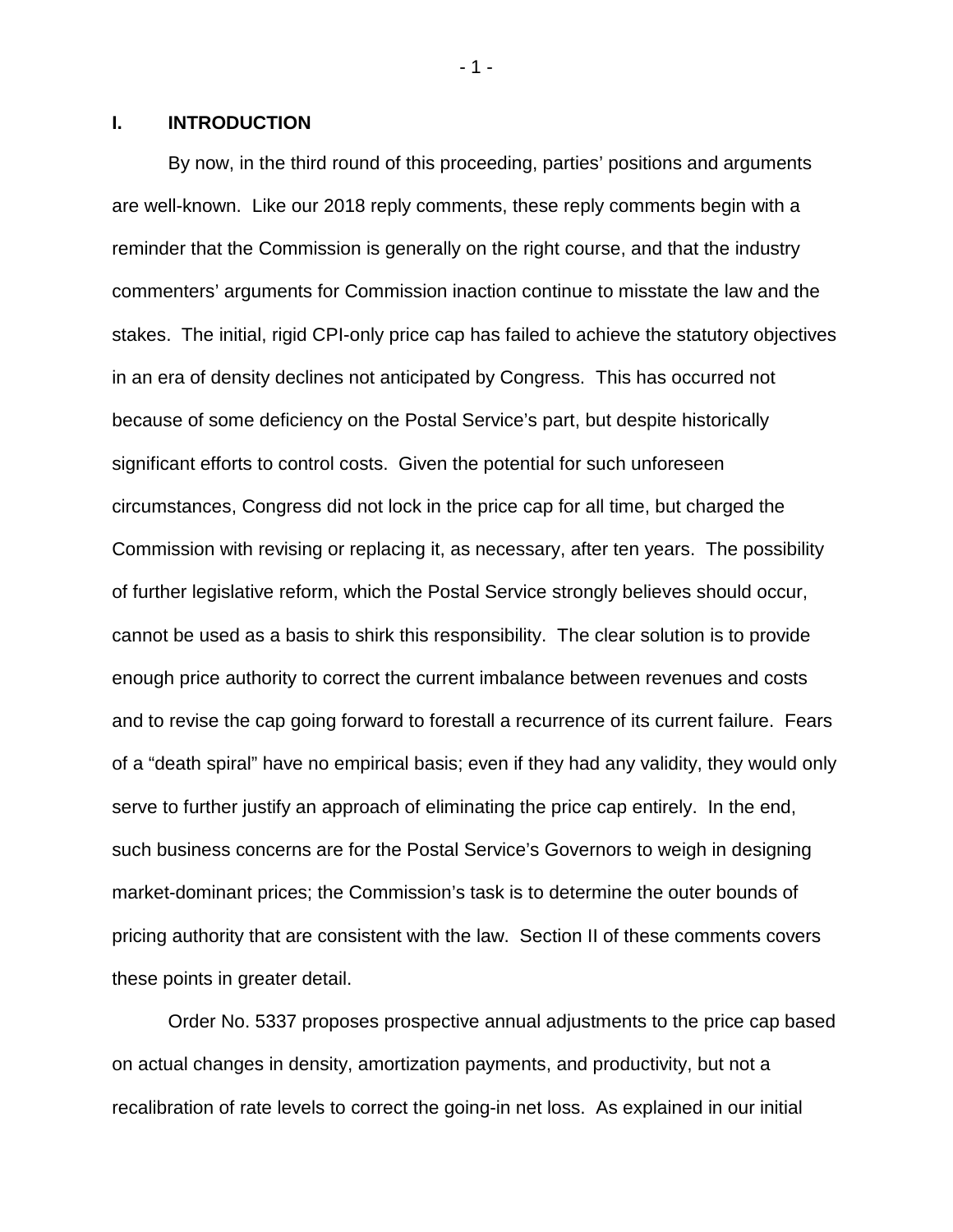comments, both elements are needed – not one or the other. And as explained in section III (and Appendix A), contrary to the views of some commenters, all of these measures are consistent with case law and price-cap theory. Moreover, basing adjustments on actual data, instead of forecasts, will reduce administrative burden and facilitate orderly resolution of this proceeding.

Sections IV and V address two issues concerning the proposed density rate authority. As discussed in section IV, labor commenters propose to apply the Commission's formula retrospectively, thereby recalibrating going-in rate levels according to the amount of density loss since the PAEA's enactment, when rates were last compensatory. While this proposal has merit, it would be simpler and more direct to provide sufficient rate authority to cover a representative measure of the current and expected net loss. After all, doing so would necessarily account for all factors that contributed to the Postal Service's current financial position: density loss, cost reductions, competitive product growth, and so on.

In section V (and Appendix B), we explain why the Commission's chosen inputs for the density rate authority are supportable. Certain industry commenters have proposed instead to base the adjustment on methodologies that focus on a limited range of cost segments. However, these proposals are unduly narrow, and, unlike the Commission's inputs, they lack the grounding in price-cap theory.

In section VI, we note the widely-shared criticisms of the Commission's proposed performance-based rate authority. Labor and (at least certain) industry commenters agree with the Postal Service that, given the Commission's stated goal of providing seed capital for investment, it is arbitrary to withhold the relevant rate authority until after

- 2 -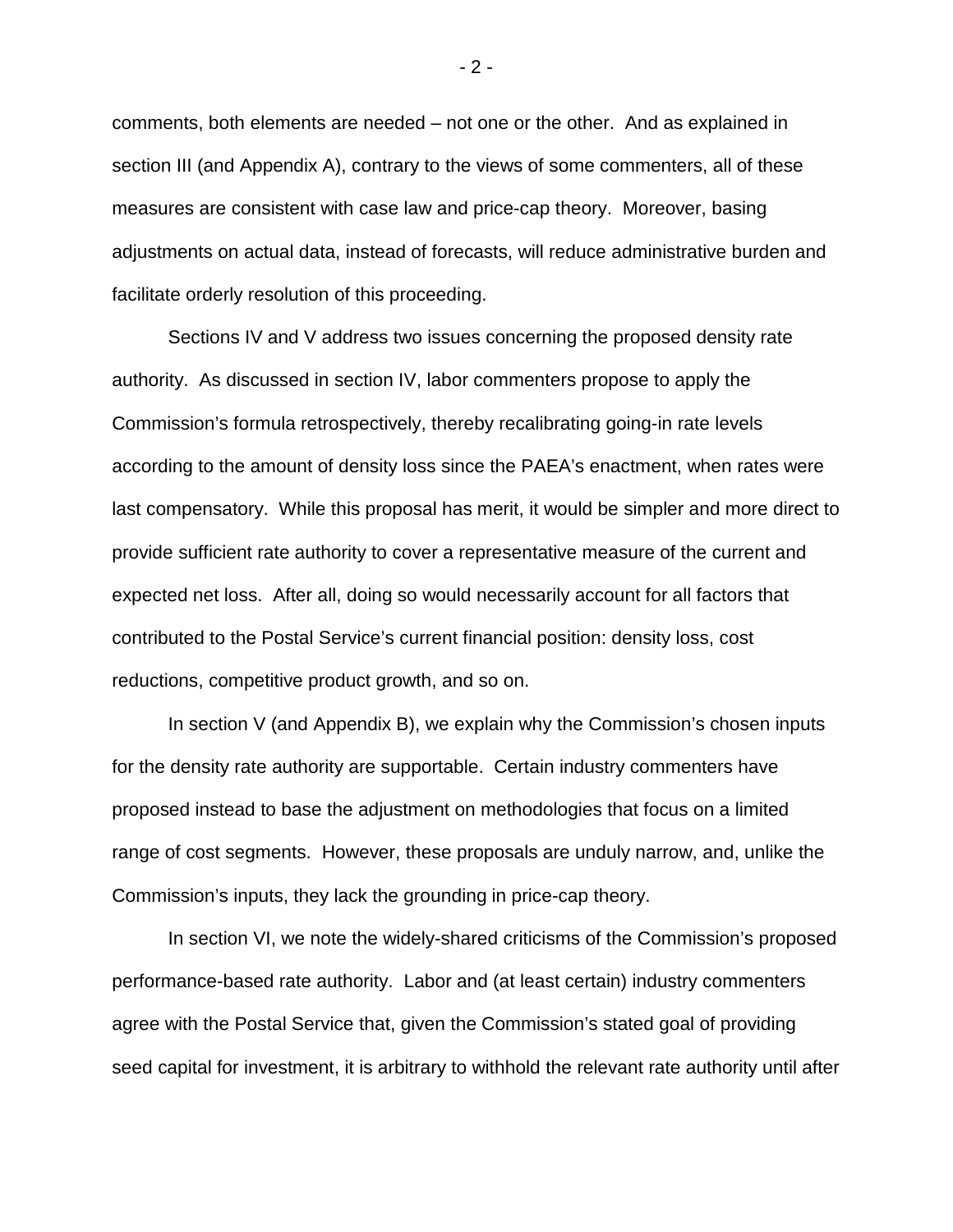the intended results have manifested on their own. Nonetheless, the section (along with Appendix A) goes on to detail certain misconceptions among industry commenters about how capital funding and productivity are generally addressed in price-cap practice.

Finally, sections VII and VIII address other misconceptions by industry commenters regarding the proposed workshare rules and the import of the U.S. Court of Appeals for the District of Columbia Circuit's recent *Carlson* decision.

## <span id="page-4-0"></span>**II. THE COMMISSION SHOULD REJECT THE WELL-WORN ARGUMENTS AGAINST ALTERING THE PRICE CAP**

Not surprisingly, many industry commenters favor the current system and encourage the Commission to leave it unchanged. Their arguments generally proceed along one or more of the following lines: (1) the CPI-based price cap has worked; (2) even if it has not, the Commission cannot change it; and (3) changing the price cap will aggravate the system's problems in any event. None of these arguments are new; they have been raised and addressed in earlier rounds of this proceeding. As before, these arguments downplay both the financial harm caused by the current system and the Commission's statutory duty to do something about it, while at the same time overplaying the ramifications of the Commission's exercise of that statutory duty. The arguments have not become more persuasive with the passage of time, and the Postal Service's financial situation certainly has not improved since these proceedings began in 2016 or since the Commission concluded in 2017 that the current price-cap system has prevented the Postal Service from maintaining financial stability.

As discussed throughout the Postal Service's earlier comments in this proceeding and as briefly reiterated below, the current price-cap system has produced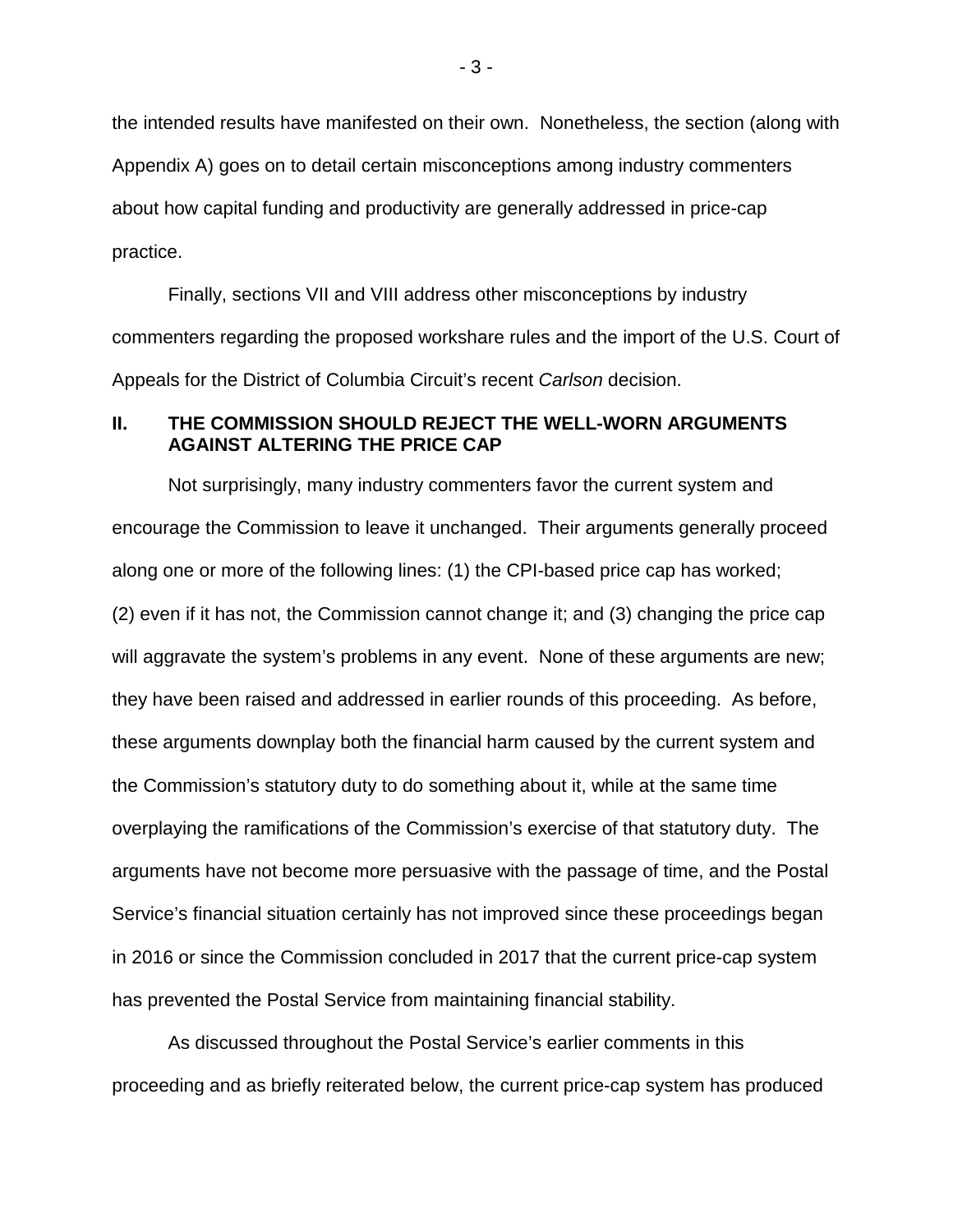persistently non-compensatory rates, leaving the Postal Service in a precarious financial position and careening toward a liquidity crisis that will threaten our ability to deliver the mail. The Commission is obligated in this proceeding to correct this failure of the system, and additional rate authority is a necessary step toward that correction.

# <span id="page-5-0"></span>**A. The Current System Has Not Allowed the Postal Service to Achieve Financial Stability and Has Left the Postal Service in a Financially Precarious Position**

Some comments downplay the Postal Service's financial crisis and leave the

impression that there is not really a problem to be solved here,<sup>[1](#page-5-1)</sup> notwithstanding thirteen

consecutive years of multi-billion dollar net losses, cumulative losses of more than \$75

billion, and an inadequate level of liquidity (which itself has been maintained only by

virtue of a temporary relaxation of the price cap as a result of the Commission's

approval of the exigent surcharge, and after failing to make \$55 billion in

congressionally mandated retirement and retiree health benefits (RHB) payments).<sup>[2](#page-5-2)</sup> In

the view of these commenters, the ratemaking system has not prevented the Postal

<span id="page-5-1"></span> <sup>1</sup> *See* Comments of the American Bankers Ass'n, PRC Docket No. RM2017-3 (Feb. 3, 2020) [hereinafter "ABA Comments"], at 18 (arguing that the current system is "working, and has provided the Postal Service with the incentives necessary to modernize its operations in a way that should be commended"); Comments of News Media Alliance, PRC Docket No. RM2017-3 (Jan. 31, 2020) [hereinafter "NMA Comments"], at 12 (price cap has "financed market-dominant postal operations successfully without interruption"); Comments of the National Postal Policy Council, the Major Mailers Ass'n, the National Ass'n of Presort Mailers, and the Association for Mail Electronic Enhancement, PRC Docket No. RM2017- 3 (Feb. 3, 2020) [hereinafter "NPPC *et al.* Comments"], at 9-10 (arguing that "financial stability" means the ability to maintain and develop postal services); *id.* at 53 (claiming that the Postal Service "currently enjoys the financial strength to design and maintain the postal services needed by the United States"); *id.* at 40-41 (asserting that the Postal Service's "operational finances" are in better shape than balance sheet suggests, and noting its significant real-estate holdings and high prefunding levels).

<span id="page-5-2"></span><sup>2</sup> See U.S. Postal Serv., FY2019 Form 10-K (2019), at 52-53 (reporting an accumulated deficit of \$74.664 billion since 1971 reorganization); *id.* at 62-63 (reporting cumulative net losses of \$77.8 billion from 2007 through 2019); *id.* at 39 (reporting unrestricted cash and cash equivalents of \$8.8 billion as of September 2019 and an average daily liquidity balance that would cover 58 days of expenses); *id.* at 63 (reporting \$55.4 billion in past-due obligations); *see also* Order No. 4257, Order on the Findings and Determination of the 39 U.S.C. § 3622 Review, PRC Docket No. RM2017-3 (Dec. 1, 2017), at 171 (showing the shift from \$3.242 billion in retained earnings in FY2006 to a \$59.113 billion deficit in FY2016).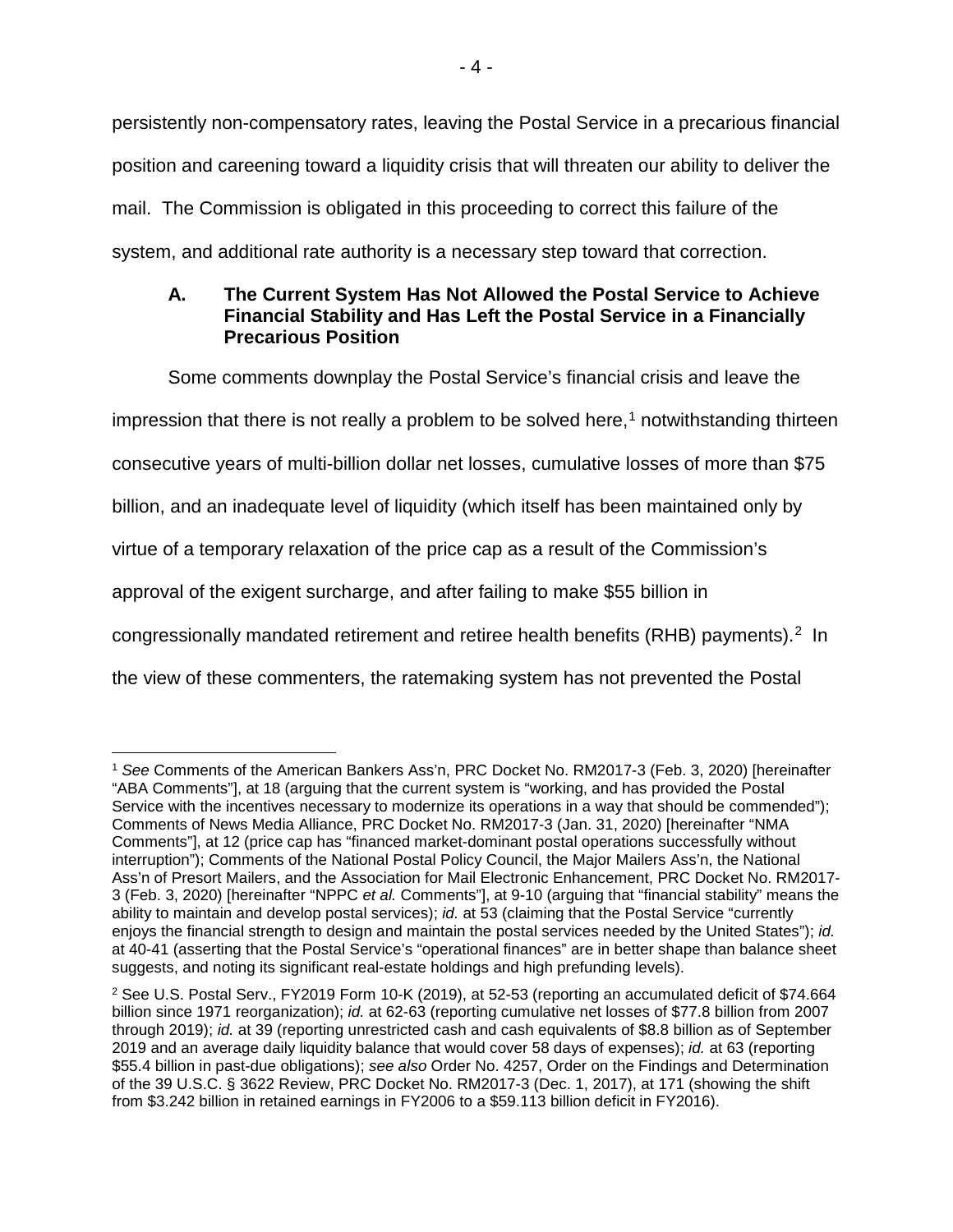Service from delivering the mail without interruption, and there is no reason to revisit it to correct what some commenters creatively characterize as "phantom accounting losses." NPPC *et al.* Comments at 52-55. The Commission has already rejected such arguments. In Order No. 4257, the Commission properly held that the focus must be not merely on whether the Postal Service has remained in business during the post-PAEA period or the extent to which its real-estate holdings or current prefunding levels could pay off its obligations were the Postal Service to be dissolved; rather, the focus must be on whether the system has produced sufficient revenues to allow the Postal Service to satisfy its universal-service mission, fulfill its other obligations under the statute, and fund needed capital investments. Order No. 4257 at 148, 165-71. The system clearly has failed to satisfy this standard.

Other comments appear to acknowledge that the Postal Service's financial circumstances are dire and have deteriorated under the PAEA, but they attribute such deterioration to hypothesized shortcomings in Postal Service leadership rather than in the ratemaking system. Under this view, the Postal Service's financial instability is the product of its inability to adequately cut costs or forestall volume declines, and the price cap must be retained to encourage further cost-cutting or volume growth. $3$  This claim is again nothing new, and it remains unsupported.

- 5 -

<span id="page-6-0"></span> <sup>3</sup> *See* Comments of National Taxpayers Union, PRC Docket No. RM2017-3 (Feb. 3, 2020) [hereinafter "NTU Comments"], at 1 ("USPS's financial challenges are a result of uneven management."); Comments of Small Business & Entrepreneurship Council, PRC Docket No. RM2017-3 (Feb. 3, 2020), at 1-2; Comments of American Forest & Paper Association, PRC Docket No. RM2017-3 (Feb 3, 2020) [hereafter "AFPA Comments"], at 4; Comments of Alliance of Nonprofit Mailers, Association for Postal Commerce, MPA—The Association of Magazine Media, American Catalog Mailers Association, Direct Marketing Association of Washington, Nonprofit Alliance, Envelope Manufacturers Association, Saturation Mailers Coalition, and Continuity Shippers Association, PRC Docket No. RM2017-3 (Feb 3., 2020) [hereinafter "ANM *et al.* Comments"], at 15-17; Comments of Discover Financial Services, PRC Docket No. RM2017- 3 (Feb 3., 2020) [hereinafter "Discover Comments"], at 15-16; NPPC *et al.* Comments at 5-6.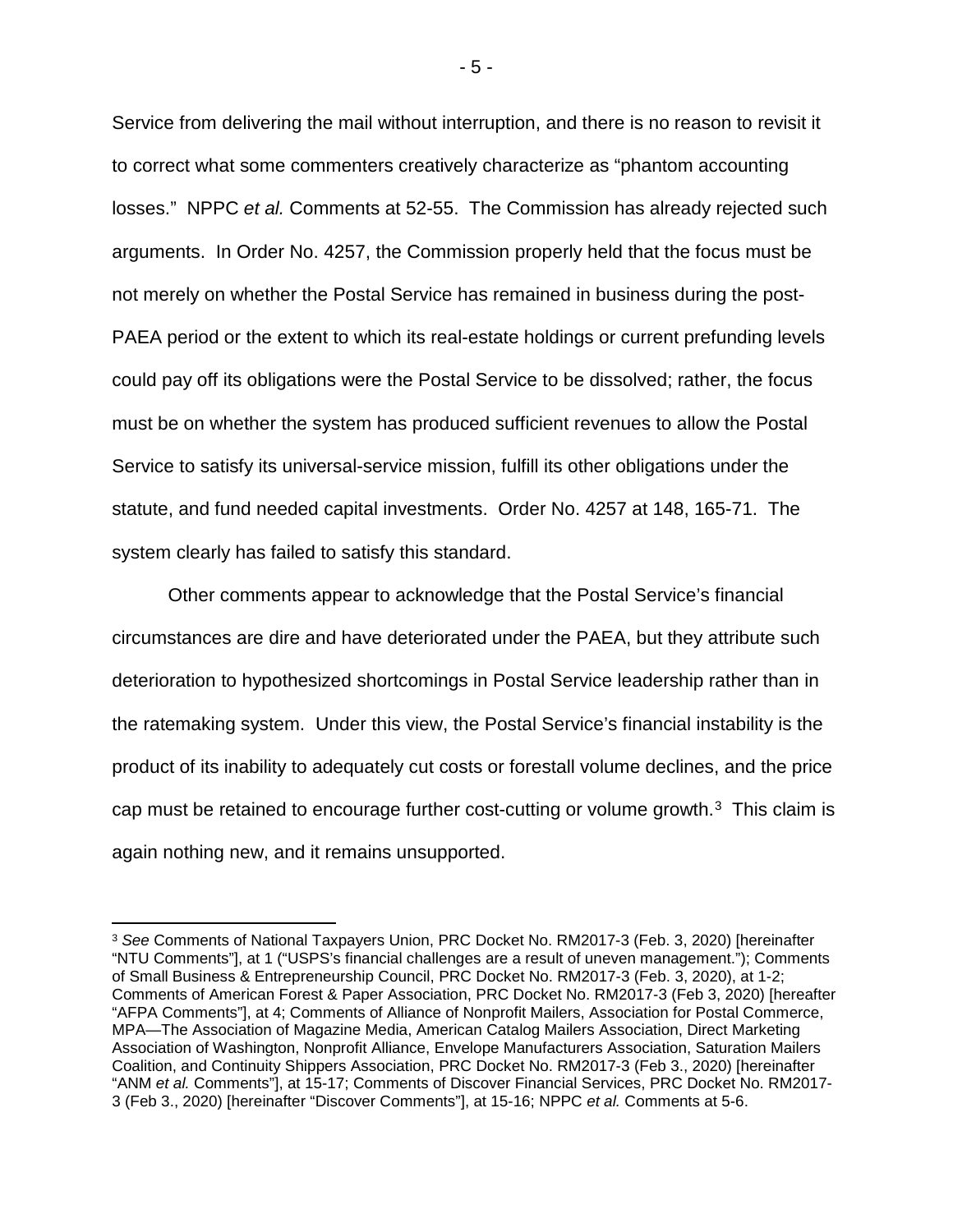With respect to cost-cutting, the Postal Service has a duty to operate efficiently and cut costs where reasonably possible. However, we operate within statutory constraints – including the universal service obligation, the collective bargaining and interest arbitration process, and mandated federal employment and post-retirement benefits obligations – that inhibit our ability to reduce costs or improve efficiency. The Commission has already recognized its obligation to consider those constraints, Order No. 4257 at 21, 157-59, 198-200, 219, [4](#page-7-0) and acknowledged the Postal Service's extensive efforts to reduce costs and improve efficiency in the face of them. *Id.* at 148, 165-71. Indeed, the only record evidence on this topic concluded that the remaining cost-cutting opportunities within the Postal Service's control are limited and cannot close the large gap between the Postal Service's revenues and expenses, [5](#page-7-1) and the Commission has nowhere indicated that the Postal Service's current financial instability is the result of ineffective management. The commenters, meanwhile, essentially ignore the constraints under which the Postal Service operates.

Similarly unfounded are arguments suggesting that the Postal Service somehow possesses as-yet-untapped powers over volume retention. The volume-retention ideas proffered by the commenters – such as improved marketing efforts or service performance $6 6 -$  are themselves dependent on the Postal Service generating sufficient

<span id="page-7-0"></span> <sup>4</sup> *See also* Comments of the United States Postal Service, PRC Docket No. RM2017-3 (Mar. 20, 2017) [hereinafter "USPS 2017 Comments"], at 70-72.

<span id="page-7-1"></span><sup>5</sup> *See generally* PRC Ten-Year Review: Cost Efficiency Study (Alvarez & Marsal with the Inst. for Supply Mgmt. 2017), *filed as* USPS 2017 Comments, app. C; *see also* Initial Comments of the United States Postal Service in Response to Order No. 4258, PRC Docket No. RM2017-3 (Mar. 1, 2018) [hereinafter "USPS 2018 Initial Comments"], at 65-67.

<span id="page-7-2"></span><sup>6</sup> *See* ANM *et al.* Comments at 42-43 (asserting that "weak marketing efforts," non-market pricing, and "poor customer service" are factors "associated with mail volume declines"); NPPC *et al.* Comments at 29-30 (suggesting that the Postal Service could impact volume through more "economically efficient prices," simplified mailing requirements and improved customer service).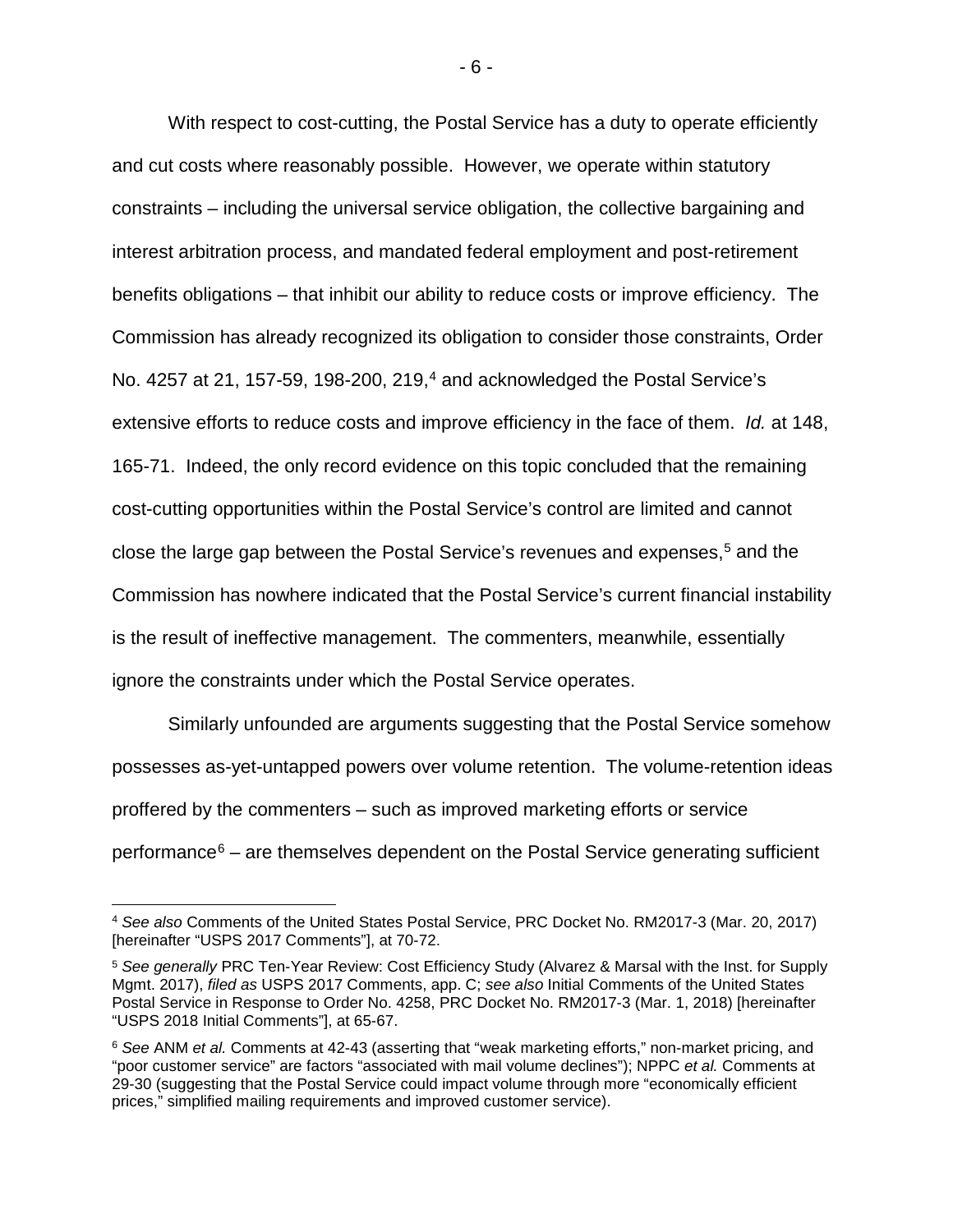revenues to improve in those areas. Order No. 4258, Notice of Proposed Rulemaking for the System for Regulating Rates and Classes for Market Dominant Products, PRC Docket No. RM2017-3 (Dec. 1, 2017), at 46-53 (describing how retained earnings to invest in maintenance of high-quality service standards "promotes demand for postal products," and how that dynamic has broken down as a result of the Postal Service's persistent net losses). Moreover, whatever volume-retention improvements these ideas may theoretically produce are dwarfed by the broader market trends that are driving mail volume to alternative channels. Indeed, many of the same commenters who allege that the Postal Service has some control over volume simultaneously tout the power of electronic alternatives in driving volume decline.[7](#page-8-0) Even with a CPI-based price cap, mail volume has declined precipitously and persistently. *See* Discover Comments at 3 (conceding that "[d]igital marketing channels have become more attractive even as postal prices . . . have been limited by the CPI-based price cap"). Hence, the solution cannot be to simply retain the cap in its current form.

The Postal Service's financial crisis is the result not of a failure to aggressively manage the business to cut costs or retain volume where possible within statutory constraints, but of a system that has not generated enough revenue to cover the costs that those constraints prevent the Postal Service from shedding. In other words, the system has failed despite, not because of, the Postal Service's efforts to live within it.

- 7 -

<span id="page-8-0"></span> <sup>7</sup> Discover Comments at 9 (acknowledging the "societal and technological trends that are causing the Postal Service to lose volume"); NPPC *et al.* Comments at 27 n.28 ("Unlike in the pre-PAEA era, however, customers now have well-established alternatives which have already badly damaged postal volumes, and mailers readily will pursue those alternatives even more vigorously."); *see also* ABA Comments at 3, 10 ("Technological innovation, customer preferences, and costs drive banks to consider alternative forms of delivery in the service of our customers[.] . . . Alternatives to the postal service exist – and, in many cases, are preferred by consumers. With the advances in technology and security that have occurred even since this proceeding began, consumers are increasingly using electronic means to conduct banking and other financial transactions for ease, speed, and convenience.").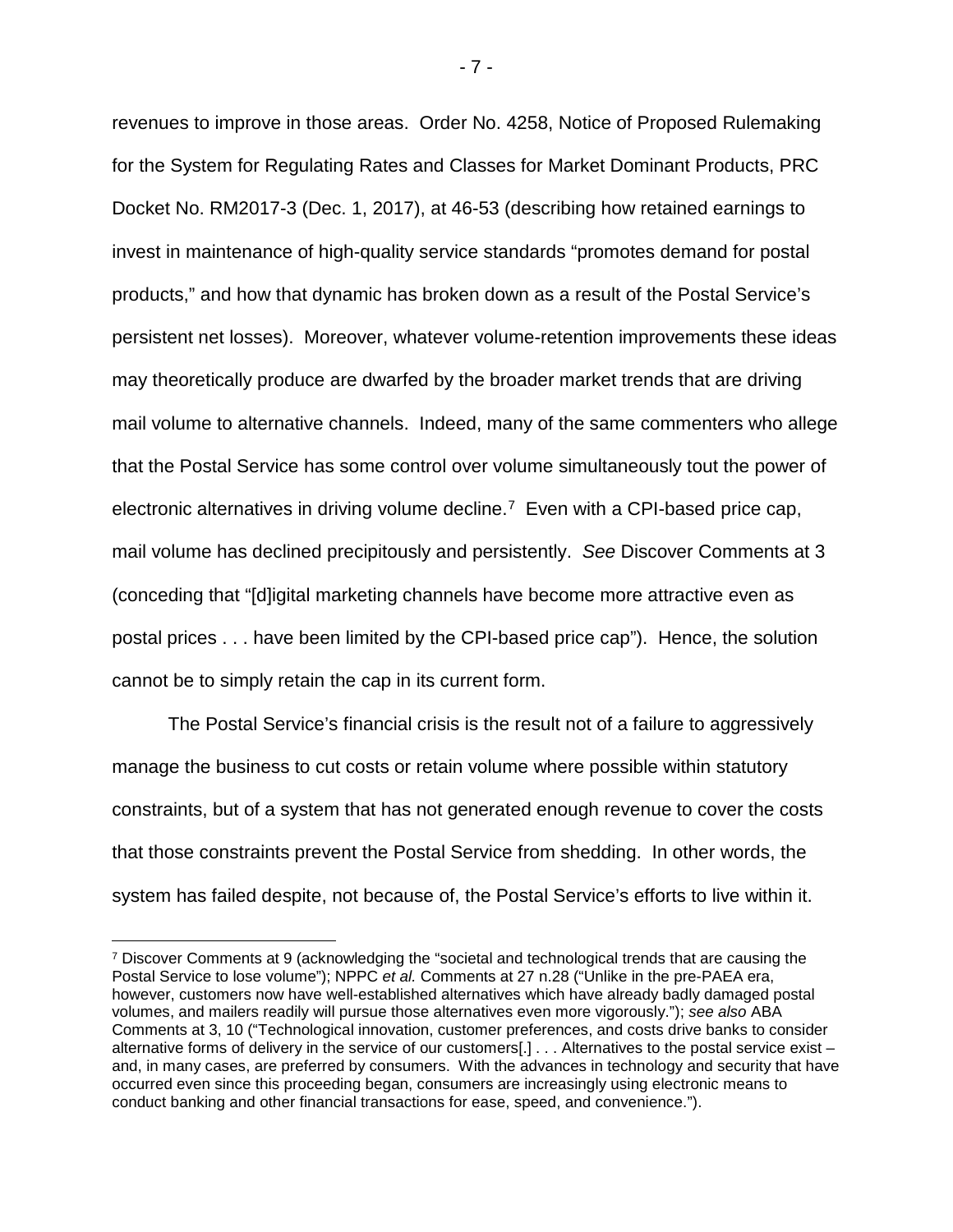*See infra* note [34.](#page-28-0) Because the Commission cannot alter the statutory constraints in which the Postal Service operates, the only available option to achieve the statutory objectives is to authorize the Postal Service to generate additional revenue, including retained earnings, that will give it a meaningful chance at financial stability. The Commission should not be swayed by the sheer persistence of evidence-free arguments that the system is working or that the system would have worked but for the Postal Service's purported shortcomings.

### **B. The Commission Can and Must Correct the System's Failures**

<span id="page-9-0"></span>Another broad theme advanced in several comments is that, even if the current system has failed to produce adequate revenues (and thus has prevented the achievement of critical statutory objectives), the Commission should not fix it. One familiar variant of that argument is that, despite the fact that 39 U.S.C. § 3622(d)(3) specifically authorizes the Commission to modify or replace the system so that it will achieve the statute's objectives, the Commission cannot alter or replace the feature driving the system's failure: namely, the price cap. $8$  The Commission has already rejected that view,<sup>[9](#page-9-2)</sup> and the commenters have presented nothing new that calls that rejection into doubt. The only arguably new point here is ANM *et al.*'s citation to the D.C. Circuit's recent decision in *Carlson*. [10](#page-9-3) However, the court's decision did not concern the price cap, let alone whether Section 3622(d)(3) authorizes the Commission

<span id="page-9-1"></span> <sup>8</sup> *See* ANM *et al.* Comments at 11-12, 91-104; NPPC *et al.* Comments at 9-13.

<span id="page-9-2"></span><sup>9</sup> Order No. 4258 at 11-25; Order No. 5337, Revised Notice of Proposed Rulemaking, PRC Docket No. RM2017-3 (Dec. 5, 2019), at 32-57; *see also* Reply Comments of the United States Postal Service in Response to Order No. 4258, PRC Docket No. RM2017-3 (Mar. 30, 2018) [hereinafter "USPS 2018 Reply Comments"], at 7-18; USPS 2018 Initial Comments at 11-12; USPS 2017 Comments at 18-27.

<span id="page-9-3"></span><sup>10</sup> *Carlson v. Postal Regulatory Comm'n*, 938 F.3d 337 (D.C. Cir. 2019).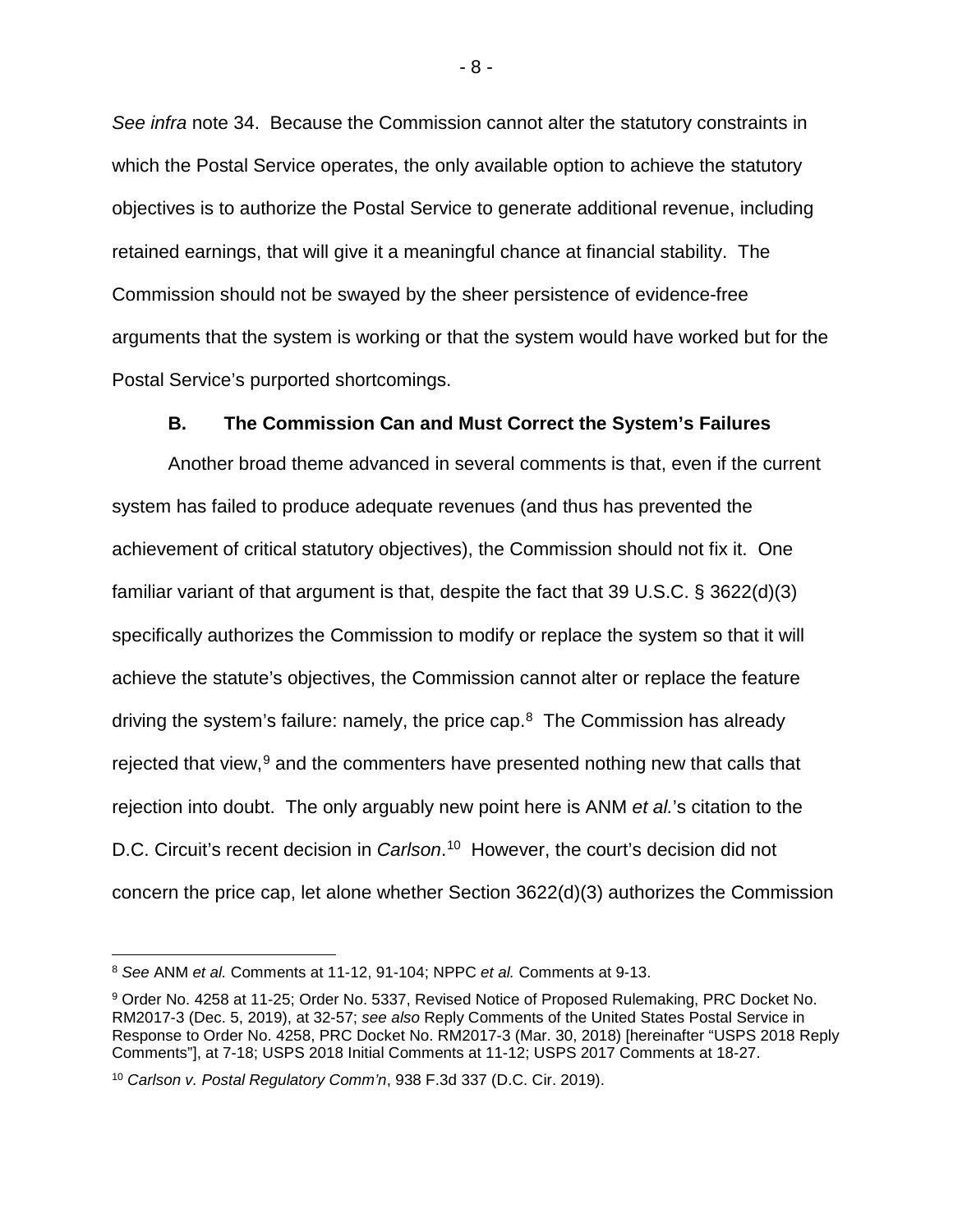to alter or eliminate it during these proceedings. In fact, the court's opinion did not mention Section 3622(d)(3) at all.

A second variant of the "do nothing" argument is that, even if Section 3622(d)(3) allows the Commission to modify the price cap to satisfy Objective 5, doing so would necessarily run afoul of other statutory objectives.<sup>[11](#page-10-0)</sup> This assertion makes no sense. If having a price cap tied to CPI were the only way a rate-regulation system would satisfy the other objectives in Section 3622(b), then there would have been no reason for Congress to expressly require that the ratemaking system contain a CPI price cap for ten years, after which time that system is to be modified or replaced if it is not achieving those objectives. In other words, this argument that Section 3622(b) compels a CPI price cap is no different from the argument that Section 3622(d)(3) compels a CPI price cap, and it is also contradicted by the plain language and legislative history of the statute.

It is also not clear how providing additional rate authority would actually violate any statutory objectives. Regarding Objective 8, the rates produced under the CPI price cap have long been non-compensatory, and therefore are inherently unreasonable, so it is the current system and not its potential replacement that violates that objective. *See* USPS 2017 Comments at 46-47, 82-83, 107-110; USPS 2018 Initial Comments at 8-9. Regarding Objective 6, the current price cap is already a formula (reflecting consumer inflation), and adjusting that formula to address specific factors (e.g., mail density declines) does not make the system less transparent or more administratively

- 9 -

<span id="page-10-0"></span> <sup>11</sup> *See* ANM *et al.* Comments at 14-22; NPPC *et al.* Comments at 19-24; ABA Comments at 11; Discover Comments at 1, 7-8; NTU Comments at 2; NMA Comments at 5-9.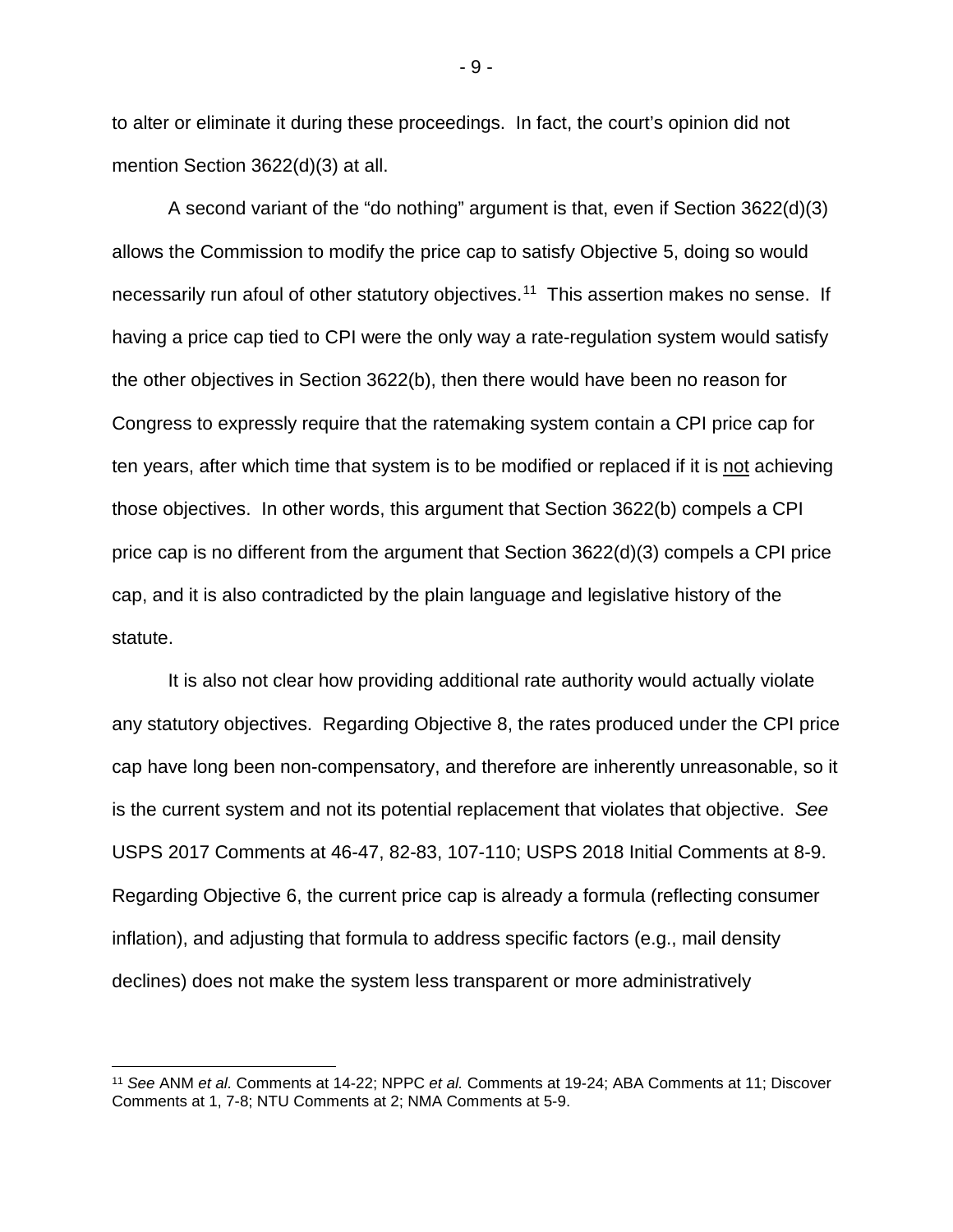burdensome. As for Objective 2, the Commission has already interpreted it to be directed primarily at providing mailers with stable expectations about the size and pace of future price changes, Order No. 4257 at 55. And we have already explained why this objective would not foreclose the elimination of the price cap entirely, let alone a price cap that incorporates formulaic adjustments in addition to CPI (or some other measure of inflation). *See* USPS 2018 Initial Comments at 36-44. The PAEA's legislative history strongly supports our position,<sup>[12](#page-11-0)</sup> as does the Commission's conclusion that it has the legal authority to substantially modify the price cap. Order No. 4258 at 6-12.

Finally, regarding Objective 1, the idea that efficiency can be incentivized only by limiting rate increases to consumer inflation, without regard to the actual cost trends affecting the regulated entity, is really just another way of saying "lower is better," a philosophy that, as we previously explained, is supported by no principle underlying price-cap regulation. *See* USPS 2018 Reply Comments at 33-35. While price caps are designed to encourage efficiency, they do not do so by holding the regulated firm chronically underwater or driving it to financial ruin. *See* App. A at 8 ("Efficiency incentives do not depend on whether [the price cap provides rate authority above or below the rate of inflation]."). Doing so violates both the legal requirements of reasonable rates and financial stability (Objectives 5 and 8) and incentive-regulation theory, which values realism over artificial stringency in the setting of price caps. *See generally id.* at 3-6, 8.

- 10 -

<span id="page-11-0"></span><sup>&</sup>lt;sup>12</sup> As we noted in our 2018 Initial Comments, the House version of the PAEA expressly contemplated that non-price-cap regulatory models would be consistent with Objective 2. *See* USPS 2018 Initial Comments at 38. In the legislative compromise enshrined in Section 3622, the House vision of regulatory autonomy essentially prevails after the decade of the Senate's preferred CPI-only price cap. *See id.* at 12, 33-34.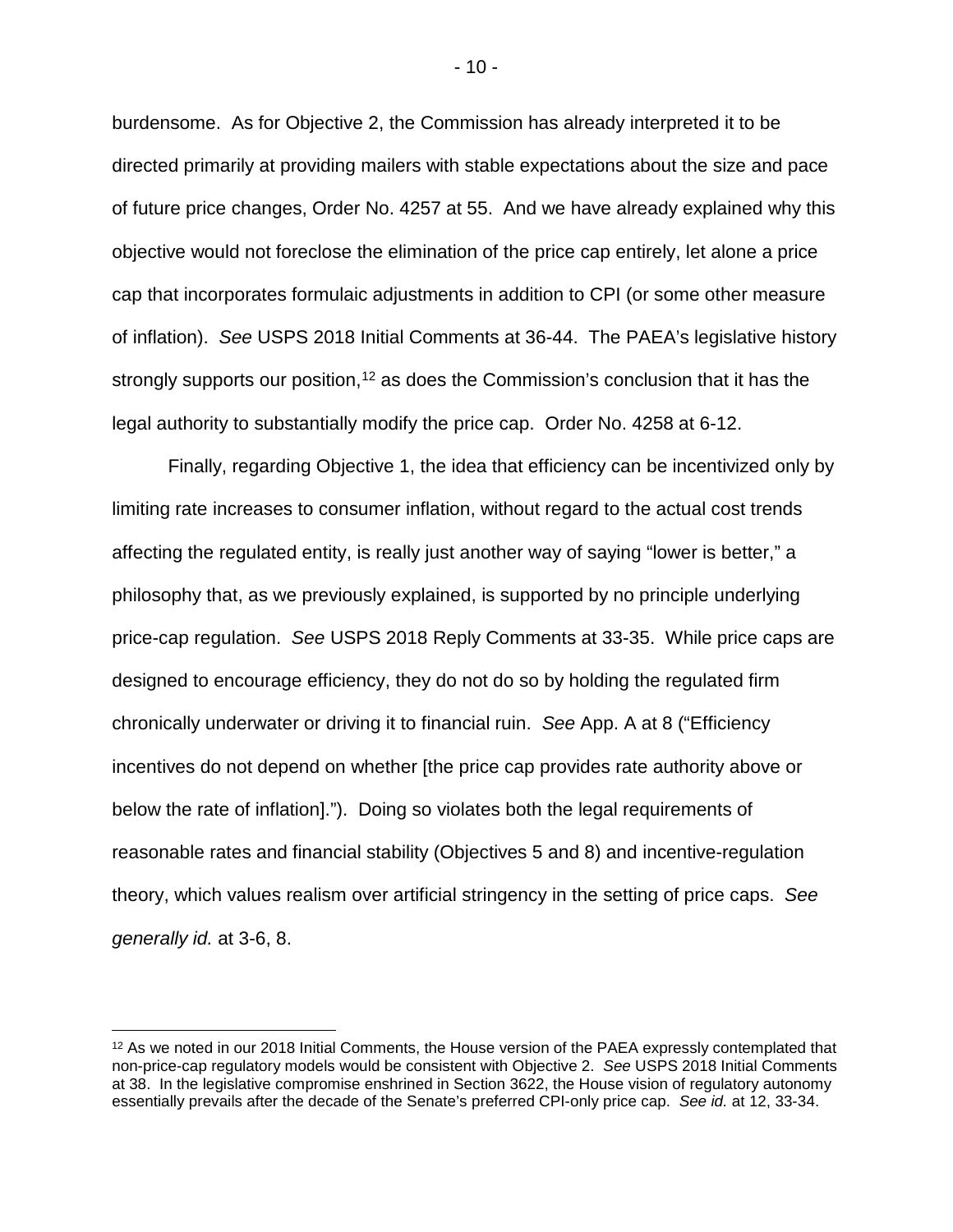Shifting gears to what could be called a "policy" argument, several commenters argue that, even if the Commission can modify or eliminate the price cap as a legal matter, it should nevertheless decline to do so. In some commenters' view, Congress created the Postal Service's financial instability by imposing unrealistic burdens (such as the prefunding requirements for post-retirement benefits), and so the Commission should allow Congress to fix the problem (perhaps by eliminating the requirements).<sup>13</sup> In effect, these comments invite the Commission to use regulatory inaction as leverage to force Congress to act.

However, for purposes of this proceeding, Congress has already acted. As the Commission has recognized, current law sets forth a statutory requirement that the Commission is not free to disregard: Congress established the CPI-based price cap and required it to remain in place for 10 years, and directed the Commission to thereafter change the system in this proceeding if it concludes that the system has failed to achieve the statute's objectives. *In re Aiken County*, 725 F.3d 255, 260 (D.C. Cir. 2013) ("[A]llowing agencies to ignore statutory mandates and prohibitions based on agency speculation about future congressional action [ ] would gravely upset the balance of powers between the Branches and represent a major and unwarranted expansion of the Executive's power at the expense of Congress."). As one Commissioner summarized earlier in this proceeding:

[Despite the need for legislative reform, t]he Commission . . . cannot shirk its lawful responsibility to review and, if necessary, propose and implement regulations to address flaws in the market dominant ratemaking

- 11 -

<span id="page-12-0"></span> <sup>13</sup> *See* ABA Comments at 12-13; NMA Comments at 13-14; NPPC Comments at 7-8, 40-41, 43-44; Comments of Mailers Hub LLC, PRC Docket No. RM2017-3 (Feb. 3, 2020) [hereinafter "Mailers Hub Comments"], at 8, 10-11; AFPA Comments at 2, 8; Explanation of Options for a Financially Stable Postal Service, filed by Greeting Card Association *et al.*, PRC Docket No. RM2017-3 (Feb. 3, 2020) [hereafter "GCA *et al.* 'Options' Comments"], at 2.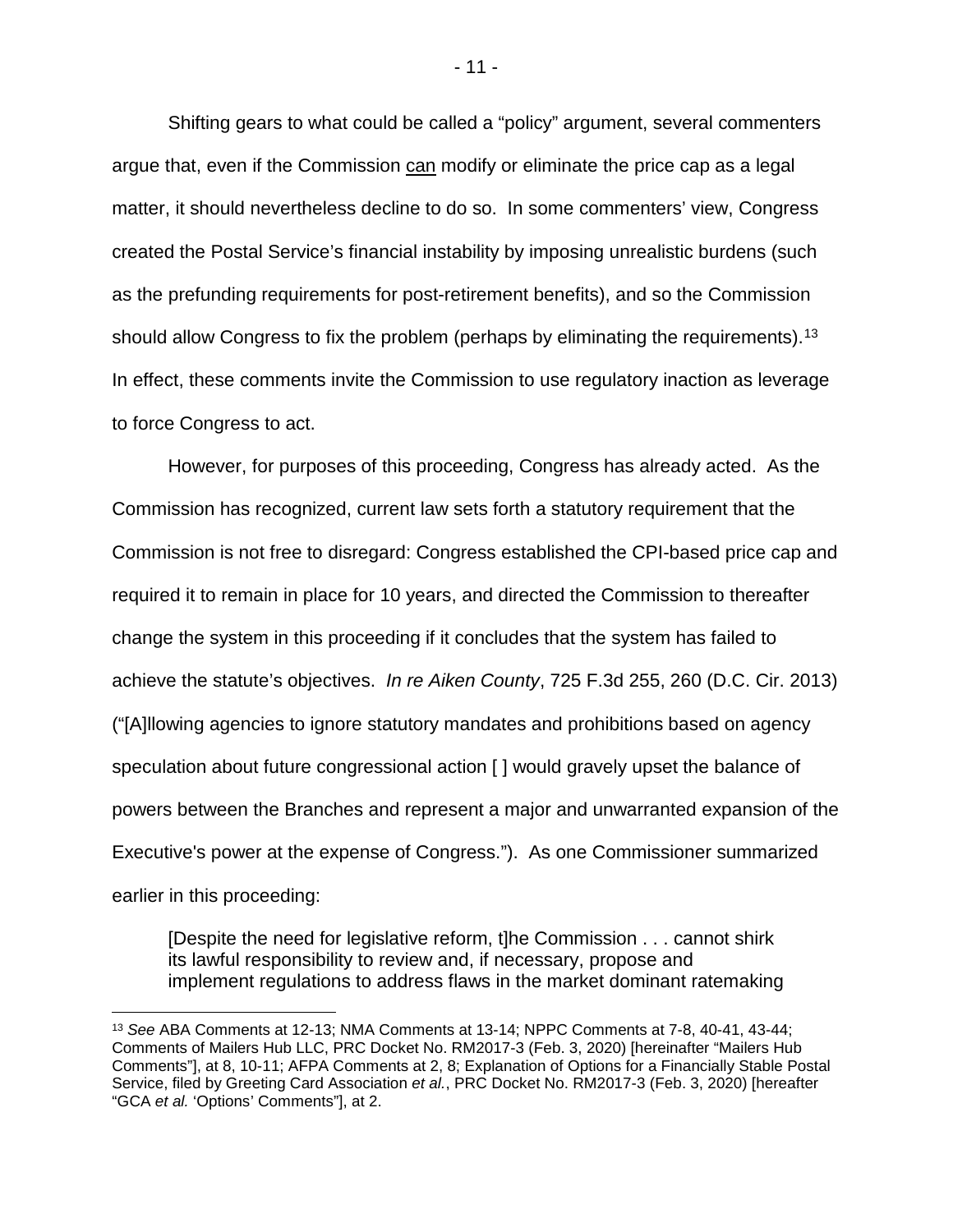system. If the Commission determines that the PAEA's range of objectives are not being met, the law empowers the Commission to attempt improvements via the use of one tool alone – reform to the system for regulating rates and classes for market dominant products. In other words, this singular device – the ratemaking system – may be wielded by the regulator in an effort to achieve these objectives.

Order No. 4258, Supplemental Views of Vice Chairman Acton, at 1; *accord* Order No. 1926 at 42 n.27; *id.*, Separate Views of Comm'r Acton, at 3 ("[The Commission's] responsibility is to uphold the law as it is written, not as some would like it to be."). The Commission is not free to disregard this clear statutory directive based on the possibility that there may be different directives in the future.

While the Postal Service has long supported legislative reform to address our post-retirement benefits obligations and other matters, this is not the appropriate forum to debate Congress's policy choices as set forth in current law (or to place pressure on Congress to make different choices). Rather, in this proceeding the Commission must apply the statute as it exists today. The governing statutes expect the Postal Service to provide universal high-quality postal services and to fund RHB and pension benefits for employees and annuitants (among other things), and they require the Commission to modify or replace the ratemaking system in a way that enables those obligations to be fulfilled.

In any event, it is not appropriate to claim that the price-cap system failed simply because of Congress's policy decision to require prefunding of RHB. To be sure, RHB (and other benefits) payments are a significant component of the Postal Service's total costs, are outside of the Postal Service's control, and are matters that the Postal Service believes should be addressed through legislative reform. But, in establishing the initial system, Congress expected (based on pre-PAEA volume trends and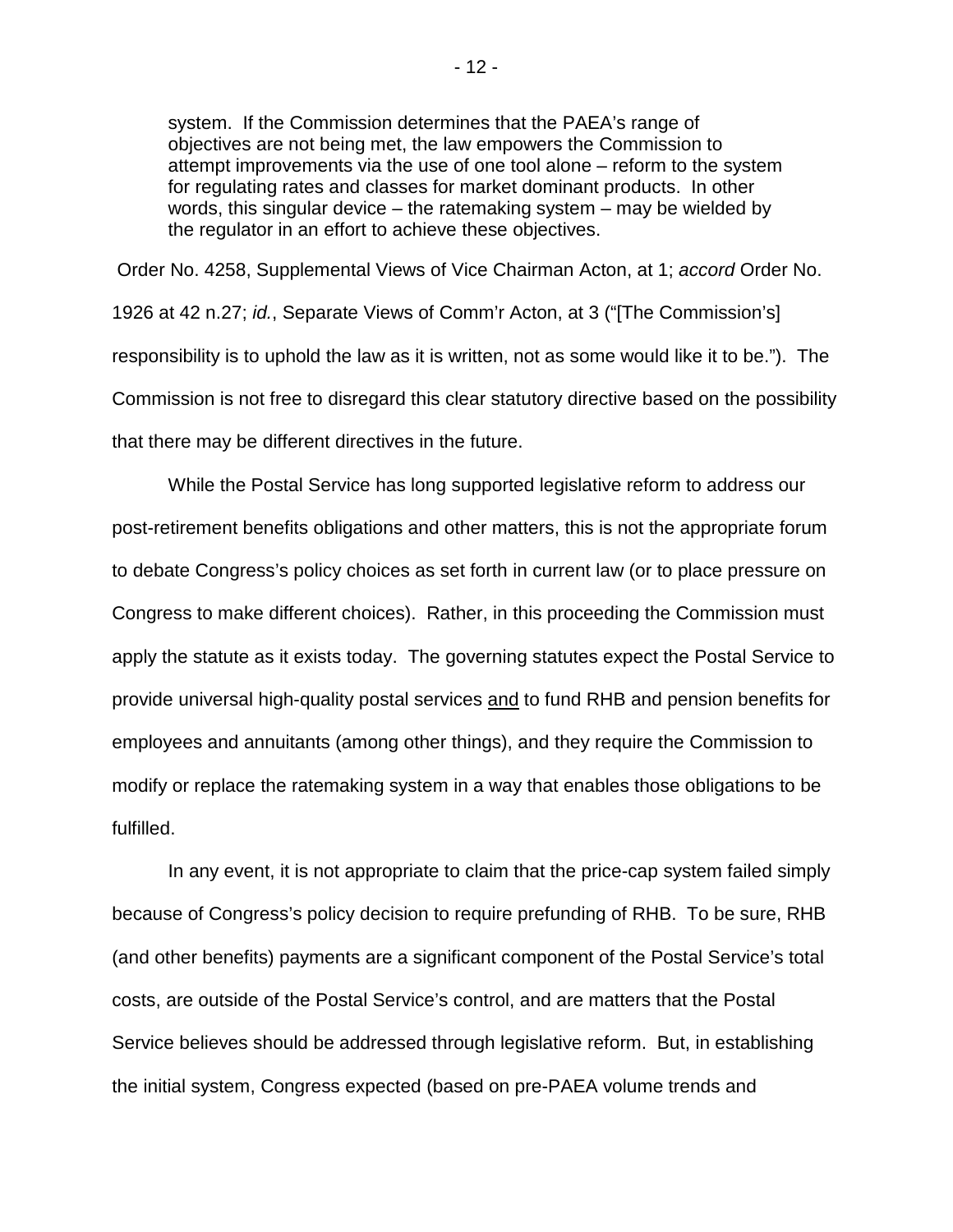forecasts) that a CPI-based price cap on market-dominant products would yield sufficient revenues to cover those obligations while still enabling the Postal Service to provide universal postal service and fund needed capital investments.[14](#page-14-0) Of course, the implicit assumption on which that expectation was based – that mail volume would continue along its then-current trajectory – proved to be false. Mail volume dropped precipitously and persistently almost immediately after the PAEA's enactment, and the austere price-cap system was insufficiently flexible to allow the Postal Service to generate enough revenue to cover costs, let alone produce retained earnings, while continuing to provide quality postal services. The system's inflexibility proved to be its undoing, and that is what the Commission has both the power and the duty to correct in these proceedings.

Finally, the proposed strategy of waiting for legislative change is no guarantee that Congress will act. Several postal reform bills have been introduced in recent years, and none has been enacted. *See* Order No. 4258, Separate Views of Vice Chairman Acton, at 1 ("The last few years have seen significant bipartisan efforts in Congress to craft such reform, and it has yet to come to fruition."). Even if Congress does act, no one can predict exactly what choices it will make or the impact (if any) that those choices will have on the Postal Service's financial position[.15](#page-14-1) *See* Order No. 937, Order

<span id="page-14-0"></span> <sup>14</sup> As some commenters note, the rate base going into the PAEA already included amounts to fund postretirement benefits forecasted for FY2008, including (but not limited to) the escrow payments that the PAEA effectively replaced with RHB payments. ANM *et al.* Comments at 53 n.18; NPPC *et al.* Comments at 44-46. That the rate base later proved insufficient to cover those payments is a testament to the price cap's failure to adjust for density loss and other exogenous factors.

<span id="page-14-1"></span><sup>&</sup>lt;sup>15</sup> Two commenters pin their legislative hopes on a current bill, the USPS Fairness Act (H.R. 2382), which passed the House of Representatives last month. *See* ABA Comments at 9; NMA Comments at 14 n.12. But H.R. 2382 illustrates why waiting for Congress to act is not a viable approach for the Commission in these proceedings. H.R. 2382 would absolve the Postal Service from making RHB prefunding payments into the Postal Service RHB Fund. However, the bill does not address pension prefunding at all and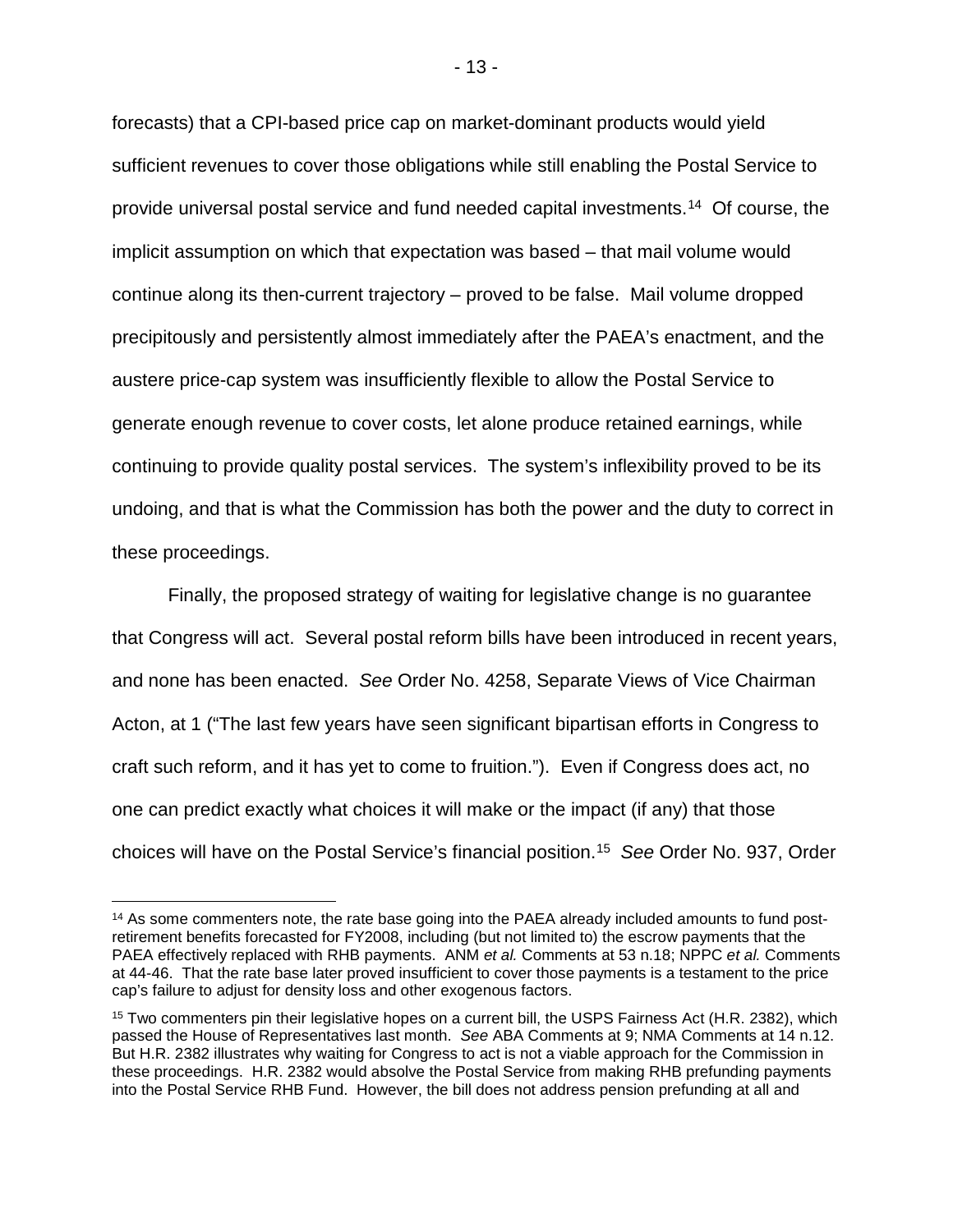Denying Motion to Stay and Establishing Further Procedures, PRC Docket No. R2010- 4R (Oct. 31, 2011), at 7-8 & n.13 (denying a motion to stay "because the legislative process is uncertain, and the results of pending legislation are highly speculative," and citing supporting case law). In the event that Congress does pass postal-reform legislation prior to the next system review, the Commission can (and plans to) revisit the ratemaking system at that point to see whether further adjustments are appropriate. Order No. 5337 at 94, 243.<sup>[16](#page-15-1)</sup> In the meantime, the Commission is not authorized to disregard the policy decisions that Congress has already made, and it should reject calls to prod Congress into action by abdicating its statutory duty to fix the ratemaking system now. Having found that the current price-cap system has failed to produce adequate revenues to cover the obligations established by Congress and hence has failed to meet the statutory objectives, it must correct the system's failures.

# **C. Adjusting the Price Cap Will Not (and Cannot) Undermine Objective 5**

<span id="page-15-0"></span>Several comments assert that providing additional rate authority will lead to a "death spiral" that will actually harm the Postal Service's financial condition, and thus will work against the goal of financial stability.<sup>[17](#page-15-2)</sup> As with the above-mentioned

would not reduce the Postal Service's liability for covering postal retirees' RHB premiums once the RHB Fund is exhausted. *See* 39 U.S.C. § 8906(g)(2)(A). Therefore, while the Postal Service views the changes as an important part of the legislative reform that it is seeking, as the bill would improve the Postal Service's balance sheet if enacted, the bill would not, by itself, affect the Postal Service's cash flow, improve liquidity, or allow the Postal Service to cover total costs.

<span id="page-15-1"></span><sup>&</sup>lt;sup>16</sup> With respect to post-retirement benefits costs, adoption of an adjustment factor to pass through changes in those exogenous costs would allow for the impacts of legislative reform to be incorporated automatically into the price cap. *See* App. A at 15-16; USPS 2018 Reply Comments at 21-22.

<span id="page-15-2"></span><sup>17</sup> *See* NPPC *et al.* Comments at 22-23, 36-38; ANM *et al.* Comments at 38; Mailers Hub Comments at 3- 7; ABA Comments at 10-11; AFPA Comments at 3; Discover Comments at 4; GCA *et al.* "Options" Comments at 1; NTU Comments at 2; Comments of eBay, Inc., PRC Docket No. RM2017-3 (Feb. 3, 2020) [hereinafter "eBay Comments"], at 3-4; Corrected Comments of Parcel Shippers Association, PRC Docket No. RM2017-3 (Feb. 5, 2020) [hereinafter "PSA Comments"], at 6-7.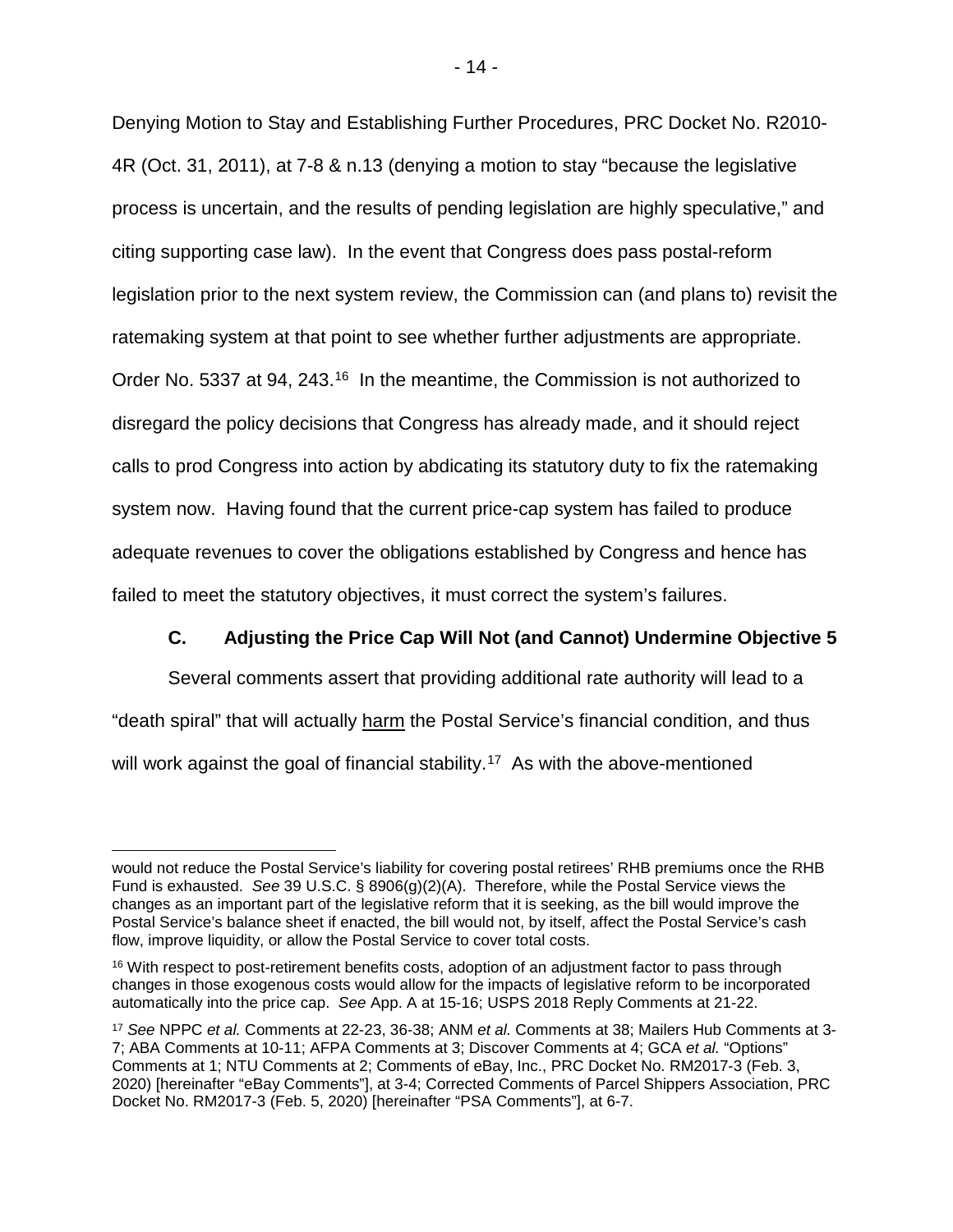arguments, there is nothing new here. As before, this argument founders on the complete absence of evidence and a failure to appreciate the distinction between the provision of rate authority and the actual use of such authority.

The "death spiral" hypothesis rests on the premise that demand for marketdominant products has become so elastic that the Postal Service cannot raise prices profitably, i.e., that price increases will drive away so much volume as to leave the Postal Service with less contribution despite the price increases. It is a strange hypothesis to advance in support of a price cap. First, price caps exist in large part to limit the extent to which a regulated firm can improve its finances by charging higher prices to captive customers. Here, though, commenters are arguing that the existing price cap is needed to prevent the Postal Service from harming its finances because its customers are not captive and will leave the mail. We are unaware of any theoretical basis for using a price cap to effectively protect the regulated firm from its own pricing decisions. Second, if the premise of the "death spiral" hypothesis were valid, then there is necessarily no need for a price cap at all. If price increases would be inherently selfdefeating because they would drive customers to alternative delivery channels, then those alternatives are already an adequate check on the Postal Service's pricing power. As we have said twice before, parties cannot have it both ways, arguing on the one hand that customers will leave the mail if the Postal Service raises rates, while arguing on the other hand that a price cap is needed to protect "captive" customers. USPS 2017 Comments at 189-90; USPS 2018 Reply Comments at 29-30.

In any event, the comments advancing the "death spiral" hypothesis continue to cite no empirical evidence to support it. The elasticities of major market-dominant

- 15 -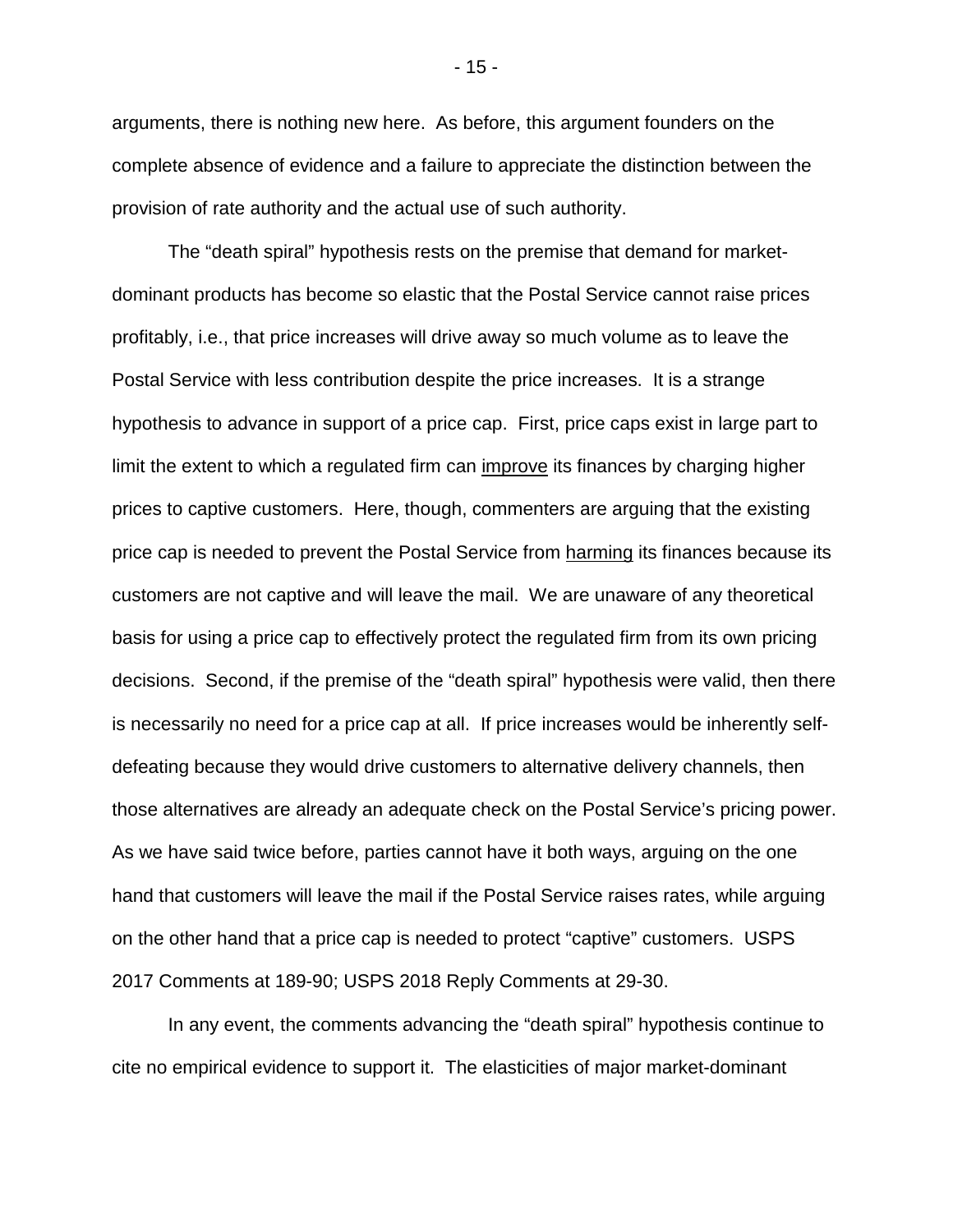products have remained fairly constant over the past two decades, despite significant technological change.[18](#page-17-0) And any suggestion that those elasticities will not hold if prices rise significantly above consumer inflation runs headlong into real-world experience: the exigent increase raised prices of market-dominant products by an average of 4.3 percent above CPI-U and remained in effect for more than two years; the Postal Service has increased prices of several individual products by more than the rate of inflation (including, for example, a 10 percent price increase for Single Piece First-Class Mail in January 2019); and Royal Mail (which has elasticity estimates comparable to the Postal Service's) raised prices considerably in the 2012-13 fiscal year.<sup>19</sup> In each instance, the demand response was in line with the elasticity estimates. In addition, the Commission has already rejected arguments that the Postal Service's elasticity estimates are somehow invalid or will not hold if prices rise substantially above consumer inflation,<sup>[20](#page-17-2)</sup> finding in its decision approving the exigent price increase that "the Postal Service's

<span id="page-17-0"></span> <sup>18</sup> As Dr. Michael Bradley notes, ANM *et al.* invent a graph purporting to show potential volume declines with a 50 or 100 percent increase in price elasticities, yet they fail to offer any empirical basis to think that such increases are realistic. App. B at 6-8. Moreover, even at double the level of current elasticity estimates, "market dominant demands would remain inelastic overall." App. A at 14.

<span id="page-17-1"></span><sup>&</sup>lt;sup>19</sup> Specifically, Royal Mail raised the base rate of single-piece letters by 30-40 percent, and the minimum prices of certain business mail categories by 6-8 percent above inflation. *See* Ofcom, Annual Monitoring Update on the Postal Market, Financial Year 2016-17 (Nov. 23, 2017), at 3, 5, [http://tiny.cc/Ofcom-2016-](http://tiny.cc/Ofcom-2016-17-ann-rept) [17-ann-rept;](http://tiny.cc/Ofcom-2016-17-ann-rept) *id.*, Interactive Data – Raw Data, [http://tiny.cc/Ofcom-2017-report-data,](http://tiny.cc/Ofcom-2017-report-data) tab "Business prices", cells D16-D17, D71-D72, D82-D83, D93-D94; *see also* Ofcom, Review of the Regulation of Royal Mail (Mar. 1, 2017), at ¶ 3.111-.112, [http://tiny.cc/Ofcom-03-17-review.](http://tiny.cc/Ofcom-03-17-review)

<span id="page-17-2"></span><sup>20</sup> *See, e.g.*, Comments of the National Postal Policy Council et al. in Opposition to Exigent Rate Increase, PRC Docket No. R2013-11 (Nov. 26, 2013), at 36-38 (arguing that the Postal Service's priceelasticity estimates "do not provide useful insights of how volume would change in response to larger real price changes" under current circumstances, considering that the "market in which [the Postal Service] operates today differs greatly from that of 2006 or earlier years" due to the "rapid improvements in alternative means of communication since 2006 or 2007"). *See also* Order No. 1926 at 148-154 (describing mailer arguments against exigent case on the ground that, because ample alternatives to the mail exist, rate increases by the Postal Service could simply exacerbate the Postal Service's financial problems by driving more volume away than the Postal Service's elasticities would indicate).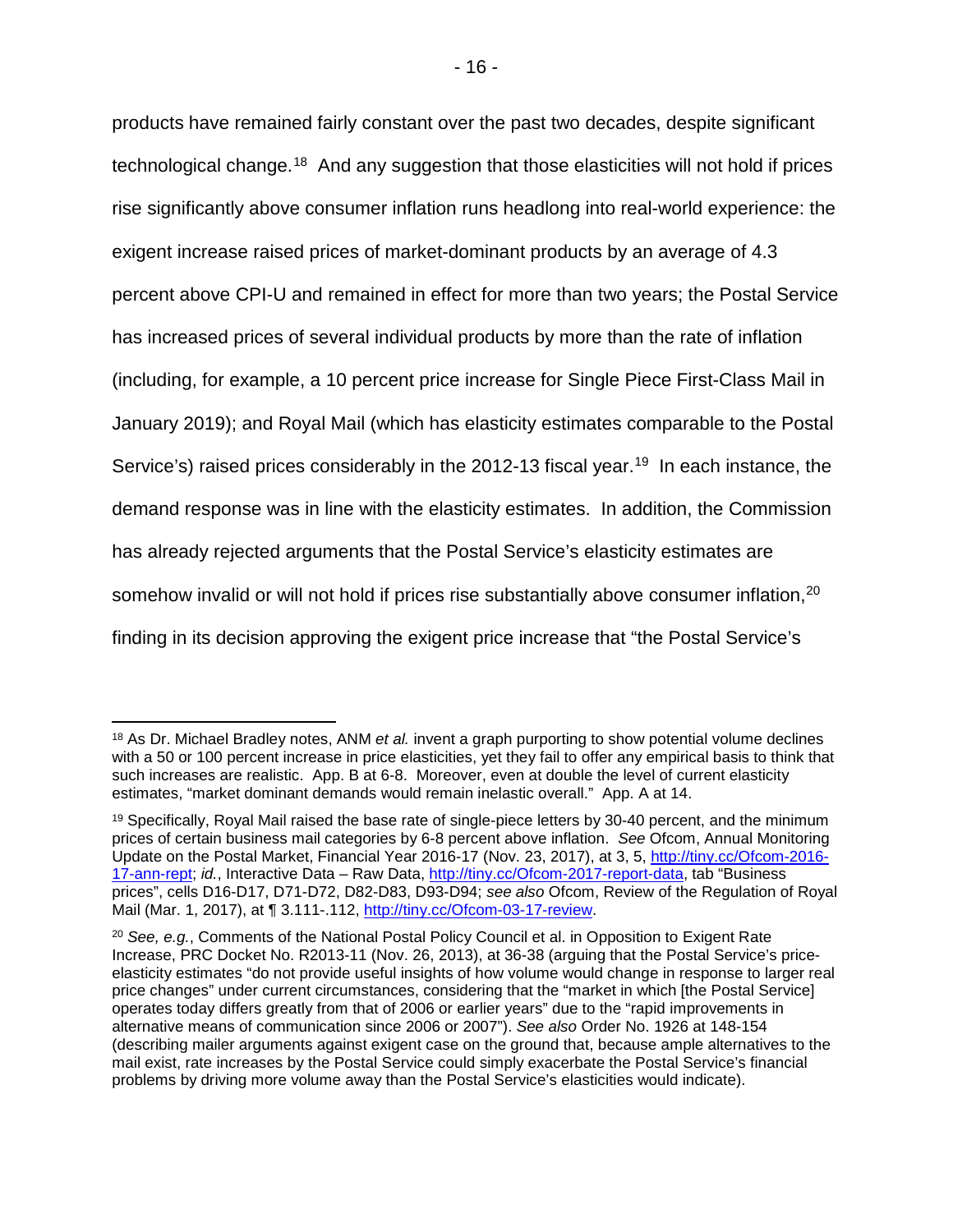model provides the most reliable available estimate of the likely impact on volume of the proposed rate increase."[21](#page-18-0) No commenter has provided a new demand model or otherwise supplied a sound basis to believe that demand for market-dominant products has become more price-sensitive, relying instead on unsubstantiated arguments that have been raised and addressed previously.

Even if the "death spiral" hypothesis were somehow valid, moreover, the provision of additional rate authority cannot harm the Postal Service unless the Postal Service actually uses such authority.<sup>22</sup> And this again highlights the critical distinction between the role of the Commission and the role of the Postal Service's Governors. The Commission's role is to establish and revise the ratemaking system to achieve the objectives, such that the outer bounds of available pricing authority will give the Postal Service a reasonable opportunity to achieve and maintain financial stability while it fulfills its duty to operate efficiently within the constraints of the law. The Governors' role is to exercise business judgment in determining whether and how to use that

<span id="page-18-0"></span> <sup>21</sup> Order No. 1926 at 156-57; *see also* Order No. 3100, Order Closing Docket, PRC Docket No. RM2014- 5 (Feb. 26, 2016), at 9 (in closing mailer-initiated proceeding to consider elasticity issues without issuing a notice of proposed rulemaking, observing that "neither the commenters nor respondents to the [Notice of Inquiry] provided a new postal demand model to replace the current Postal Service's demand model," and that "there is no indication that issuing a notice of proposed rulemaking based on these proceedings would result in an improvement in the quality, accuracy, or completeness of the data or analysis of data contained in the Postal Service's annual periodic reports to the Commission.").

<span id="page-18-1"></span><sup>&</sup>lt;sup>22</sup> A small handful of commenters continue to reject this distinction, asserting that the mere possibility of above-CPI rate increases is enough to drive volume from the system. ANM *et al.* Comments at 32-33; Mailers Hub Comments at 8. This assertion is undermined by the fact that there has not been an unexpected change in demand for market-dominant products during the pendency of these proceedings, even though the possibility of additional rate authority has been present at least since the Commission concluded that the current CPI-based price cap has failed to provide adequate revenues. Similarly, the demand model proved robust during and after proceedings on the exigent surcharge, despite the fact that the amount of revenue recoverable by the price increase, and therefore the length of time the surcharge would be in effect, was the subject of considerable dispute and uncertainty for years. *See* Comments of the Major Mailers Ass'n *et al.*, PRC Docket No. RM2017-3 (Mar. 20, 2017), at 22-23 (arguing that "mailers operated from July 2010 until December 2016 under the cloud of either a request for or an actual exigent surcharge," which "made mailers wary of committing to the mail, and has encouraged them to seek electronic alternatives more aggressively").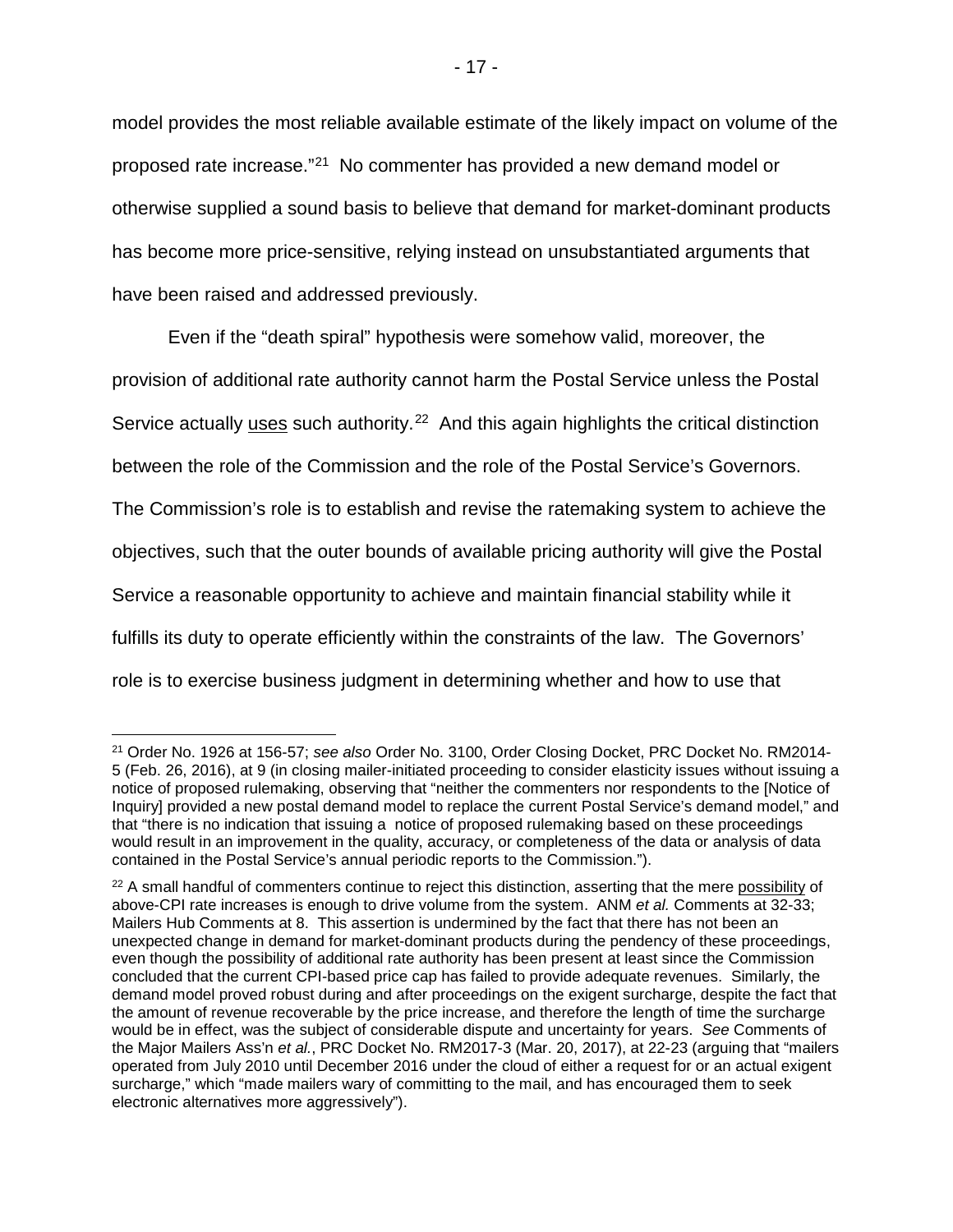authority, based on a holistic consideration of the Postal Service's financial needs, best practices of efficient management, and fairness to customers. *See* 39 U.S.C. § 404(c); United States Postal Service Notice of Market-Dominant Price Change, PRC Docket No. R2020-1 (Oct. 9, 2019), at 9-10.

As we have previously explained, in considering the Postal Service's financial needs as part of making pricing decisions, the Governors must contend with the possibility that our elasticity estimates may not accurately predict the demand response to significant rate increases under current circumstances, and that such rate increases could lead to significant (and potentially permanent) level shifts in volumes that could be detrimental to the Postal Service. *See generally* USPS 2018 Reply Comments at 30- 33; USPS 2017 Comments at 185-90.<sup>23</sup> The risk that using too much pricing authority will permanently harm the Postal Service's financial position will necessarily be an important consideration in the Governors' pricing decisions. But if the Commission takes that responsibility out of the Governors' hands and artificially limits their pricing discretion out of concern that the Governors will not use it wisely, then the Commission will not only have exceeded its role as regulator but will also have guaranteed that the Postal Service's financial instability will persist. The Commission's role in these proceedings is to give the Postal Service the legal authority to price in a manner that will achieve the purposes of the statute, including compensatory rates and financial stability for the Postal Service.

<span id="page-19-0"></span><sup>&</sup>lt;sup>23</sup> Some mailers rely on past practice to suggest that the Governors will necessarily use any pricing authority conferred rather than engage in the kind of business judgment discussed above. ANM *et al.*  Comments at 36-38; NMA Comments at 9 n.4; Comments of Meredith Corp., PRC Docket No. RM2017-3 (Feb. 3, 2020), at 2. However, the Postal Service's history of typically using all available rate authority is no meaningful guide. Because the CPI-based price cap was so rigid, there was little choice but to use the authority given in order to sustain operations.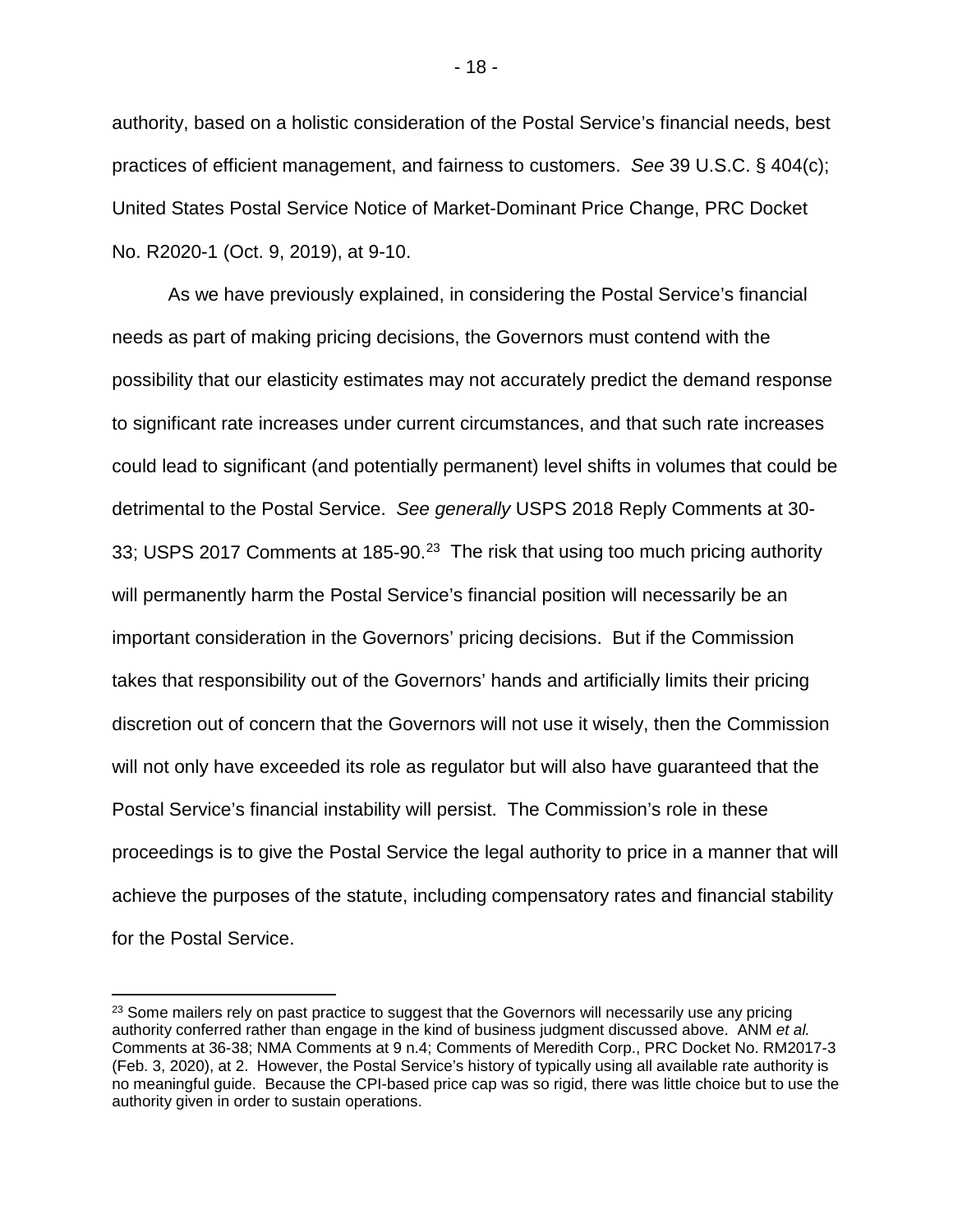In short, while there is no evidence to suggest that raising prices above CPI will cause a "death spiral" and harm the Postal Service's finances, the Postal Service's Governors are aware of the potential risks and have every incentive to make pricing decisions aligned with market realities. It may well be that market conditions will prevent the Governors from exercising any or all of the additional authority, but that question is a decision for the Governors and should not be used to set the contours of the ratemaking system. The Commission instead should be giving the Postal Service the tools that may allow it to survive and potentially succeed in a challenging marketplace.

### <span id="page-20-0"></span>**III. BOTH A RATE RESET AND DATA-BASED ADJUSTMENTS ARE VALID AND RATIONAL ELEMENTS OF RATE REGULATION**

ANM *et al.* and their declarants depict a world in which the only valid form of incentive regulation is a particular form of a pure "I-X" formula based solely on forwardlooking values; any deviation from this model is castigated as "a cost of service regime with deferred revenue collection" or, worse yet, illegal "retroactive ratemaking." ANM *et al.* Comments at 17, 51, 65; *see also* Expert Declaration of Robert D. Willig (Feb. 3, 2020) [hereinafter "Willig Declaration"], at 17, *filed with* ANM *et al.* Comments. [24](#page-20-1) This depiction of law and regulatory theory and practice is wholly inaccurate. ANM *et al.*'s rigid notion of the anti-retroactivity doctrine – and their belief that it applies here in the first place – is unsupported by case-law. And as for regulation, ANM *et al.*'s interpretation of an "I-X" price cap captures only a narrow range of the varied aspects

<span id="page-20-1"></span> <sup>24</sup> Dr. Willig distinguishes between "cost-plus" and "rate of return" regulation, *see* Willig Declaration at 5-6, but that distinction makes no difference to his analysis in chief.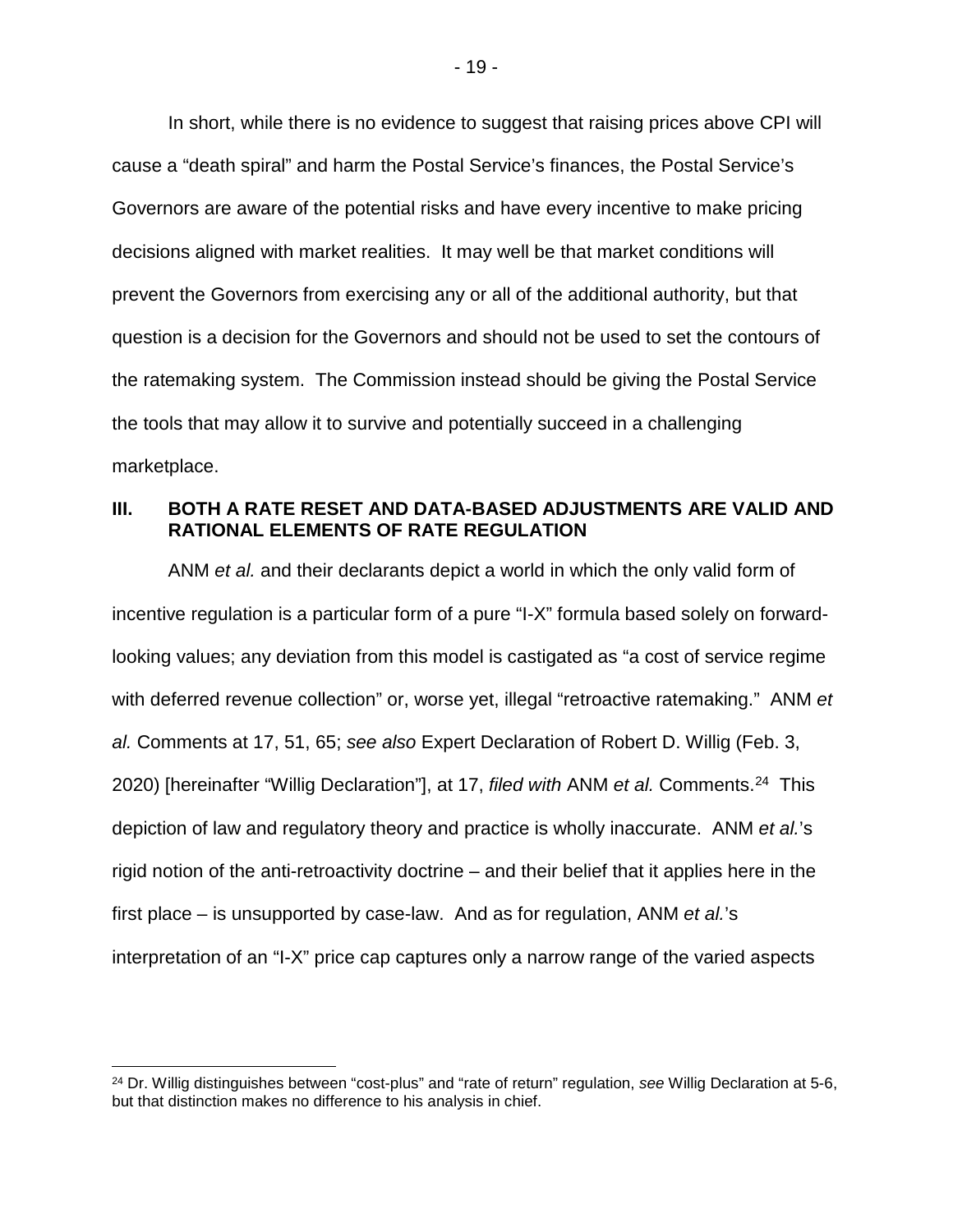and flavors of incentive regulation, while excluding well-established regulatory tools that use actual data rather than forecasts.

### <span id="page-21-0"></span>**A. The Doctrine Against "Retroactive Ratemaking" Does Not Bar Recalibration or Adjustment of the Price Cap**

ANM *et al.*'s argument about "retroactive ratemaking," *see* ANM *et al.* Comments at 17 & n.1, 51 n.17, misses the mark for a number of reasons. First, that doctrine does not apply to the regulation of postal rates under Title 39. The rule against retroactive ratemaking, like the corollary filed-rate doctrine, derives from specific statutory provisions that charge the relevant regulator – in near-identical terms – with fixing the rates (or maximum or minimum rates) "to be thereafter observed." 15 U.S.C. § 717d(a) (Natural Gas Act); 16 U.S.C. § 824e(a) (Federal Power Act); 47 U.S.C. § 205(a) (Telecommunications Act); *see, e.g.*, *City of Anaheim, Cal. v. FERC*, 558 F.3d 521, 523- 24 (D.C. Cir. 2009) (Kavanaugh, J.) (discussing *Ark. La. Gas Co. v. Hall*, 453 U.S. 571, 578 (1981) and other D.C. Circuit opinions that ground the anti-retroactivity doctrine in the language of the statutory provisions cited here); *Pub. Serv. Co. of N.H. v. FERC*, 600 F.2d 944, 957-58 (1979) (discussing earlier opinions that did the same). No such provisions govern market-dominant ratemaking under Title 39. *Cf. Trans World Airlines, Inc. v. Civil Aeronautics Bd.*, 637 F.2d 62, 75-76 (2d Cir. 1980) (recognizing the regulator's discretion as to retroactivity under a statute that did not proscribe it).

Moreover, the D.C. Circuit has specifically held that the anti-retroactivity doctrine does not apply to postal ratemaking, for reasons that resonate today:

Even if the Postal Service were treated as a conventional utility, the rule might be inapplicable in view of the restrictive circumstances surrounding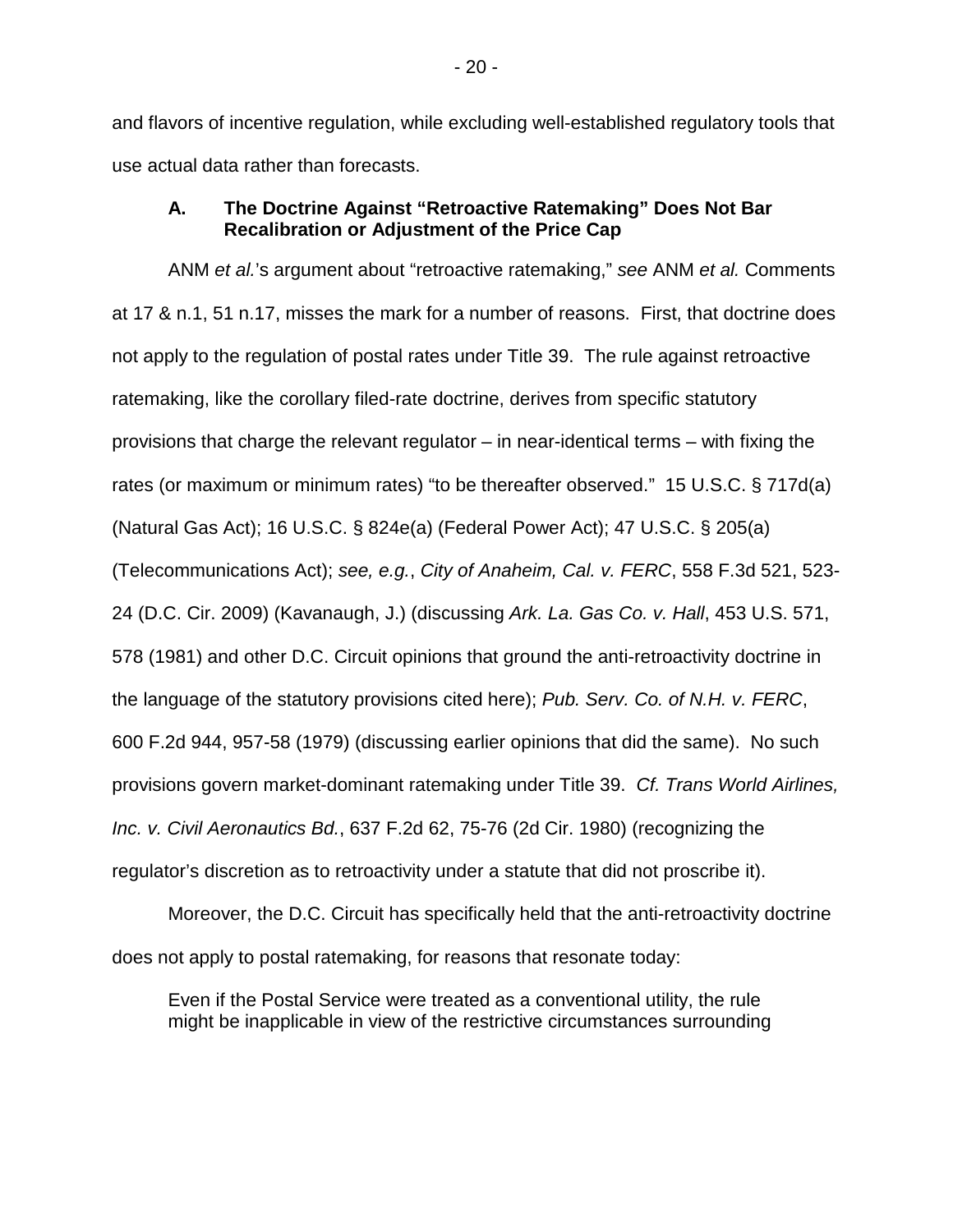the Postal Service's financial decline.<sup>25</sup> In any event, it would be incongruous for us to clamp the shackles of a narrow rule onto the Postmaster General's attempt to return the Postal Service to financial stability, especially in light of the congressional intent to provide the Postal Service with the "unfettered authority and freedom it has been denied for years to maintain and operate an efficient service."[26](#page-22-1)

*Nat'l Ass'n of Greeting Card Publishers v. U.S. Postal Serv.*, 607 F.2d 392, 429 (D.C.

Cir. 1979) (opinion for the court by Tamm, J.) (affirming the Postal Rate Commission's opinion and recommended decision in Docket No. R76-1). [27](#page-22-2) Notably, the D.C. Circuit upheld a proposition that would, in another regulatory context, clearly breach the antiretroactivity doctrine: the recovery of prior years' losses (in addition to the current or projected before-rates loss) in the rates to be charged going forward. Neither the Commission nor any party has proposed such a retroactive recovery mechanism here.

Even if the anti-retroactivity doctrine did apply to postal ratemaking, moreover, ANM *et al.* are mistaken in believing that it would be implicated by any proposal at issue here. In the statutory frameworks where they apply, the filed-rate and anti-retroactivity doctrines work in concert. If past rates are later found to be too low or too high, the regulated entity cannot collect or owe "reparations" for service already provided, either through retroactive billing adjustments (the filed-rate doctrine) or by including prior years' losses or excess profits in new rates (the anti-retroactivity doctrine). *E.g.*,

<span id="page-22-0"></span> <sup>25</sup> [Footnote 77 in original:] *See Communs. Satellite Corp. v. FCC*, [611 F.2d 883, 898 n.19 (D.C. Cir. 1977)] (where a history of agency strictures has prevented a reasonable rate of return, a company might be entitled to recover its losses).

<span id="page-22-1"></span><sup>26</sup> [Footnote 78 in original:] S. Rep. No. 912, 91st Cong., 2d Sess. 2 (1970).

<span id="page-22-2"></span><sup>&</sup>lt;sup>27</sup> This reasoning retains its force even after the PAEA abolished the breakeven constraint: the *Communications Satellite Corp.* opinion on which the *NAGCP* court relied likewise concerned regulated entities without a breakeven constraint. Moreover, the ratemaking system is still required to provide the Postal Service with financial stability and "reasonable" rates, which the Commission has interpreted to mean allowing the Postal Service to cover total costs and generate retained earnings over time. Order No. 4257 at 4, 154, 158-59, 165-71, 226, 235-36.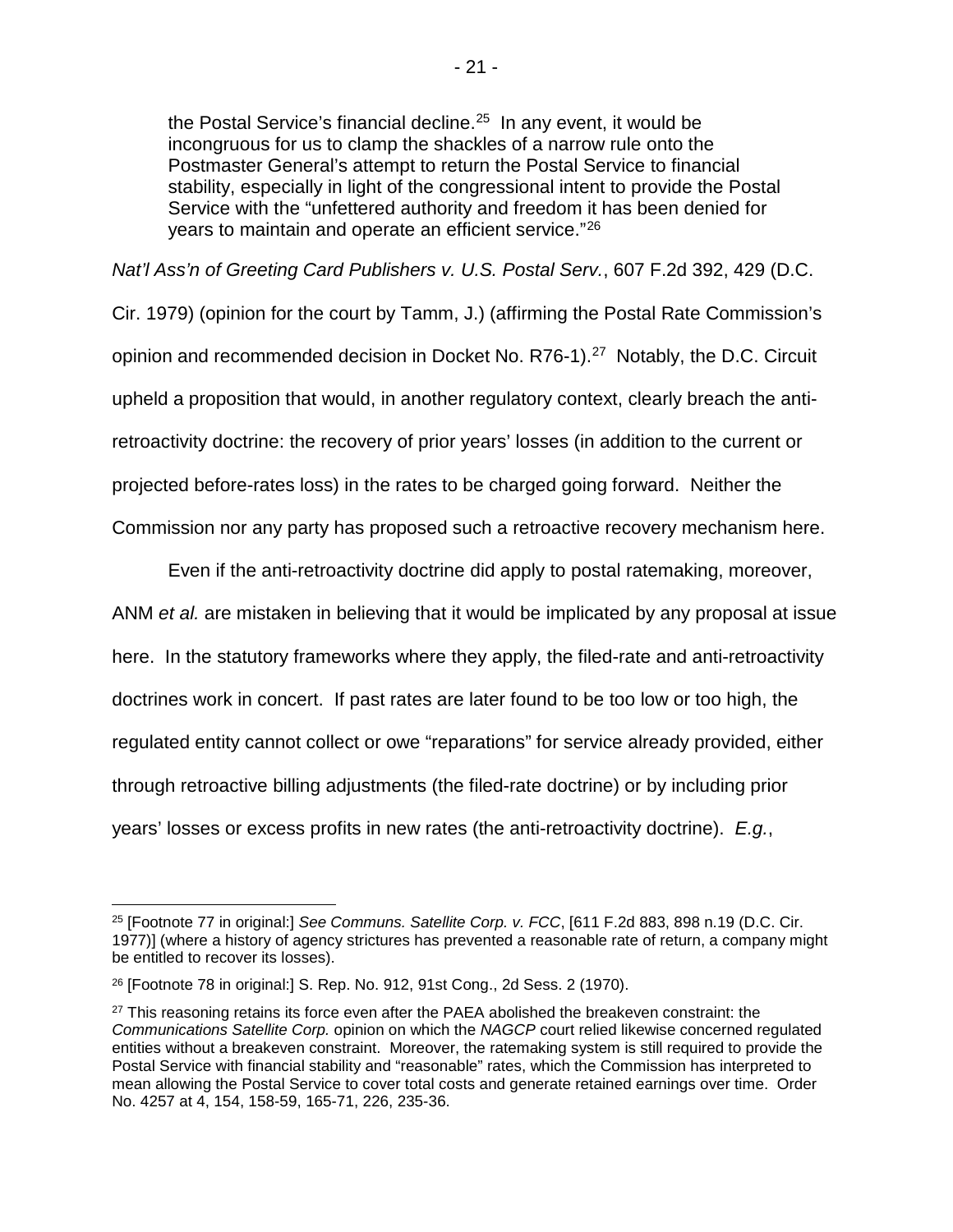*Associated Gas Distribs. v. FERC*, 898 F.2d 809, 810-11 (D.C. Cir. 1990) (denying rehearing and rehearing *en banc*) (Williams, J., concurring) (explaining the difference between the two doctrines).

Neither the Commission nor any party has proposed that the rate schedule for, say, 2015 be replaced with a new 2015 rate schedule, and that persons who sent mail in 2015 be assessed the difference. *See id.* (the filed-rate doctrine would be implicated if FERC "substitut[ed] in 1988 a new rate schedule for gas purchased in 1983-86"). Nor is any party proposing that losses from 2015 or any other past year – the Postal Service's accumulated net deficiency – be recovered in future rates.<sup>28</sup> While the Postal Service, labor stakeholders, and the Commission itself (in Order No. 4258) have proposed rate authority that would allow rates to be reset to compensatory (i.e., "reasonable") levels, the focus has generally been on setting a reasoned baseline reflecting the expected net loss going into the new period. Estimating that expected net loss requires reference to current and historical antecedent facts, such as the net loss in representative recent years or, in APWU's recent proposal, the amount of the financial gap attributable to mail-density loss since rates were last at a compensatory level. But mere reference to antecedent facts does not make a regulation retroactive. *Bell Atl. Tel. Co. v. FCC*, 79 F.3d 1195, 1207 (D.C. Cir. 1996) (quoting *Landgraf v. USI Film Prods.*, 511 U.S. 244, 269 n.24 (1994)). Indeed, as discussed in the next section, rate resets

<span id="page-23-0"></span><sup>&</sup>lt;sup>28</sup> Because the retirement rate authority would be based on actual invoices in each year of the new pricecap period, it cannot reasonably be characterized as "a transparent attempt to retroactively correct the price cap to recover costs that the Postal Service failed to recoup since 2006." ANM *et al.* Comments at 52. Even if it were, as noted earlier, such recovery of a prior year's loss would be permissible in the postal context, even if not in other regulatory contexts.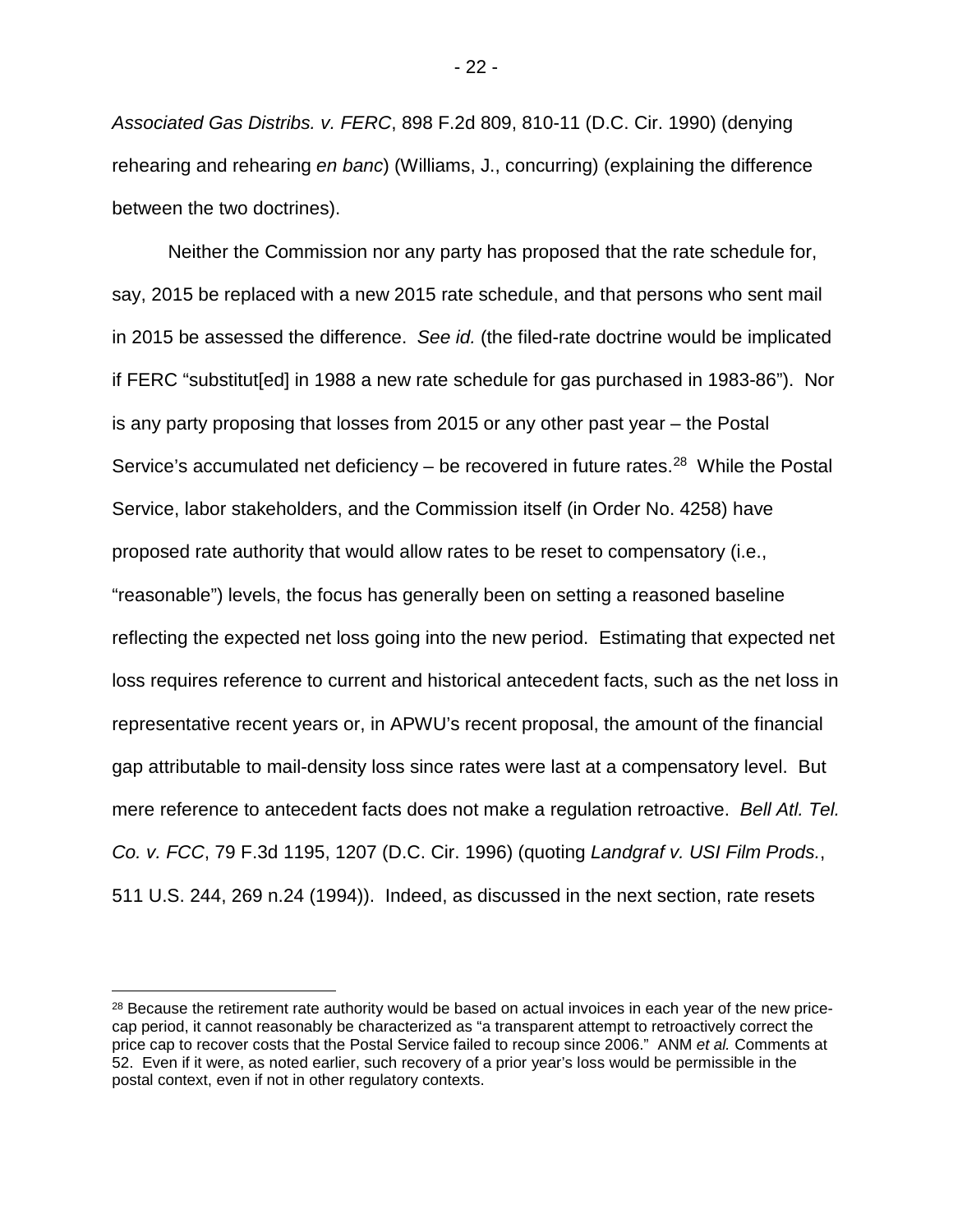based on going-in rate and cost levels are an established feature of price-cap regulation.[29](#page-24-0)

More specifically, ANM *et al.* claim that the anti-retroactivity doctrine (if applicable) would bar Order No. 5337's proposals to adjust the price cap based on the prior year's changes in mail density and amortization expenses. ANM *et al.* Comments at 7, 17, 39, 41, 51-53. But, according to the very case law that ANM *et al.* cite, there is no retroactivity violation where the charging of "past" costs is part of an established plan. *Town of Norwood v. FERC*, 53 F.3d 377, 381-83 (D.C. Cir. 1995) (discussing *Pub. Sys. v. FERC*, 709 F.2d 73, 84-85 (D.C. Cir. 1983) (transition to tax-normalization accounting), and *Pub. Serv. Co. of N.H.*, 600 F.2d at 950 (fuel adjustment clauses)). Provided that ratepayers have notice about the plan, "it is permissible for a company to defer collection of certain charges until the point at which they become ascertainable." *Id.* at 383 (emphasis in original). What is not allowed is to "adjust future rates to 'recoup past losses'" where a regulated entity "include[d] an estimate of certain costs in its rates and subsequently finds out that the estimate was too low." *Id.* at 381 (quoting *City of Piqua v. FERC*, 610 F.2d 950, 954 (D.C. Cir. 1979)). Here, it is clear that a final rule based on Order No. 5337 would give postal ratepayers notice that future rate authority will be adjusted on account of each prior year's change in density and amortization expenses. Such proposed rate authority would be consistent with *Norwood*.

Moreover, Order No. 5337 does not propose to set specific rates and to adjust them annually. Rather, it would establish a formula that incorporates adjustments

- 23 -

<span id="page-24-0"></span><sup>&</sup>lt;sup>29</sup> Moreover, if prior years' costs could not serve as a basis for establishing current rates, then the antiretroactivity doctrine would vitiate the entire body of cost-of-service regulation: the very setting in which it arose.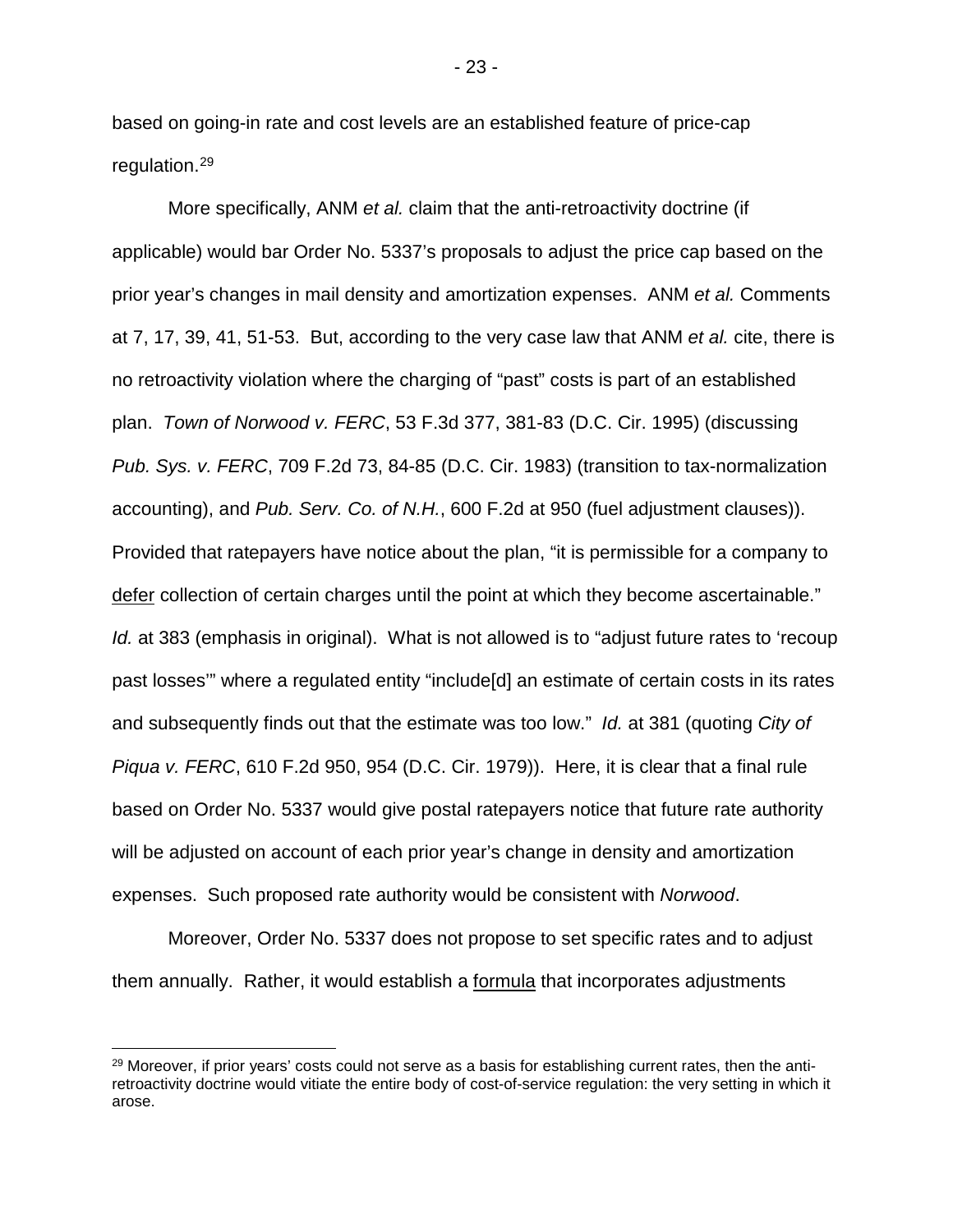based on various actual data inputs during the price-cap period (i.e., mail density, amortization payments, and consumer inflation). Given the prior notice that this approach provides ratepayers about the adjustments that will be made, it is the sort of formula-based ratemaking that the D.C. Circuit has upheld in the face of retroactivitybased challenges. *See, e.g.*, *Old Dominion Elec. Coop. v. FERC*, 892 F.3d 1223, 1231 (D.C. Cir. 2018) (citing *West Deptford Energy, LLC v. FERC*, 766 F.3d 10, 22 (D.C. Cir. 2014); *NSTAR Elec. & Gas Corp. v. FERC*, 481 F.3d 794, 801 (D.C. Cir. 2007); *Pub. Utils. Comm'n of Cal. v. FERC*, 254 F.3d 250, 254 (D.C. Cir. 2001); *Transwestern Pipeline Co. v. FERC*, 897 F.2d 570, 577-78 (D.C. Cir. 1990)). Far from working an "illegal" "retroactive true-up," ANM *et al.* Comments at 17 n.1, factors to adjust a price cap for exogenous changes in costs can be necessary to ensure that rate levels "accurately reflect[ ] the [regulated entity's] costs and productivity," rather than allowing profits or losses to accrue "as a result of administrative error." *Bell Atl. Tel. Co.*, 79 F.3d at 1205. That such factors may be based on "antecedent facts" does not make them impermissibly retroactive: more relevant is their effect in determining ratepayers' future, not past, liabilities. *Id.* at 1206-07 (quoting *Landgraf*, 511 U.S. at 269 n.24, and discussing *Ass'n of Accredited Cosmetology Schools v. Alexander*, 979 F.2d 859, 861- 66 (D.C. Cir. 1992), and *Adm'rs of the Tulane Ed. Fund v. Shalala*, 987 F.2d 790, 798 (D.C. Cir. 1993)). Thus, both a reset of rates to compensatory levels and formulaic adjustment factors based on antecedent data would be consistent with the antiretroactivity rule, even if it had any bearing in the postal ratemaking context.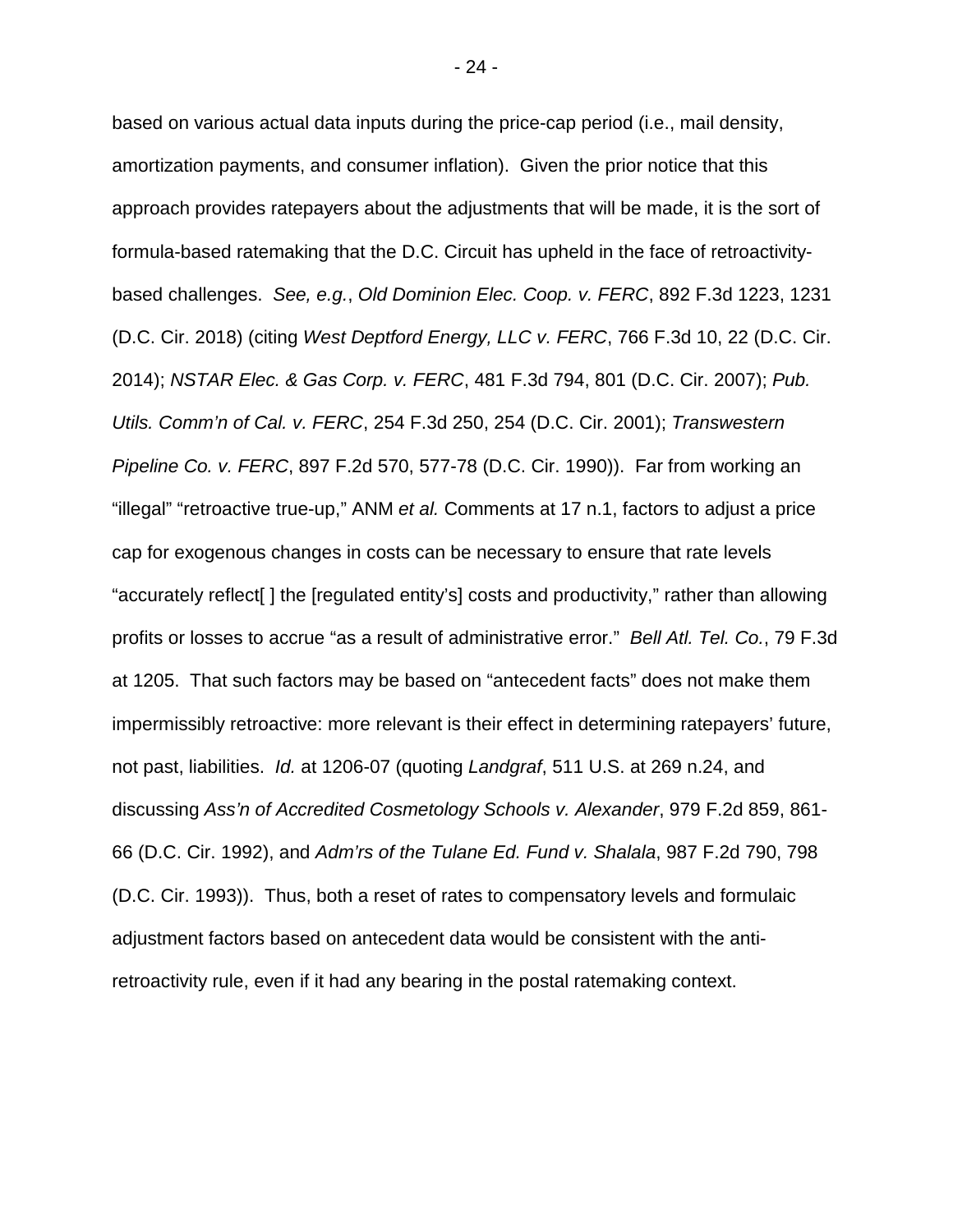#### <span id="page-26-0"></span>**B. Cap Recalibration and Actuals-Based Adjustments Are Consistent with Price-Cap Theory and Practice**

ANM *et al.*, following their declarant Dr. Willig, misrepresent several salient aspects of price-cap theory and practice. The critique that follows is supported by the declaration of Drs. A. Thomas Bozzo and Mark E. Meitzen (Appendix A to these comments).[30](#page-26-1)

First, Dr. Willig asserts that "a genuine price cap system of regulation" does not allow prices "to rise with increases in the costs incurred by the firm, nor with increases in the firm's capital stock, nor with diminutions in the consumer demand for the firm's outputs." Willig Declaration at 6; *see also* Expert Declaration of Kevin Neels & Nicholas Powers (Feb. 3, 2020) [hereinafter "Neels/Powers Declaration"], at 4, *filed with* ANM *et al.* Comments (relying on this characterization as the basis for analysis). In his depiction, the only periodic consideration is "renegotiation" of the price-cap formula's Xfactor; "backward looking true-ups are to be strongly discouraged in an optimal system on incentive grounds." Willig Declaration at 7. It must be noted that this describes, at best, only the original, theoretical ideal of price-cap regulation: as discussed later in this section, it is at considerable variance from actual regulatory practice. Moreover, its logic holds only in regulatory environments where regulated entities are fundamentally profitable, such that the only "just and reasonable" concern is with avoidance of excess profits for the regulated firm, not provision of sufficient revenues for the firm to be financially sustainable. *See* App. A at 4-5.

<span id="page-26-1"></span><sup>&</sup>lt;sup>30</sup> Drs. Bozzo and Meitzen are economists with years of specialized expertise in incentive regulation, productivity measurement, and postal regulation. App. A at 1-2.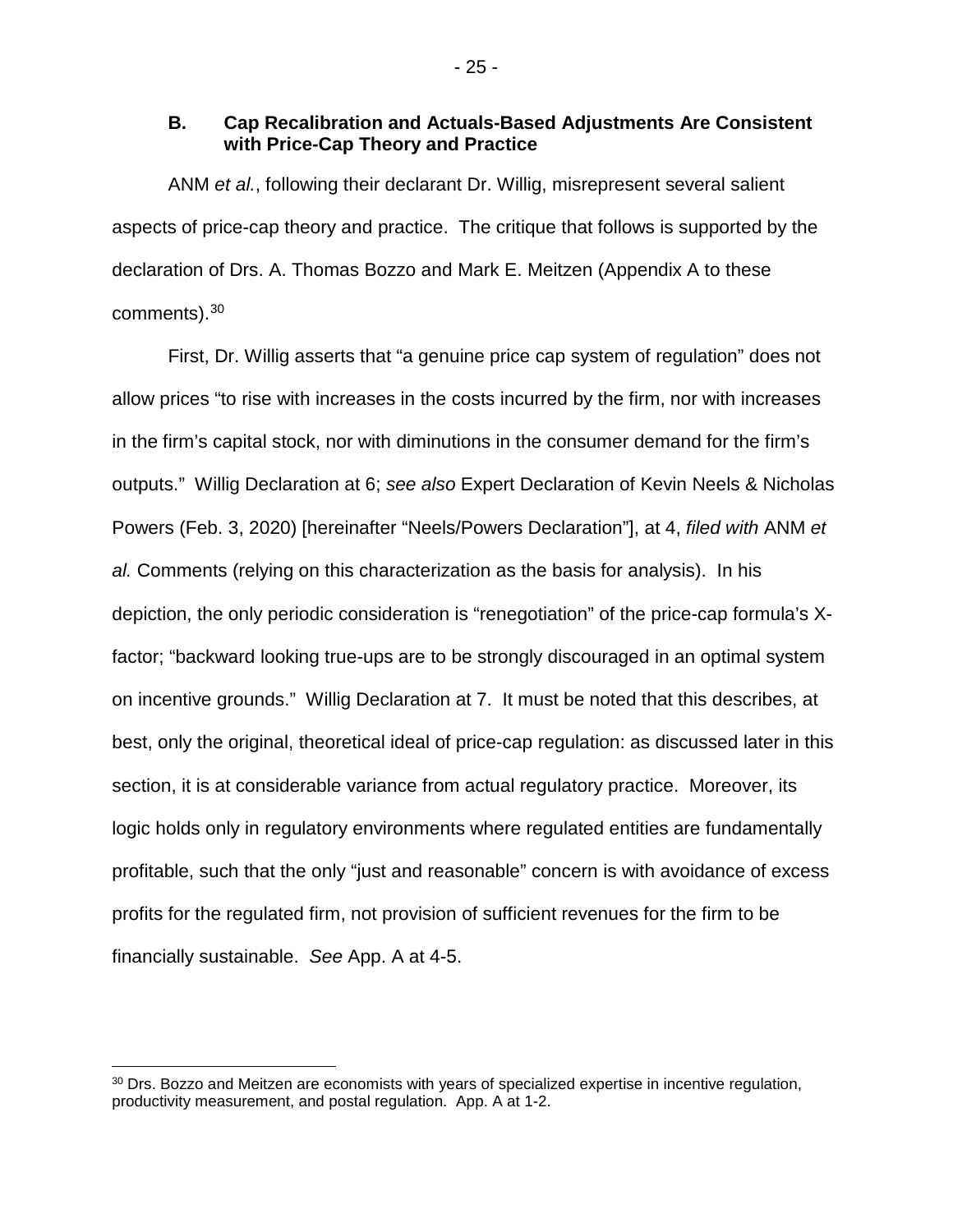Perhaps most importantly, even as a description of theory, Dr. Willig's depiction captures only the state of play during a price-cap period. Any system of regulation under a "just and reasonable" legal constraint must ensure that rates are compensatory: hence, under standard regulatory practice, price caps are periodically reopened and recalibrated to the regulated entity's current cost structure. *See id.* at 4-5; *accord*  Declaration of John Kwoka and Robert Wilson [for the Public Representative], PRC Docket No. RM2017-3 (Mar. 1, 2018) [hereinafter "Kwoka/Wilson Declaration"], at 7, 8 n.5, 9, 17.<sup>31</sup> Hence, despite Dr. Willig's assertion that "backward looking true-ups" are not "optimal," price-cap resets, which, at a minimum, incorporate information on the regulated firm's actual performance, are nonetheless an essential component of pricecap regulation.

Second, in criticizing the proposed density, retirement, and performance-based rate authority as incompatible with price-cap theory, Dr. Willig wrongly asserts that price-cap regulation is limited to "'price index minus X,' where X is a predetermined percentage reflecting a productivity growth target, which would remain in effect for an extended period of time." Willig Declaration at 9; *see also* Neels/Powers Declaration at 6, 20 (focusing solely on the role of a productivity-based X-factor in price-cap regulation).<sup>[32](#page-27-1)</sup> In reality, price-cap regulation features not only inflation and "X," but also "one or more factors to capture exogenous cost changes." *See* Kwoka/Wilson

<span id="page-27-0"></span><sup>&</sup>lt;sup>31</sup> Dr. Kwoka played a foundational role in the development of both the FCC's original price cap and the price-cap provisions of the PAEA. Kwoka/Wilson Declaration at 2-3. *See also* William Zarakas et al., Performance Based Regulation Plans: Goals, Incentives & Alignment (Brattle Group 2017), at 15, [https://brattlefiles.blob.core.windows.net/files/14487\\_2017\\_12\\_06\\_-\\_brown\\_et\\_al\\_](https://brattlefiles.blob.core.windows.net/files/14487_2017_12_06_-_brown_et_al_-_pbr_plans_goals_incentives_and_alignment_-_for_dte.pdf) pbr\_plans\_goals\_incentives\_and\_alignment - for\_dte.pdf.

<span id="page-27-1"></span> $32$  As explained in section V below and Appendix A, however, the density rate authority is actually an algebraic outgrowth of the traditional X-factor formula.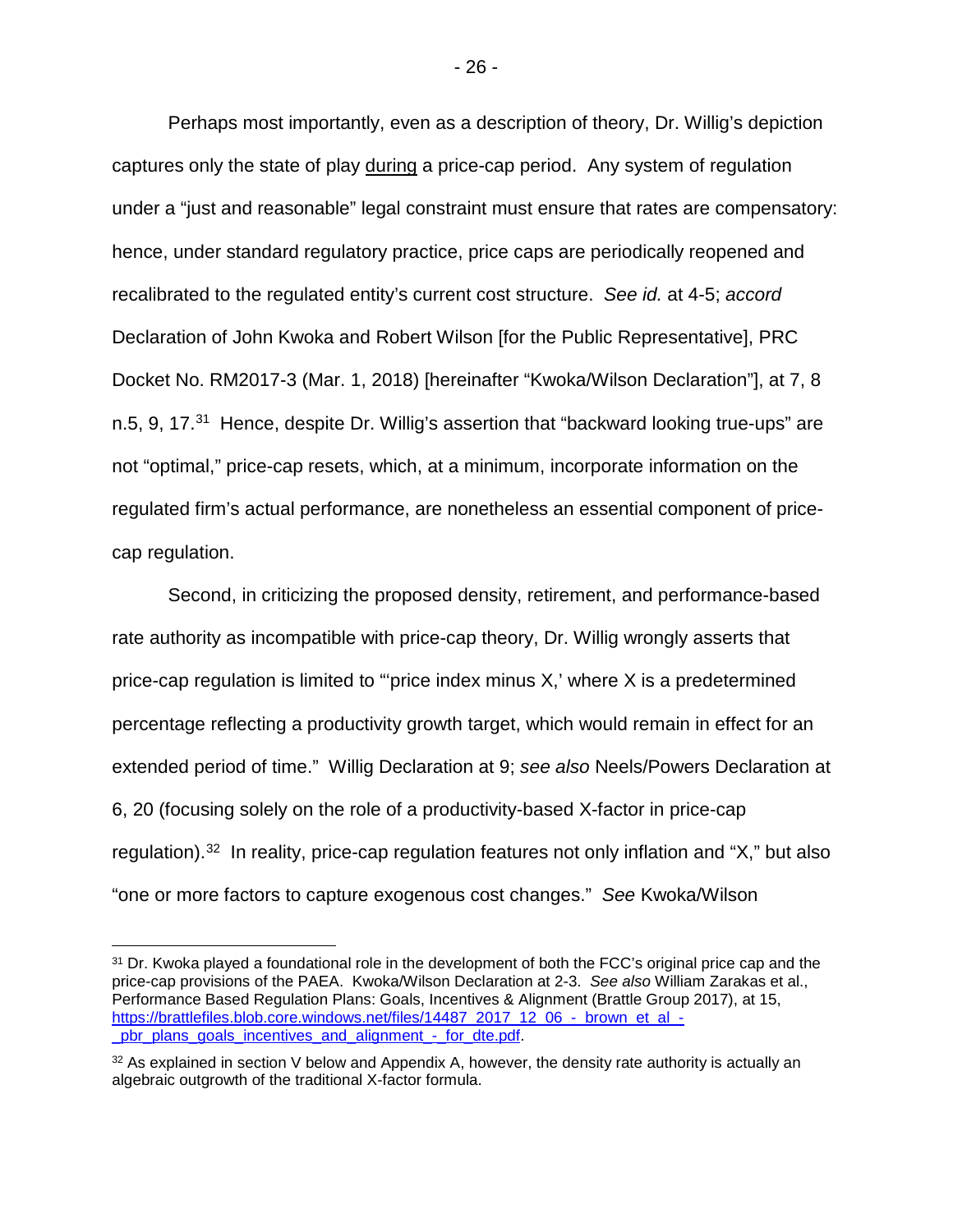Declaration at 8; *see also* App. A at 5-6. [33](#page-28-1) Because these factors (characterized as Yand Z-factors) inherently reflect forces outside of the regulated entity's control, leaving them within the price cap would undermine the intent of incentive regulation by allowing the entity's financial stability to fluctuate as a function of those forces, rather than of its own performance. App. A at 6. Hence, pertinent incurred costs – determined by a backward look at actual expenses – are "passed through dollar-for-dollar to consumer rates." Kwoka/Wilson Declaration at 8. The proposed density and retirement rate authority are appropriately premised on a regulatory determination that the relevant cost drivers are primarily (if not entirely) external to the Postal Service. *See* App. A at 14; Comments of the Public Representative, PRC Docket No. RM2017-3 (Feb. 3, 2020) [hereinafter "Public Representative Comments"], at 5-6.[34](#page-28-2) As such, contrary to Dr. Willig's apparent belief that a "risk sharing" forecast-based approach is necessary, Willig Declaration at 12-13, it is entirely consistent with price-cap theory and practice to deal with them through annual adjustments based on actual data.

<span id="page-28-1"></span><span id="page-28-0"></span> <sup>33</sup> Such exogenous factors date back to the very first price cap in the United States. *See* Christensen Assocs., Analysis of the PAEA's CPI-Based Price Cap System & Options for Future Postal Regulation (Mar. 20, 2017), at 15 (describing the role of Z-factors in the original Federal Communications Commission price cap), *filed as* Comments of the United States Postal Service, PRC Docket No. RM2017-3 (Mar. 20, 2017), app. E.

<span id="page-28-2"></span><sup>34</sup> Indeed, given the financial instability that the Postal Service has experienced under a rigid CPI-only cap, it is hard to see how it has had anything but inherent incentives to strive for volume retention. Thus, it is difficult to attribute the persistence of mail-volume declines to anything other than overwhelmingly external forces. (If anything, any Postal Service influence over mail volumes may have helped keep volumes from falling even farther.) Thus, even if it the Postal Service may theoretically have some margin of indirect influence over mail volume, *see* AFPA Comments at 5; ANM *et al.* Comments at 41-43; Discover Comments at 8-9; NPPC *et al.* Comments at 29-30, that point is irrelevant to the matter at hand. On a practical level, it should also be noted that, following the Public Representative declarant whom they invoke, none of these commenters proposes a method to isolate the (likely small) share of mail-volume declines that are endogenous rather than exogenous.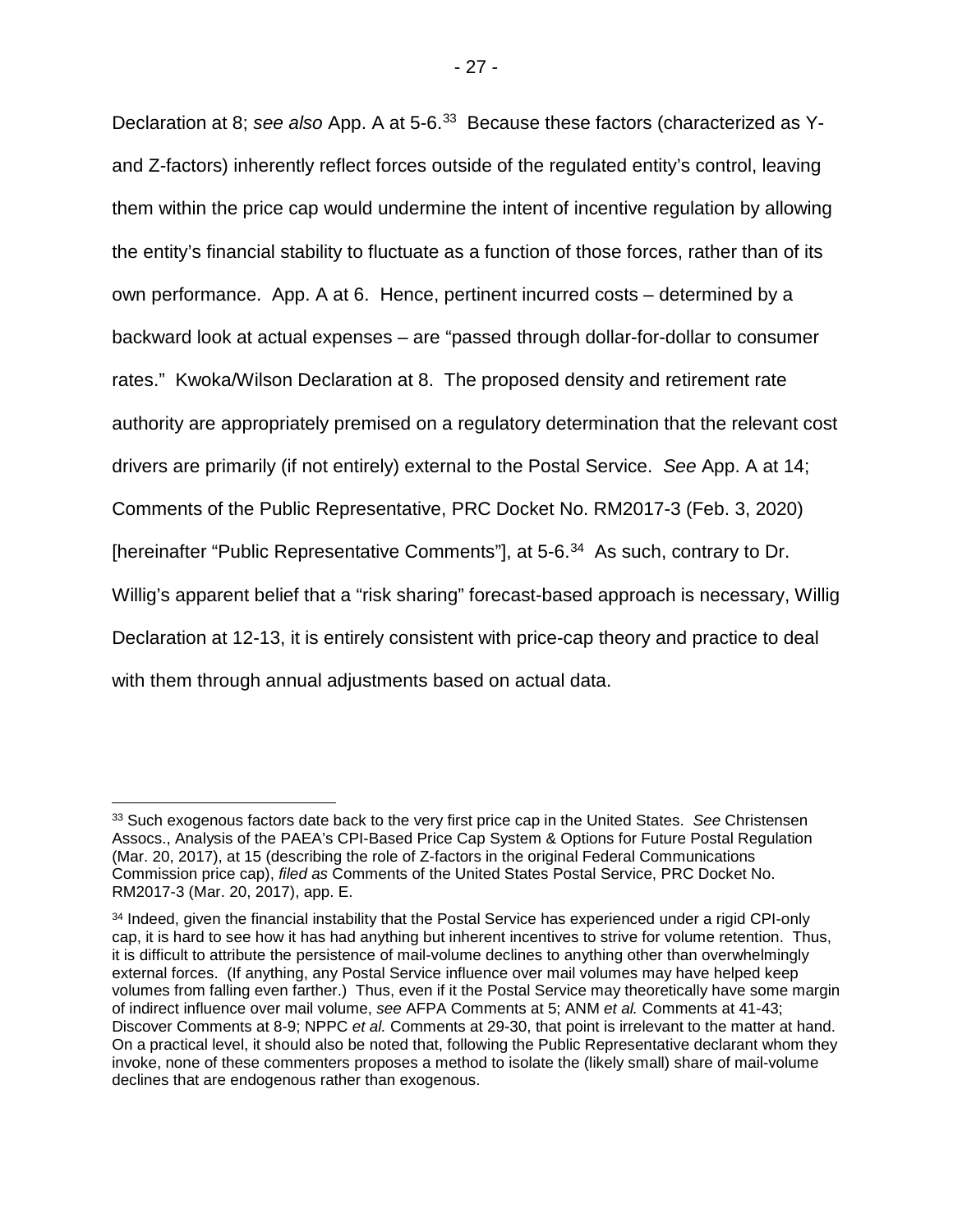Third, Dr. Willig fails to recognize another feature of price-cap regulation.

Particularly when broad technological and other market-structural factors are driving demand declines, it must be recognized that policy objectives beyond simple cost control may be at play, requiring a more expansive set of regulatory tools than a pure "I-X" formula.<sup>[35](#page-29-0)</sup> In practice, these tools can include above-cap increments of pricing authority aimed at funding capital investment. *See* App. A at 6, 17. [36](#page-29-1) They can also include performance incentive mechanisms that reward the regulated entity with additional rate authority on the basis of actual (not merely forecasted) performance against a chosen metric, in furtherance of policy objectives not encompassed by, or even contrary to, the incentives of an "I-X" price cap. *Id.* at 17-18. [37](#page-29-2) These two types of

<span id="page-29-0"></span> <sup>35</sup> William Zarakas, *A New Face for PBR: Aligning Incentives in the Electric Utility System*, PUB. UTILS. FORT. (Dec. 2017), [https://www.fortnightly.com/fortnightly/2017/12/new-face-](https://www.fortnightly.com/fortnightly/2017/12/new-face-pbr?authkey=e0a4230ee85eb602f123c1e633c0e5b5260f9bd3f297c094c055e7868e5a4589)

[pbr?authkey=e0a4230ee85eb602f123c1e633c0e5b5260f9bd3f297c094c055e7868e5a4589](https://www.fortnightly.com/fortnightly/2017/12/new-face-pbr?authkey=e0a4230ee85eb602f123c1e633c0e5b5260f9bd3f297c094c055e7868e5a4589) (describing how regulators are increasingly trying out "[a] variety of regulatory options" to further policy goals, such as grid modernization and promotion of grid accessibility, that "[t]he incentives embedded in [traditional price caps] were not intended to promote"). That said, even the sort of forecast-based X-factor that Dr. Willig and ANM *et al.* propound "can include expenditures needed to support" increased infrastructure investment. Mark Newton Lowry & Tim Woolf, Performance-Based Regulation in a High Distributed Energy Resources Future (Lawrence Berkeley Nat'l Lab. 2016), at 43, [https://emp.lbl.gov/sites/all/files/lbnl-1004130\\_0.pdf.](https://emp.lbl.gov/sites/all/files/lbnl-1004130_0.pdf)

<span id="page-29-1"></span><sup>36</sup> *See also* Zarakas et al., *Performance Based Regulation Plans* at 9, 16 (acknowledging "riders/trackers and similar mechanisms" as regular exceptions to "I-X" during a price-cap plan); Toby Brown, Neil Lessem, & William Zarakas, Incentive Mechanisms in Regulation of Electricity Distribution: Innovation and Evolving Business Models (Brattle Group 2018), at 17,

[https://brattlefiles.blob.core.windows.net/files/15250\\_incentive\\_mechanisms\\_in\\_regulation\\_of\\_electricity\\_](https://brattlefiles.blob.core.windows.net/files/15250_incentive_mechanisms_in_regulation_of_electricity_distribution_-_innovation_and_evolving_business_models.pdf) [distribution\\_-\\_innovation\\_and\\_evolving\\_business\\_models.pdf](https://brattlefiles.blob.core.windows.net/files/15250_incentive_mechanisms_in_regulation_of_electricity_distribution_-_innovation_and_evolving_business_models.pdf) (describing the U.K. gas and electricity regulator Ofgem's decade-long approval of additional rate authority to fund research and development, which had deteriorated since privatization of electricity distribution).

<span id="page-29-2"></span><sup>37</sup> *See also* Zarakas et al., *Performance Based Regulation Plans* at 51-53 (discussing the interaction of targeted performance incentives with price caps); *see generally* Newton Lowry & Woolf, *Performance-Based Regulation in a High Distributed Energy Resources Future*; Melissa Whited et al., Utility Performance Incentive Mechanisms: A Handbook for Regulators (Synapse Energy Economics 2015), [https://www.synapse-](https://www.synapse-energy.com/sites/default/files/Utility%20Performance%20Incentive%20Mechanisms%2014-098_0.pdf)

[energy.com/sites/default/files/Utility%20Performance%20Incentive%20Mechanisms%2014-098\\_0.pdf;](https://www.synapse-energy.com/sites/default/files/Utility%20Performance%20Incentive%20Mechanisms%2014-098_0.pdf) William P. Zarakas & Philip Q Hanser, Targeted Performance Incentives: Recommendations to the Hawaiian Electric Companies (Brattle Group 2014),

[https://brattlefiles.blob.core.windows.net/files/5915\\_targeted\\_performance\\_incentives\\_](https://brattlefiles.blob.core.windows.net/files/5915_targeted_performance_incentives_-_recommendations_to_the_hawaiian_electric_companies__zarakas_hanser_091514.pdf) recommendations to the hawaiian electric companies zarakas hanser 091514.pdf.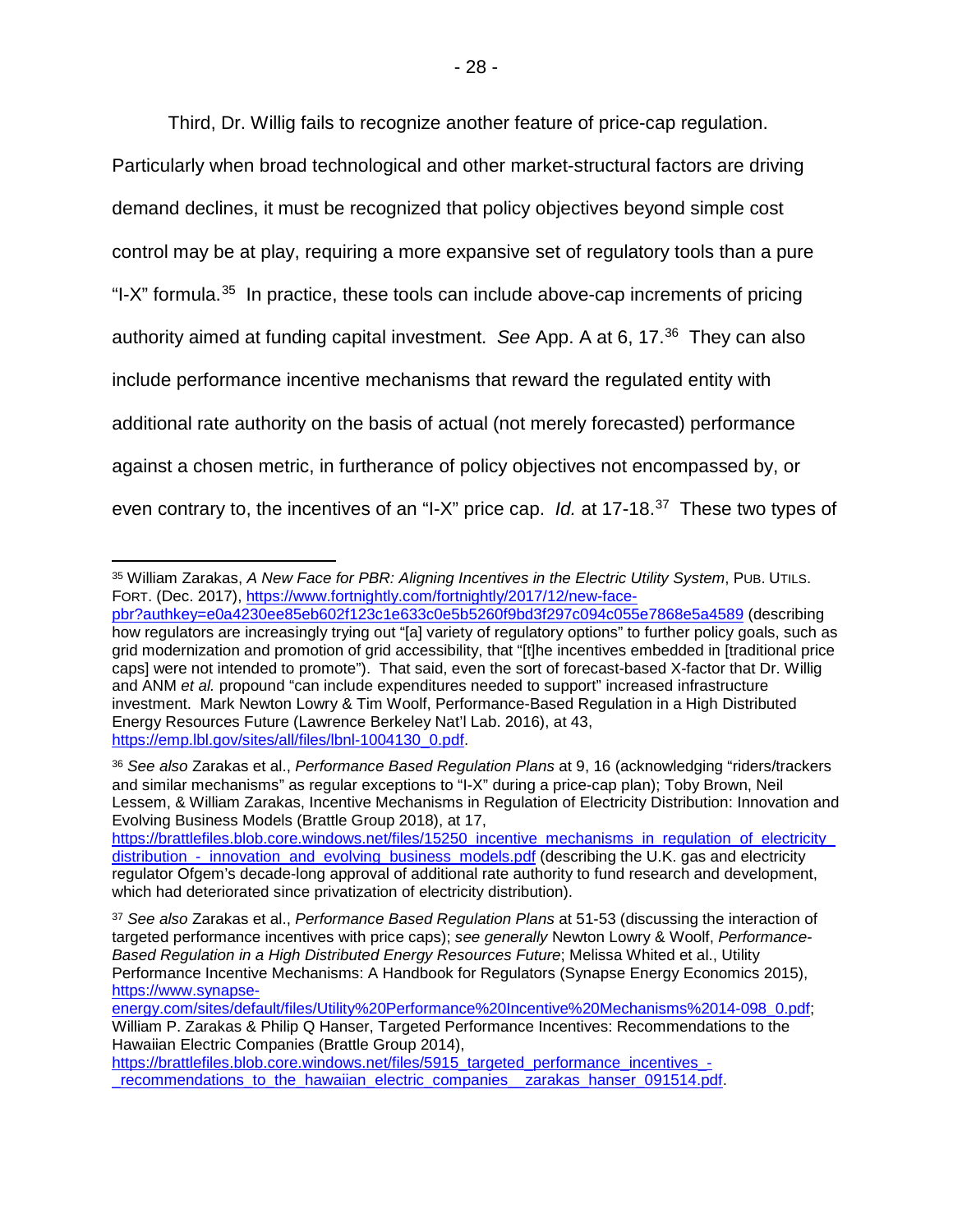mechanisms can even exist side-by-side with respect to a given investment activity. Unlike the Commission's proposed performance-based rate authority, however, the two mechanisms are typically distinguished from one another in recognition of the fact that investment precedes outcomes.<sup>38</sup> Thus, pure "I-X" plans "rarely exist in isolation. Instead, they are part of a larger framework that is, ideally, thoughtfully integrated in a way that balances overall incentives, reward and risk." Zarakas et al., *Performance Based Regulation Plans* at 56-57.

In sum, price-cap regulation encompasses a far more diverse array of regulatory principles, concepts, and tools than Dr. Willig and his sponsors assert. At the level of principle, regulatory goals extend beyond a simple focus on cost control to encompass the assurance of "just and reasonable rates" and the funding of needed infrastructure investments. The resulting tools include, among other things, periodic recalibration of rates to compensatory levels, adjustment factors to pass through (actual) cost increases due to specified exogenous factors, and above-cap rate authority to fund capital needs. Needed refinements aside, the principles animating the Commission's proposals of additional rate authority are well within the bounds of regulatory theory and practice.

#### **C. Data-Based Adjustments Promote Achievement of Objective 6**

<span id="page-30-0"></span>As explained in the previous section, the essentially exogenous nature of density and retirement-expense changes means that the price cap should be corrected for those changes. As a matter of principle, there is nothing to be "incentivized" by making the Postal Service share any portion of the risk of exogenous cost changes, including

<span id="page-30-1"></span> <sup>38</sup> *See* Brown et al., *Incentive Mechanisms in Regulation of Electricity Distribution* at 14 (describing Ofgem's creation of a hybrid mechanism to pass 80 percent of certain capital expenses to consumers, with the remainder, plus an incentive rate, provided on the basis of the volume and cost-effectiveness of the resulting installed capacity).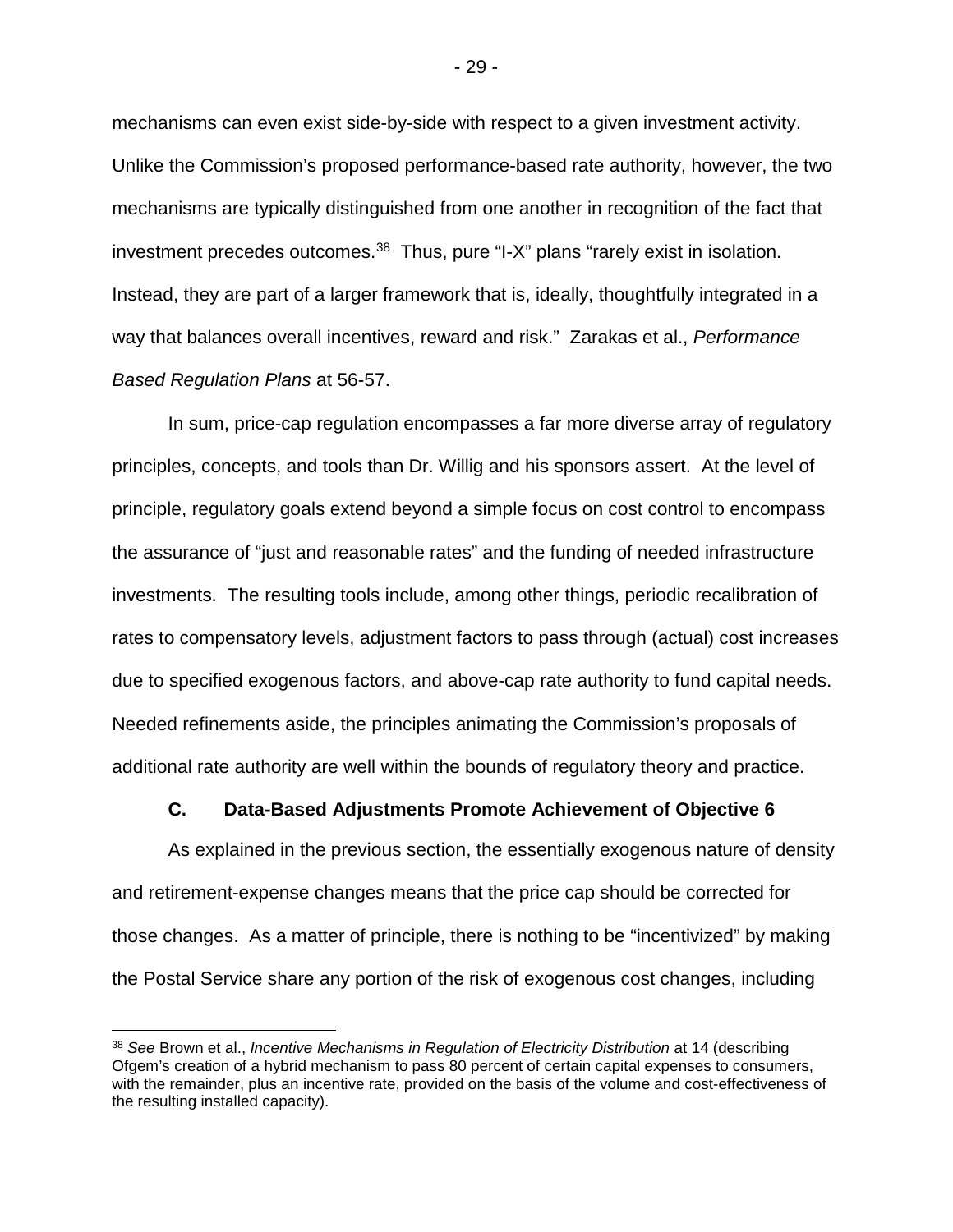through the use of forecasts that may prove wrong. *Compare* Willig Declaration at 12- 13 *with* App. A at 11, 15-16. In addition to the theoretical basis for using actual data to compute such rate-authority adjustments, doing so would ground the rate authority in empirically verifiable facts. By contrast, a forecast-based approach is inherently subjective and would provide ample room for debate over methodologies, assumptions, and other inputs. Such an approach would represent an incremental retreat to the battles over test-year projections in pre-PAEA ratemaking, thereby "[increasing] the complexity of rate proceedings and [decreasing] the availability of comprehensive understandable material relating to each rate proceeding." *See* Order No. 4257 at 68 (interpreting Objective 6). Rather than engage in further months or years litigating forecasts, there is no conceptual or practical reason why adjustments for density and retirement expenses cannot simply be made on a formulaic, pass-through basis.

## <span id="page-31-0"></span>**IV. A NET-LOSS APPROACH TO A RATE RESET WOULD BE SIMPLER THAN A "ROOT-CAUSE" APPROACH**

As discussed in section III.B above, standard regulatory practice is to periodically reset rate authority between price-cap periods to account for variance (in either direction) between rates and total average unit costs.[39](#page-31-1) While the adjustment factors proposed by Order No. 5337 are needed to maintain the value of the going-in rate base against exogenous pressures, Order No. 5337 goes awry in discarding (without

<span id="page-31-1"></span> <sup>39</sup> This principle applies across the entire price-capped rate base. *See* Kwoka/Wilson Declaration at 7 ("[In a reset exercise], price for any particular product should be set at the level of the average total cost, which is equal to the Postal Service's total cost for that product divided by the number of relevant mail pieces. The total cost combines both variable and fixed cost, and, for the Postal Service, is the sum of attributable and institutional cost."). As such, the Public Representative appears to misunderstand his own declarants, insofar as he invokes them in furtherance of a "[o]ne-[t]ime [r]eset of the [c]ap" for only those products whose average price is below attributable costs. *See* Public Representative Comments at 49-50. This mismatch between the Kwoka/Wilson Declaration and the Public Representative's inexplicably divergent proposals is not new. *See* USPS 2018 Reply Comments at 44-46.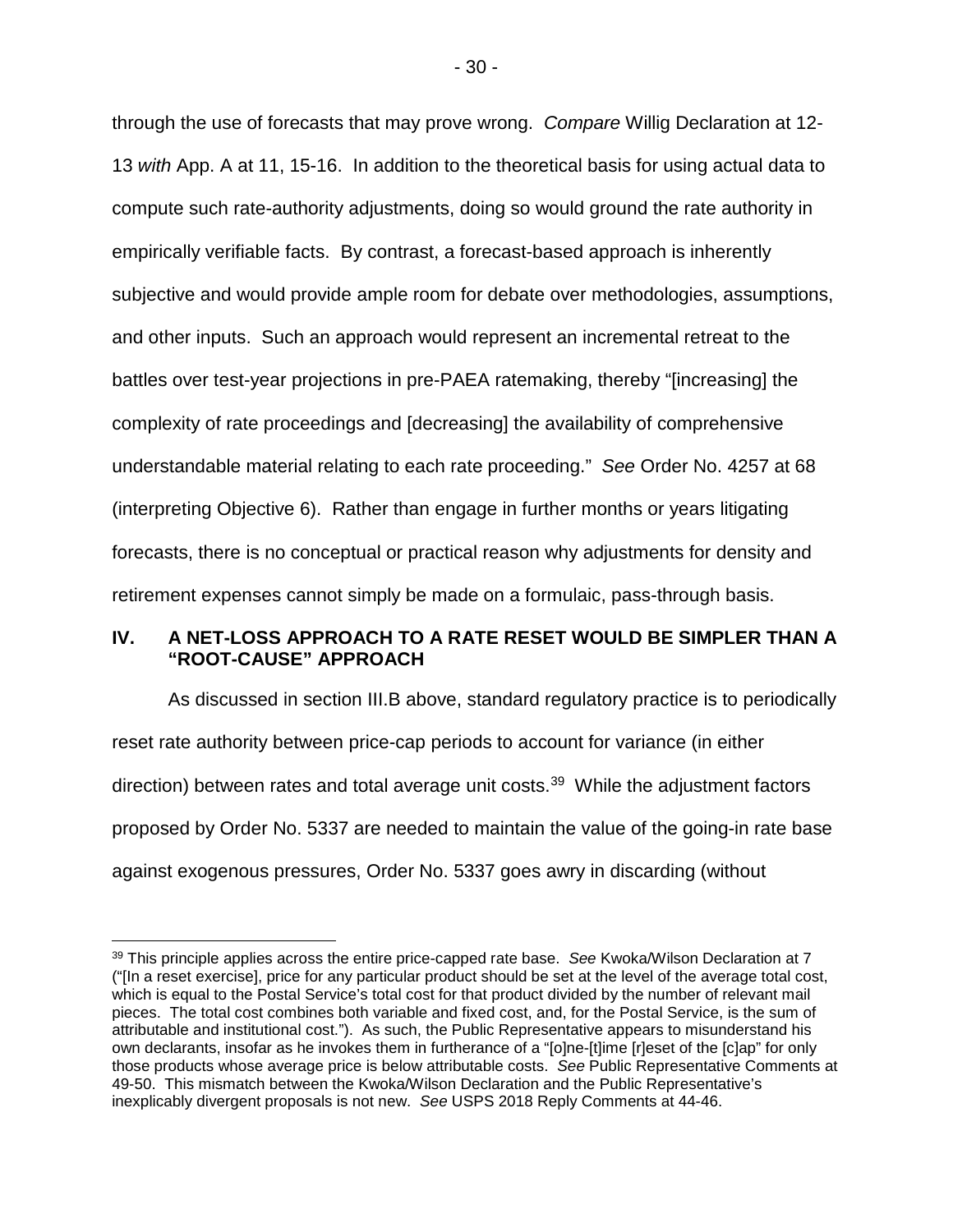explanation) any effort to reset rate levels to a new baseline. Without a full reset, the adjustment factors will, in principle, merely keep the rate base at a non-compensatory and objective-failing level for reasons unrelated to Postal Service performance. *See* Initial Comments of the United States Postal Service, PRC Docket No. RM2017-3 (Feb. 3, 2020) [hereinafter "USPS Comments"], at 7-15.

The labor commenters understand this fundamental point, although they present a new approach to a rate reset. Instead of treating recent net losses as a proxy for the expected baseline net loss absent a reset, $40$  the labor commenters propose to use the density rate authority formula to determine how much the pre-PAEA rate base's coverage of total costs has been eroded by exogenous changes in density.<sup>[41](#page-32-1)</sup> There is undoubtedly some appeal to such an approach. It would be a rational extension of the Commission's stated goal of addressing the "underlying causes" of the Postal Service's financial condition. *See* Order No. 5337 at 11, 63. In essence, it would recognize that earlier rate levels, such as those just prior to the PAEA,<sup>[42](#page-32-2)</sup> were sufficient to cover what the former Postal Rate Commission (and Congress) considered to be a reasonable cost base, and that volume declines and delivery point growth are major drivers of the rate

<span id="page-32-0"></span> <sup>40</sup> *See* Comments of the National Postal Mail Handlers Union, PRC Docket No. RM2017-3 (Feb. 4, 2020), at 3; USPS 2018 Initial Comments at 56-69; USPS 2018 Reply Comments at 42-43 (summarizing similar proposals by APWU, NALC, and NPMHU),

<span id="page-32-1"></span><sup>41</sup> Comments of American Postal Workers Union, AFL-CIO, PRC Docket No. RM2017-3 (Feb. 4, 2020) [hereinafter "APWU Comments"], at 1-4; Comment of National Association of Letter Carriers, AFL-CIO, PRC Docket No. RM2017-3 (Jan. 30, 2020) [hereinafter "NALC Comments"], at 2-10.

<span id="page-32-2"></span><sup>42</sup> Although the APWU and NALC comments refer distinctly to the density losses that the Postal Service has continued to suffer since the end of the ten-year period initially under review in this proceeding, APWU Comments at 3-4; NALC Comments at 5, it would be a mistake to infer that that the formula could validly be run only from that point. The rate base was not compensatory as of FY2017; indeed, it was less so than in the previous year, as of which the Commission found in Order No. 4257 that the current system had failed. Rather, the correct inference is that the density-loss problem is not confined to the FY2007-FY2016 era, but has continued beyond that point as well, and any retrospective formula-based reset should account for the entire post-PAEA period.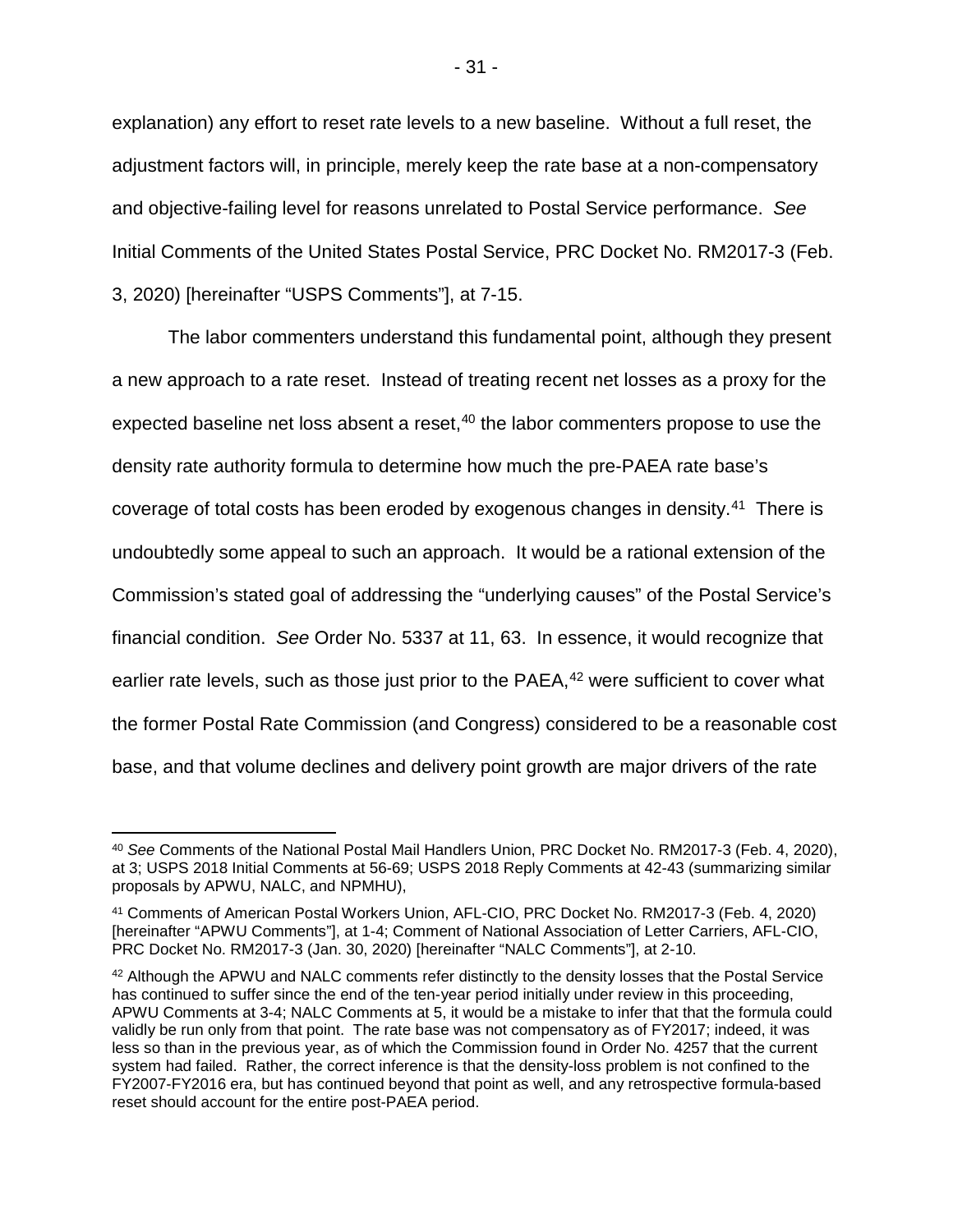base's intervening failure to remain compensatory (notwithstanding Congress's expectations when it imposed the CPI-only cap). In this regard, the approach would resemble the Commission's 2019 decision to update competitive products' minimumcontribution requirement on the basis of a formula applied retrospectively from FY2007, in the interest of reflecting changes in the market since the preexisting requirement level was initially set. *Cf.* Order No. 4963, Order Adopting Final Rules Relating to the Institutional Cost Contribution Requirement for Competitive Products, PRC Docket No. RM2017-1 (Jan. 3, 2019), at 95-98.

While this is a valid approach, it would be simpler – and more consistent with established regulatory practice, as discussed in section III.B above – to base a rate reset on some reasonable measure of the current (and expected) total net loss, as we have proposed. While density declines have been a major cause of the system's failings, our proposal would capture the totality of the circumstances that account for the current gap between total costs and revenues. Thus, our proposed net-loss-based approach would avoid debate over which adjustments to the pre-PAEA rate base have merit. Moreover, our proposed approach would also moot all commenters' issues with the Commission's proposed retirement rate authority, insofar as that rate authority would effectively be a true-up of only select expenses within the broader net loss. (That said, the need to adjust the rate base for exogenous changes in retirement-related expenses would remain.) If anything, a net-loss-based reset – even with a supplement to allow a specified margin of retained earnings – would be conservative: it would reset

- 32 -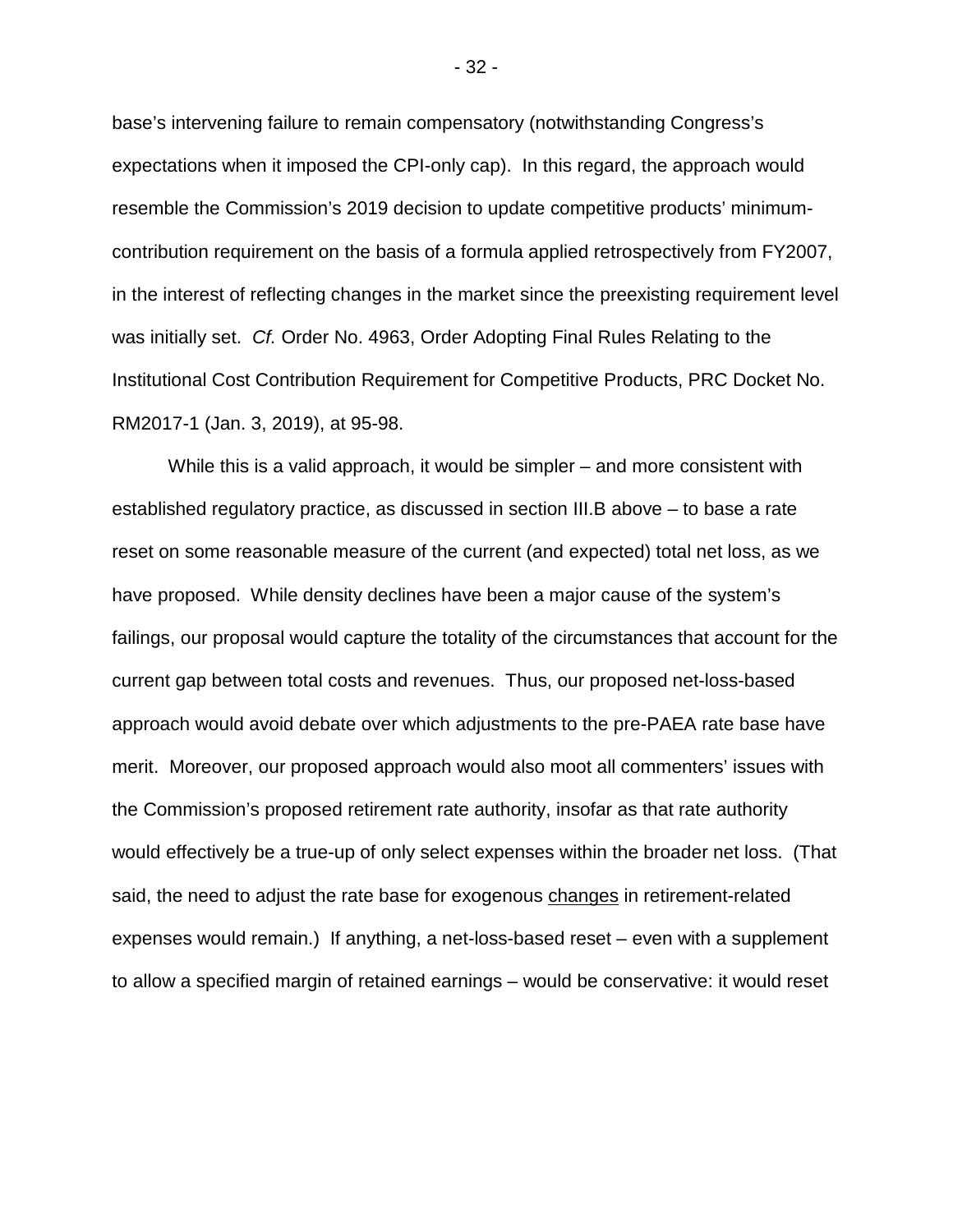rates merely to the breakeven point (or slightly above breakeven), whereas a retrospective application of density rate authority might result in a substantial profit.<sup>[43](#page-34-1)</sup>

# <span id="page-34-0"></span>**V. THE COMMISSION HAS IDENTIFIED APPROPRIATE INPUTS FOR ITS DENSITY RATE AUTHORITY FORMULA**

Several mailing-industry commenters argue that the density rate authority should be based on roll-forward methodologies used in other contexts to measure deliverypoint-driven changes in select cost segments. ABA Comments at 11; ANM *et al.* Comments at 46-48; NPPC *et al.* Comments at 30-35. As explained by Dr. Michael Bradley (Appendix B to these comments),<sup>[44](#page-34-2)</sup> however, this argument fails for two reasons. First, the impacts of delivery-point growth on network costs are significantly broader than the cost segments and roll-forward methodologies on which the commenters focus. App. B at 5-6, 11. Second, the commenters propose no alternative way to account for the impact of volume decline on the ability to cover network costs. *Id.* at 4, 9-10. Hence, even if the Commission's approach could theoretically be viewed as overbroad to some degree, the commenters have offered no credible alternative.

Nor is the Commission's approach – focusing on the overall change in volume and delivery points – invalid in its own right. As Drs. Bozzo and Meitzen explain in detail, the density rate authority formula derives algebraically from the traditional Xfactor formula. App. A at 10-13; *see also* U.S. Postal Serv. Off. of the Inspector Gen.,

<span id="page-34-1"></span><sup>43</sup> Of course, a profitable result would hardly be invalid. Rate levels just prior to the PAEA were profitable, providing not only for positive annual net income but also for enough retained earnings to wipe out the longstanding accumulated deficiency. If a retrospective density-based reset resulted in enough rate authority to provide a measure of retained earnings even after all costs were covered, that would not be an aberration or offensive to policy. Rather, it would recognize that the Postal Service should fundamentally be profitable (consistent with Objective 5) and could have been, given our strenuous costcutting efforts, but for the overwhelming challenge of density decline.

<span id="page-34-2"></span><sup>44</sup> Dr. Bradley is an economist with years of specialized experience in postal costing. App. B at 12-15.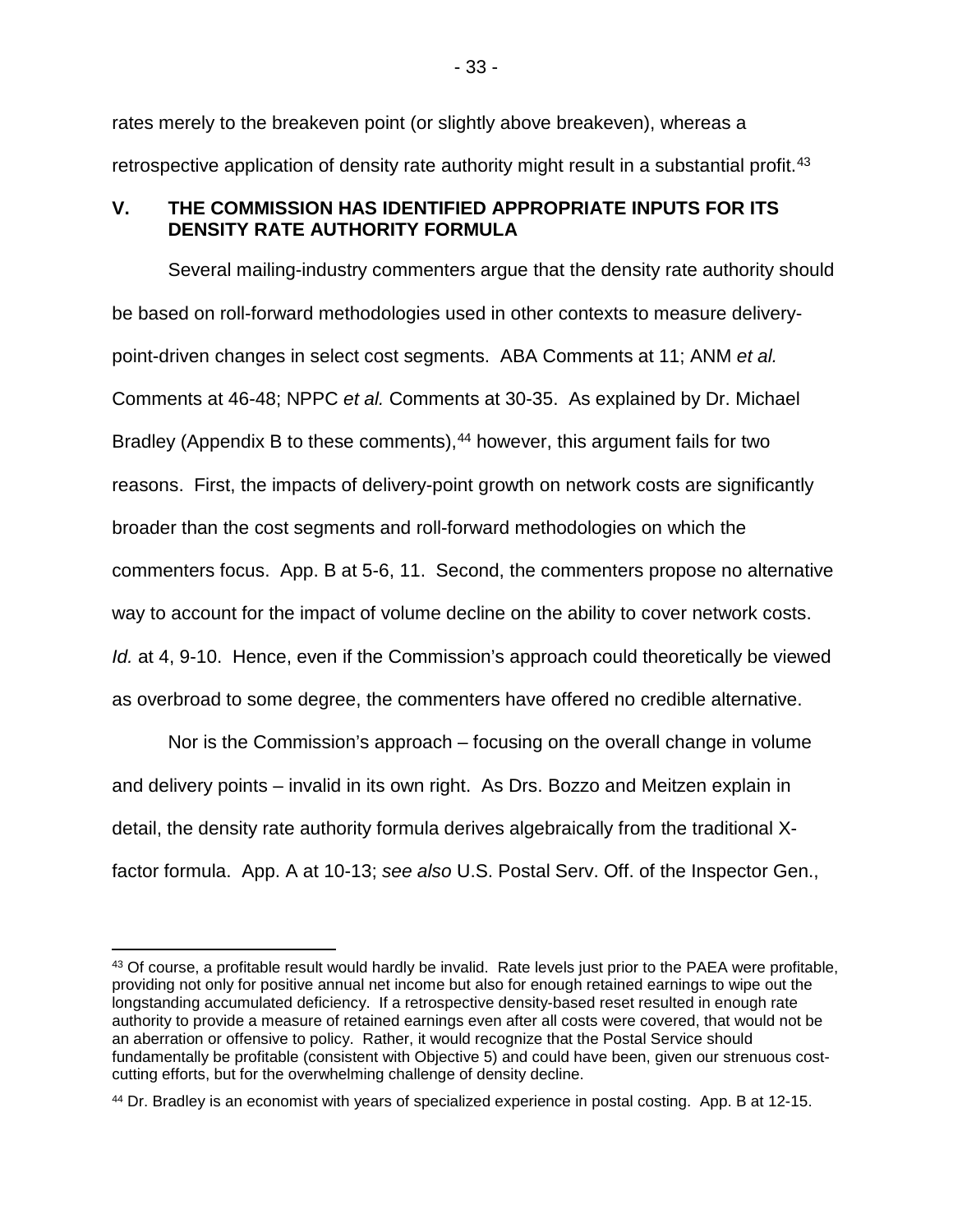RARC-WP-13-007, Revisiting the CPI-Only Price Cap Formula 28-32 (2013). The institutional-cost ratio used in the density rate authority formula is "an appropriate proxy" for the network cost elasticity term in the derived formula. App. A at 12. If anything, contrary to commenters' allegations of overbreadth, the density rate authority is conservative in two regards. First, the derivation from the X-factor formula depends on an implicit (and thus far unexplained) assumption that input cost growth and productivity will track the general economy. *Id.* at 11-12. [45](#page-35-1) As discussed in the next section, however, that assumption is optimistic in light of historical trends and reasonable nearterm expectations. Second, the institutional-cost ratio "will slightly underestimate" cost elasticity, because institutional costs exclude a portion of non-volume-variable costs that are treated as incremental costs. *Id.* at 13. [46](#page-35-2)

## <span id="page-35-0"></span>**VI. DESPITE SOME UNFOUNDED CRITICISMS, THERE IS REMARKABLE CONSENSUS THAT THE PROPOSED PERFORMANCE-BASED RATE AUTHORITY IS PROBLEMATIC**

For all of their differences on other aspects of Order No. 5337, the Postal Service, labor, and mailers agree on the fundamental flaws with the Commission's proposed performance-based rate authority. There is agreement that conditioning additional rate authority on productivity gains (the "earn it first" approach) is irreconcilable with the Commission's stated rationale of providing additional liquidity in order to invest in productivity gains (the "financial-health cycle" rationale). As stated by one group of commenters:

<span id="page-35-1"></span> <sup>45</sup> As Drs. Bozzo and Meitzen note, this assumption would normally be validated by an empirical study. App. A at 11 n.23.

<span id="page-35-2"></span><sup>46</sup> Moreover, while the density rate authority does include price-induced volume effects, the results under historical and realistic elasticity conditions would be rapidly self-dampening, not a self-reinforcing "positive feedback loop." App. A at 13 (criticizing Neels/Powers Declaration at 9).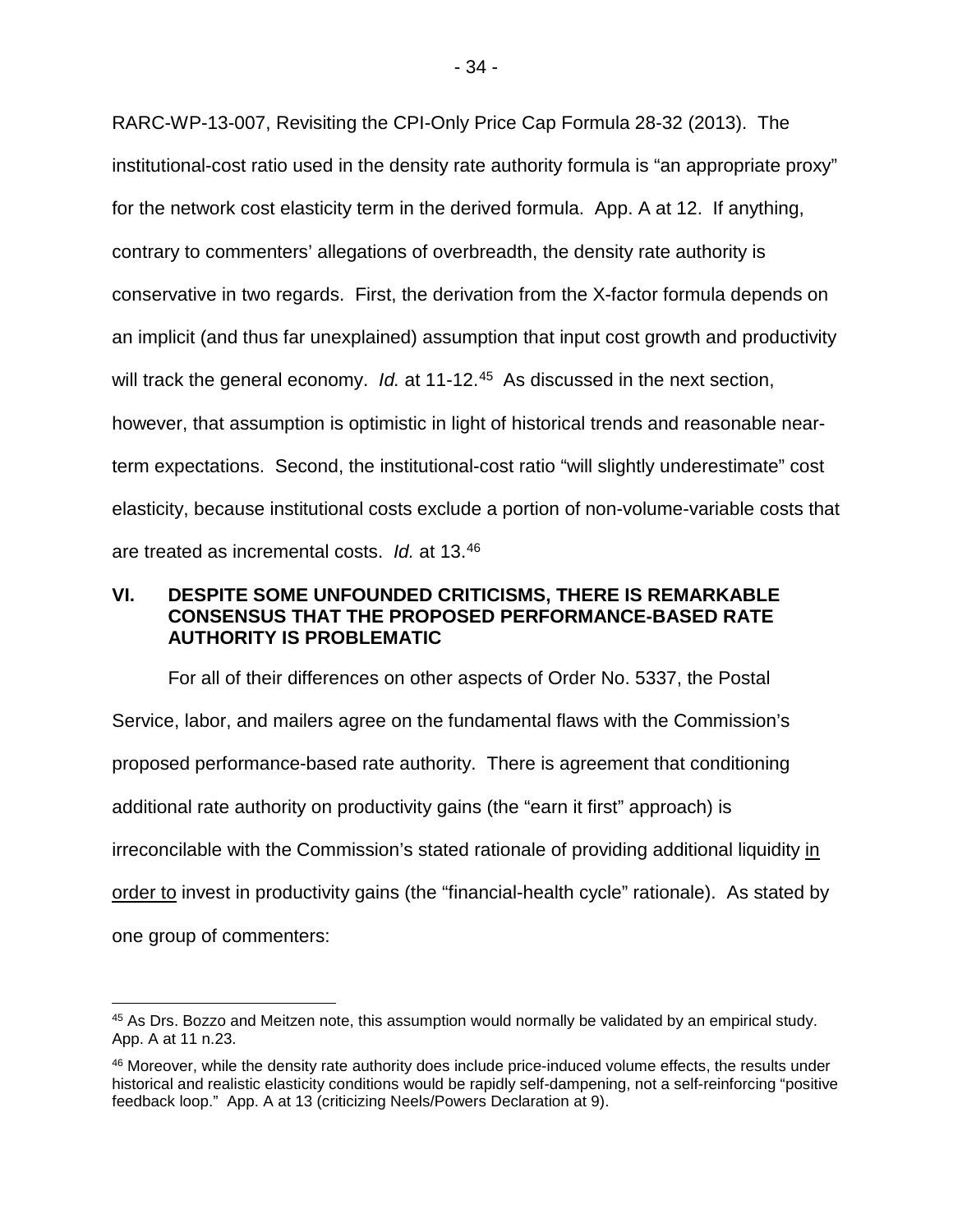the explanation offered by the Commission for why costs have not fallen more – namely, that the Postal Service has not been able to generate the needed investment funds – would not be addressed by this proposal. . . . [E]xtra revenues would be awarded only after productivity gains have been achieved. Rather than allow the Postal Service to reenter the financial health cycle, it would only reward the Postal Service once it had managed to get there on its own.

ANM *et al.* Comments at 69 (citations and internal quotation marks omitted); *see also* 

APWU Comments at 5-11; Public Representative Comments at 46 (noting the

disjunction between the Postal Service's "immediate, serious need for investment

capital that can be used to increase its efficiency" and the multi-year lag in providing

such capital through the proposed performance-based rate authority).<sup>[47](#page-36-0)</sup>

Moreover, there is agreement that, whatever its merits as a general indicator of

operational efficiency, *see* Order No. 5337 at 132-33, TFP is not a suitably precise

metric on which to base a consequential award of rate authority. Initial Comments of

American Catalog Mailers Association (ACMA), PRC Docket No. RM2017-3 (Feb. 3,

2020), at 3; ANM *et al.* Comments at 76-81; APWU Comments at 6-7; eBay Comments

at 4; USPS Comments at 38-40; *see also* App. A at 17.[48](#page-36-1)

<span id="page-36-0"></span><sup>&</sup>lt;sup>47</sup> The Public Representative appears to assume that the performance-based rate authority will provide additional revenue and that the only issue is how soon. *See* Public Representative Comments at 46 (characterizing the problem not as "the cart [being] before the horse," but as being "so far behind the horse that it's at the end of a cart tongue a mile long"). But it cannot be taken for granted that the proposed TFP-growth condition will necessarily be met, and hence that any additional revenue (let alone "retained earnings" after all other costs are covered) will materialize, in the near or medium term.

<span id="page-36-1"></span><sup>48</sup> To be clear, the Postal Service does not endorse the criticisms of TFP leveled by ANM *et al.*'s declarant Robert Fisher. Indeed, some of Mr. Fisher's criticisms appear to contradict his earlier work on behalf of the Commission in this proceeding. *Compare, e.g.*, Declaration of Robert Fisher: TFP Accuracy for Performance-Based Rate Authority (Feb. 3, 2020), at 2 ("TFP can have a false positive result due to inappropriate factors and component value issues in its calculation methodology."), *filed with* ANM *et al.* Comments, *with* Northwest Postal Consulting, Adequacy of the Postal Service's TFP Model (Mar. 27, 2017), at 64 ("In summary, TFP does contain a complete set of data factors and applies them through an effective methodology to reach an accurate result."), *filed with* Order No. 5337. Be that as it may, any technical issues concerning TFP should be explored, if at all, in separate proceedings. For purposes of this proceeding, that TFP is the result of complex data processing and economic analysis that may be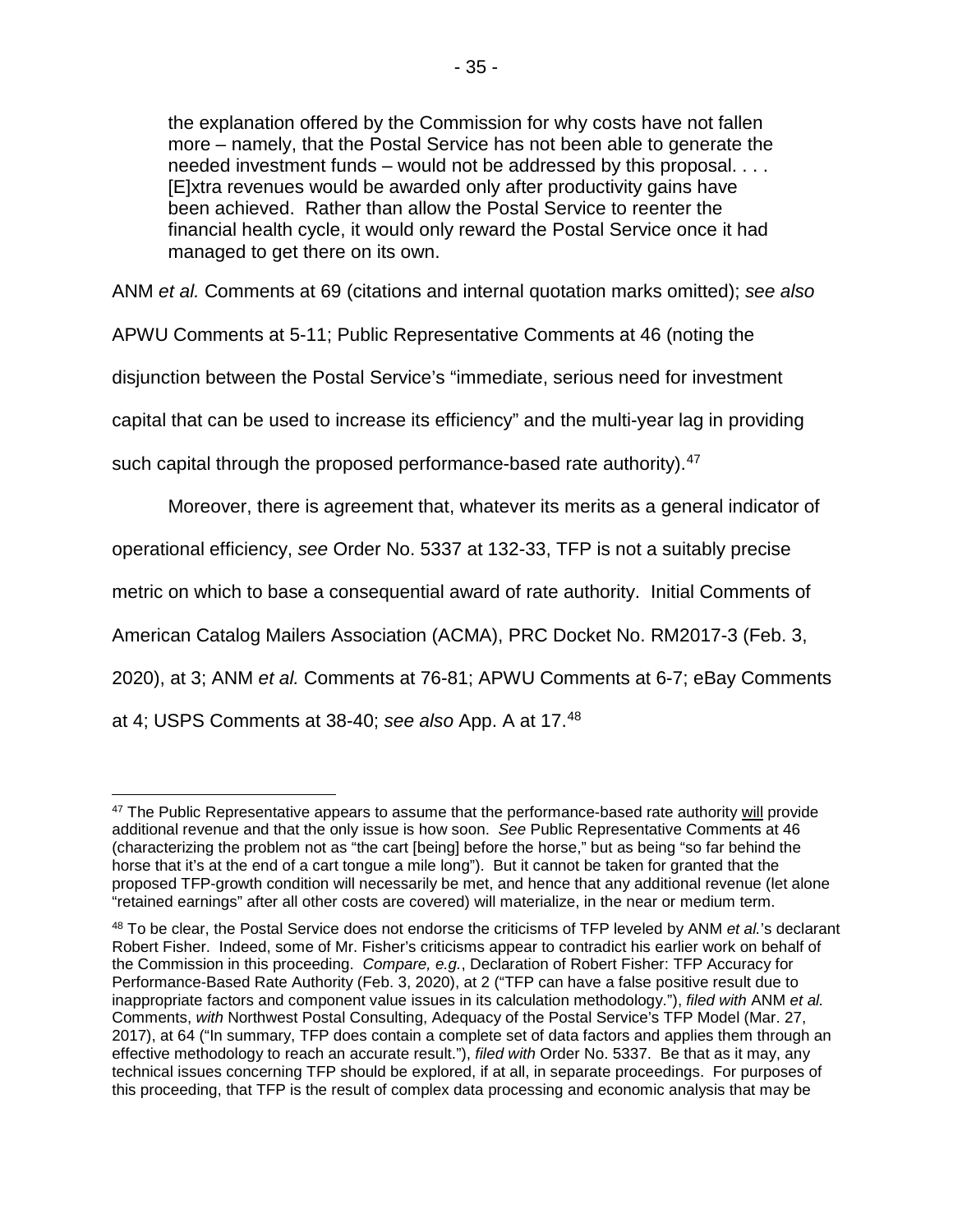The appropriate response would be to replace the proposed TFP-based mechanism with a period of unconditional rate authority aimed at returning the Postal Service to the "financial-health cycle." ANM *et al.* and the APWU agree with the Postal Service that the logical consequence of the "financial-health cycle" rationale is that the corresponding rate authority should be provided unconditionally, at least on a temporary basis. ANM *et al.* Comments at 68-69; APWU Comments at 10-11; USPS Comments at 32-38.[49](#page-37-0) Indeed, price caps in U.S. and foreign electricity regulation typically allow for above-inflation price increases to encourage investment in projects with long-term paybacks (such as infrastructure modernization), without tying the price increases to extrinsic preconditions. App. A at 6, 17.<sup>50</sup> And because "[p]erformance improvements resulting from investments made via [such supplemental capital funding mechanisms] will likely take time to materialize," it would be unreasonable to expect immediate, measurable performance results. Zarakas et al., *Performance Based Regulation Plans*

[https://brattlefiles.blob.core.windows.net/files/15450\\_improving\\_the\\_pbr\\_framework\\_in\\_hawaii\\_-](https://brattlefiles.blob.core.windows.net/files/15450_improving_the_pbr_framework_in_hawaii_-_addressing_the_risk_of_capex_bias.pdf)

subject to refinement is another reason to avoid making TFP the basis for a knife-edge test for whether to provide liquidity that the Commission has already found to be an immediate need. *See* App. A at 17.

<span id="page-37-0"></span><sup>49</sup> The Postal Service disagrees with APWU that the rate authority should be tied to specific capital investment plans. *See* APWU Comments at 5, 11-12. Doing so would risk embroiling the Commission in business decisions committed to the Postal Service's Board of Governors, and well beyond the Commission's statutory remit. *See* 39 U.S.C. § 205(a); USPS 2018 Reply Comments at 82. Moreover, additional liquidity is needed for purposes other than capital investment, such as to service debt (thereby reducing interest expense) and to provide a cushion against contingencies. *See* USPS 2018 Reply Comments at 73-75; Order No. 4258 at 48, 54 (contemplating that the additional rate authority be used to pay down debt, as well as to fund capital investments).

<span id="page-37-1"></span><sup>50</sup> *See, e.g.*, Toby Brown & William Zarakas, Improving the PBR Framework in Hawai'i: Addressing the Risk of "Capital Bias" (Brattle Group 2019), at 8-14, 43,

[\\_addressing\\_the\\_risk\\_of\\_capex\\_bias.pdf;](https://brattlefiles.blob.core.windows.net/files/15450_improving_the_pbr_framework_in_hawaii_-_addressing_the_risk_of_capex_bias.pdf) Zarakas et al., *Performance Based Regulation Plans* at 17, 39- 42, 44, 55; Newton Lowry & Woolf, *Performance-Based Regulation in a High Distributed Energy Resources Future* at 28, 44 ("In the United States, a hybrid approach is used in which revenue that addresses utility opex is indexed, while revenue that addresses capital cost has a [non-indexed, pre-set] stair-step trajectory. . . . Index-based [price caps] cannot easily accommodate occasional, large capital spending surges such as replacement of customer information systems or a system-wide buildout of advanced metering infrastructure. Thus, the utility might postpone some investments that would be beneficial to customers. Capital cost trackers can remedy this problem[.]").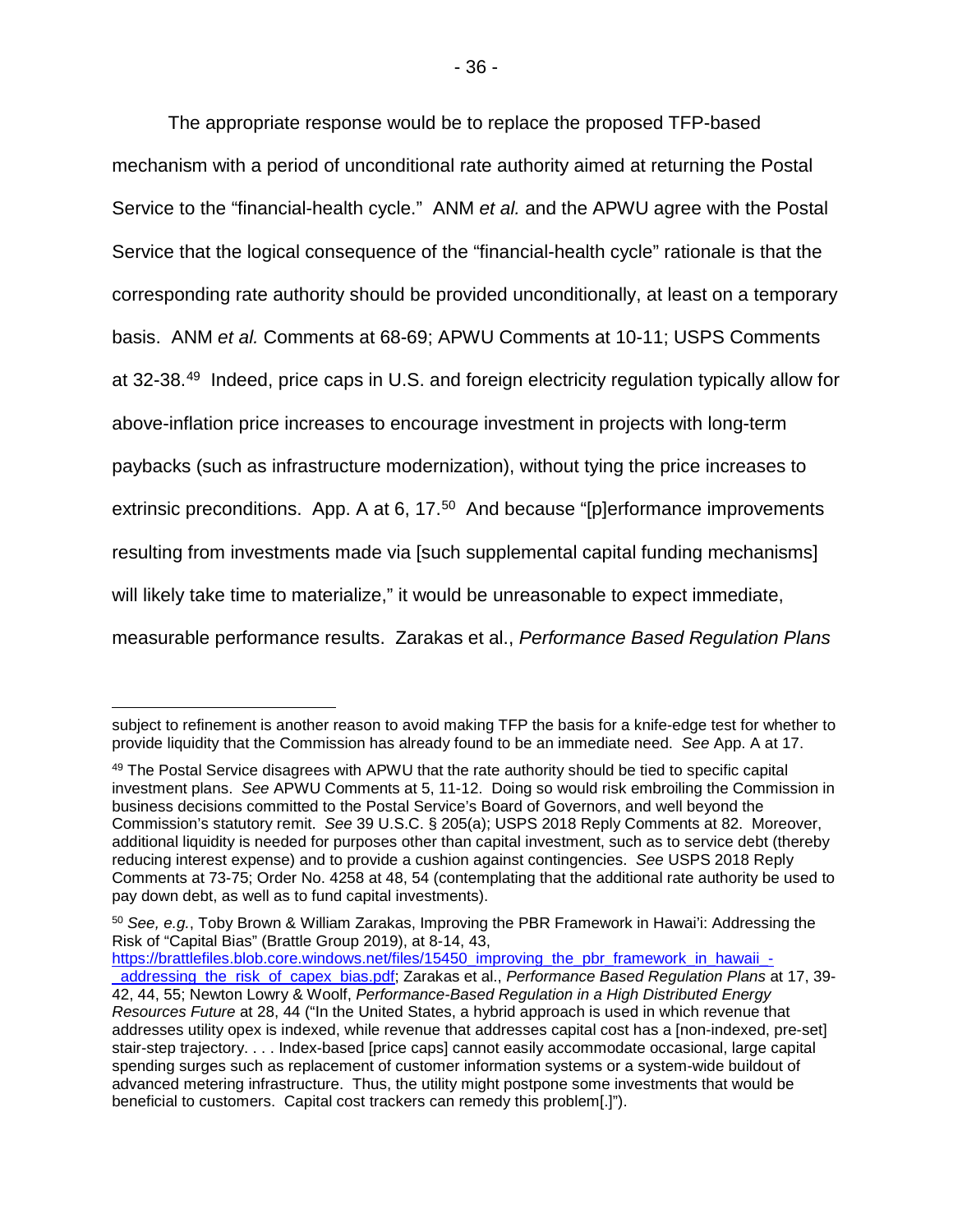at 54; *see also* App. A at 17. As noted in our earlier comments, such rate authority could be provided either separately or through supplemental rate authority aimed at covering both the baseline net loss and a measure of retained earnings, with the results to be assessed in the next system review. USPS Comments at 36-37.

To the extent that the Commission intends to proceed with a TFP-based component of price cap authority notwithstanding this stakeholder consensus, some additional stakeholder comments merit response. First, as discussed in section III.B above, ANM *et al.* suggest that the only valid way to account for productivity is through a downward (and forecast-based) adjustment to the price cap (through an "X-factor"). *See* ANM *et al.* Comments at 61-65. But that view of price-cap regulation is myopic. For one thing, the primary rationale for the proposed performance-based rate authority is to provide capital for significant investments, asset replacement, and debt service. Order No. 5337 at 121-22; Order No. 4258 at 39-54. Again, established regulatory practice is to account for such capital needs through above-inflation supplements, since a price cap alone will necessarily tend to incentivize short-term cost control efforts, rather than needed longer-term infrastructure investments. In practice, these supplementary forms of rate authority can offset and even overcome the otherwise suppressive effect of a positive X-factor. *See* App. A at 7; Mark E. Meitzen et al., *Debunking the Mythology of PBR in Electric Power*, 31 ELEC. J. 39, 44-45 (2018); Mark E. Meitzen et al., *The Alphabet of PBR in Electric Power: Why X Does Not Tell the Whole Story*, 30 ELEC. J. 30, 35-36 (2017).

For another thing, even within the traditional I-X model, there is no reason that productivity adjustment factors cannot produce additional rate authority. App. A at 7-9.

- 37 -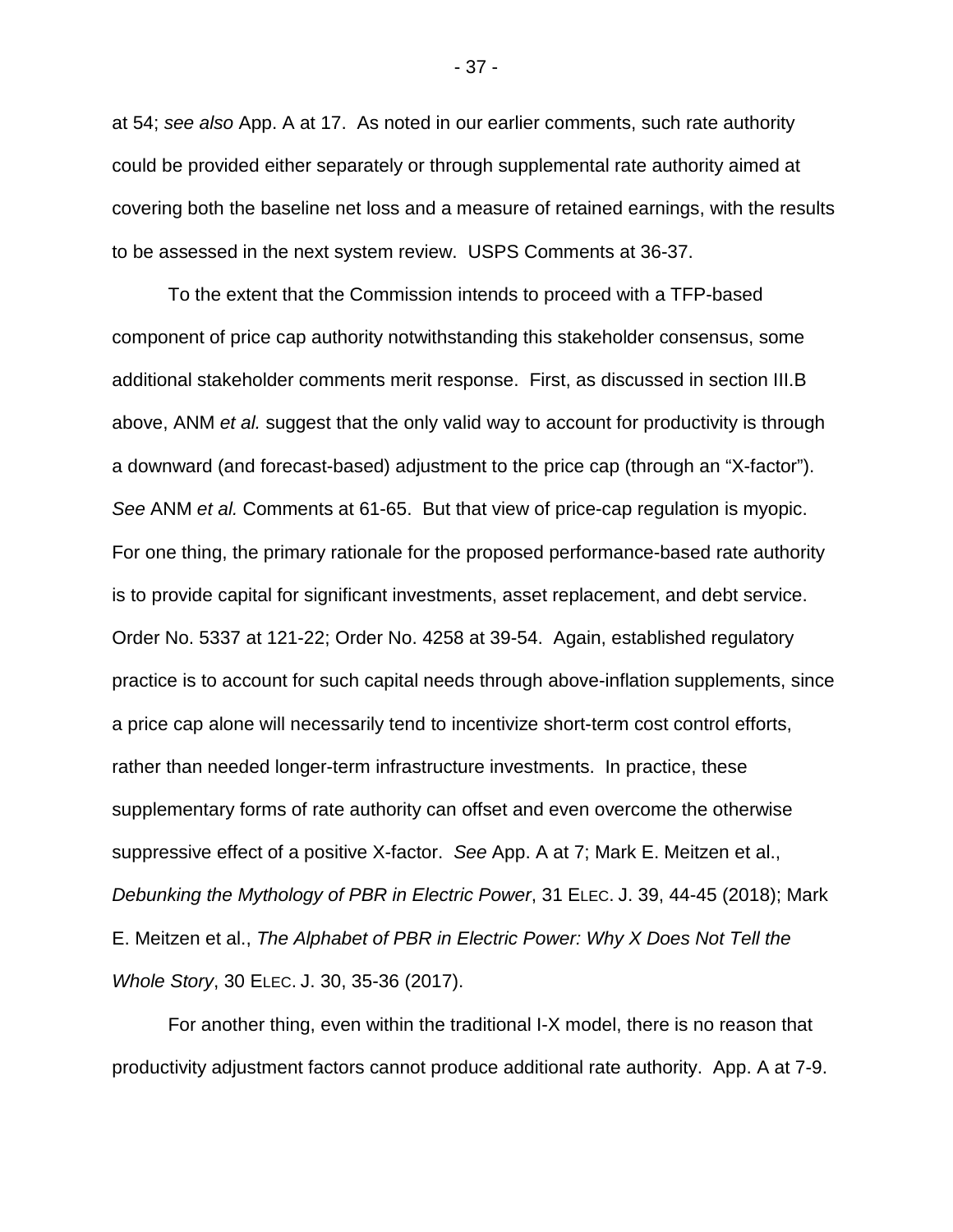Dr. Willig acknowledges "that X can be negative," meaning that the X factor would add to rather than subtract from the inflation index in the price cap. *See, e.g.*, Willig Declaration at 7 n.5. "[A]side from industry productivity growth being negative, there are a variety of industry and economy-wide productivity and input price growth combinations that could yield a negative X factor[.] . . . Whether TFP growth or the X factor is positive or negative is not a theoretical matter, but an empirical one." App. A at 7, 9 (quoting Meitzen et al., *Debunking the Mythology of PBR in Electric Power*, 31 ELEC. J. at 43).

After all, productivity expectations depend on various circumstances unique to each industry and firm.<sup>51</sup> It might not be consistent with a "just and reasonable" constraint to expect positive productivity growth (relative to the general economy or other benchmark) from a regulated entity with strong structural and market headwinds. *See id.* at 7 ("Moreover, given the X factor is a measurement of industry performance relative to economy-wide performance, some industries will outperform the economy and others will underperform the economy."). In such circumstances, a target of zero or even negative absolute productivity growth (relative to an external benchmark) would recognize that the firm's productivity is expected to grow slower or decline faster than

<span id="page-39-0"></span><sup>&</sup>lt;sup>51</sup> For example, price-cap regulation began with in the telecommunications industry in the 1980s and 1990s, when technological changes, rising volumes, and privatization in Europe promised strong productivity growth. But U.S. electric utilities' productivity growth in the same period was less than that of the general economy: they had already booked strong productivity gains in the 1970s, and unlike their European counterparts, they lacked new cost-saving opportunities from privatization. Zarakas, *A New Face for PBR*; *cf.* Newton Lowry & Woolf, *Performance-Based Regulation in a High Distributed Energy Resources Future* at 28-29 (discussing the conditions that had favored rate freezes for electric utilities in the past, but concluding that such conditions "are less common today," in a time of low demand growth and high investment needs). And circumstances might "require more intensive use of inputs without generating any corresponding increase in billable outputs" (thereby tending to reduce apparent TFP), such as where substantial investments are required to modernize infrastructure, secure it against more sophisticated threats, and adapt to changing consumer expectations. Meitzen et al., *Debunking the Mythology of PBR in Electric Power*, 31 ELEC. J. at 43. In this connection, Drs. Bozzo and Meitzen criticize Dr. Willig for "inappropriately tr[ying] to force-fit the telecommunications model of incentive regulation onto the Postal Service." App. A at 3.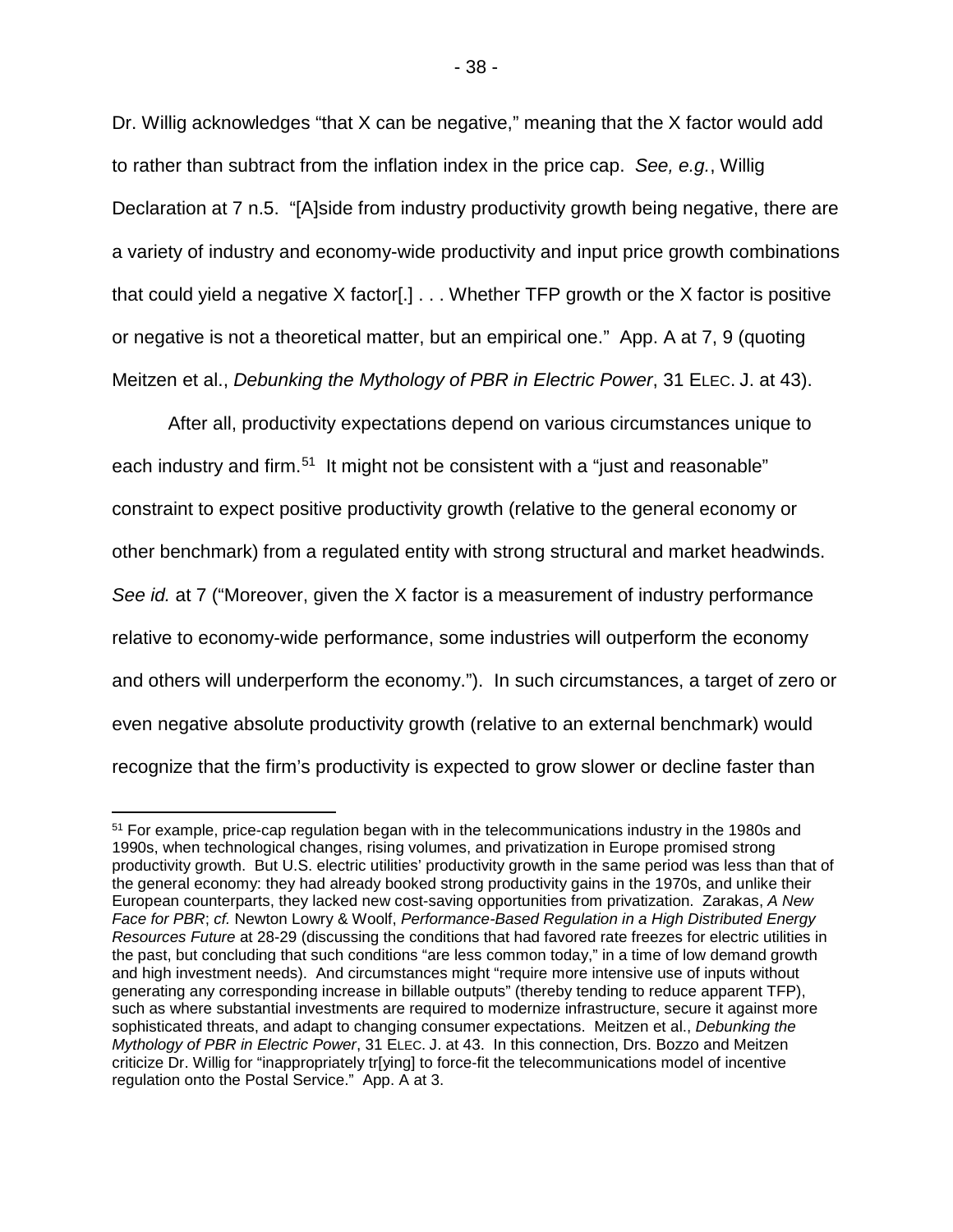the benchmarked industry during the price-cap period; the regulated entity's financial performance would depend on its ability to beat the target, just as it would if the target were positive productivity growth. [52](#page-40-0) *See id.* at 8 ("[E]fficiency incentives do not depend on whether X is positive or negative; a negative X factor does not diminish utility efficiency incentives (albeit the end result may be less negative productivity growth rather than more positive productivity growth)."). Indeed, the same headwinds that the Postal Service faces – market-based demand decline, inexorable network growth, and substantial fixed network costs, leading average unit costs to rise relative to those of the average firm – have justified upward adjustments to inflation-based price caps (through negative X-factors and more holistic assessments) among other postal and utility regulators. *Id.* at 9. [53](#page-40-1)

Moreover, productivity expectations would have to be based on recent data as the most relevant indicator of near-term future trends. Beyond featuring questionable numbers,[54](#page-40-2) ANM *et al.*'s invocation of average annual TFP growth rates across several

<span id="page-40-0"></span> <sup>52</sup> X-factors typically reflect not merely the regulated firm's or industry's own expected productivity growth, but the differential between that growth and that of the benchmarked industry or the general economy. App. A at 7-8. Thus, the lack of an explicit X-factor in the PAEA's CPI-only price cap reflected not a desire to "richly reward[ ]" the Postal Service (on the mistaken premise that X must always detract from inflation in the price-cap formula), ANM *et al.* Comments at 62-64, but rather an expectation at the time of the PAEA's enactment that Postal Service productivity growth should generally keep pace with that of the general economy. To the extent that the Postal Service's productivity growth is now expected to be less than that of the general economy, the theory of X-factors would call for revision of the price cap to provide above-inflation rate authority.

<span id="page-40-1"></span><sup>53</sup> *See also* Christensen Assocs., *Analysis of the PAEA's CPI-Based Price Cap System & Options for Future Postal Regulation* at 18, 21-26; *see also* Meitzen et al., *Debunking the Mythology of PBR in Electric Power*, 31 ELEC. J. at 44.

<span id="page-40-2"></span><sup>54</sup> For example, ANM *et al.* include FY2007 as a "post-PAEA" data point, but the PAEA was not enacted until almost the second quarter of that fiscal year, and the PAEA's price cap did not take effect until a full year later. Even FY2008 TFP data more likely reflected initiatives planned and implemented before the PAEA than after it. As for the supposed "pre-PAEA" era, it is unclear how ANM *et al.* derived an average annual TFP growth rate of 0.75 percent; whether starting in FY1964, FY1970, or FY1971, the average annual growth rate is in the 0.4-0.5 percent range. *See* USPS Annual Tables, FY 2019 TFP (Total Factor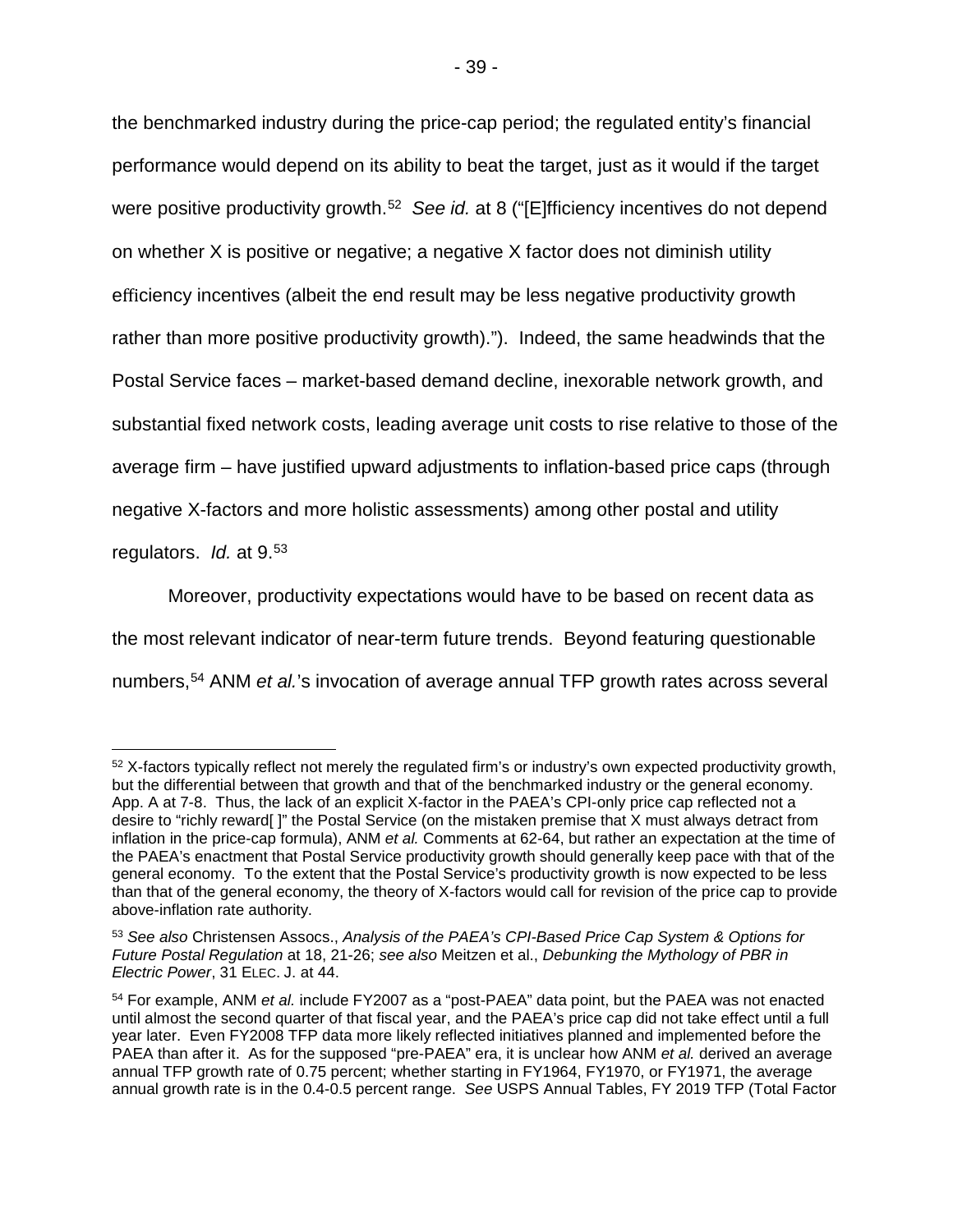decades and ending five years ago are of little value in assessing current productivity trends and opportunities. ANM *et al.* Comments at 70-71 & n.24. Hearkening to prior successes in reducing cost and increasing efficiency might be relevant if similar results were expected to lie ahead, but ANM *et al.* have pointed to no specific basis for the Commission to make such an assumption for the near term. [55](#page-41-0) Secular, exogenous trends that hinder TFP growth have continued and can be expected to persist. [56](#page-41-1) And the fact that particular measures have already yielded significant efficiency gains and cost reductions necessarily means that achieving additional reduction in costs becomes more difficult, given the statutory constraints under which the Postal Service operates. Indeed, the only record evidence about significant, achievable operational-efficiency measures indicates that any outstanding opportunities within the Postal Service's control are limited.[57](#page-41-2) While the Postal Service has pursued and will continue to pursue appropriate cost reductions and efficiency improvements consistent with its statutory mission, the declining average annual TFP growth of the past five years is a far more appropriate basis for the near-term expectations relevant to this proceeding than the positive growth rates of earlier time periods. [58](#page-41-3) Against this backdrop, the Commission's

 $\overline{a}$ 

Productivity) (Feb. 27, 2020), Microsoft Excel file "Table Annual 2019 Public.xlsx", tab "Tfp-52" [hereinafter "USPS FY2019 TFP Table"], column K.

<span id="page-41-0"></span><sup>55</sup> *See* Northwest Postal Consulting, Comparison of Postal Service Productivity Measurement Before and After PAEA Enactment (Mar. 27, 2017) [hereinafter "NWPC Report 2"], at 8-10, *filed with* Order No. 5337 (enumerating more than fourteen major operational-efficiency initiatives that have influenced TFP growth, most of which predate the PAEA and all of which predate FY2016).

<span id="page-41-1"></span><sup>56</sup> *See* NWPC Report 2 at 10-11 (discussing electronic diversion, the growth in higher-cost package volume due to e-commerce, and alternatives to Marketing Mail as the three most prominent exogenous influences on TFP, followed by economic downturns, the impact of which is exacerbated by the first three influences).

<span id="page-41-2"></span><sup>57</sup> *See generally* USPS 2017 Comments, app. C.

<span id="page-41-3"></span><sup>58</sup> Average annual TFP growth was -0.067 percent in FY2014-FY2018 and -0.208 percent in FY2015- FY2019. *See* USPS FY2019 TFP Table at cells K62-K67. By contrast, average annual TFP growth for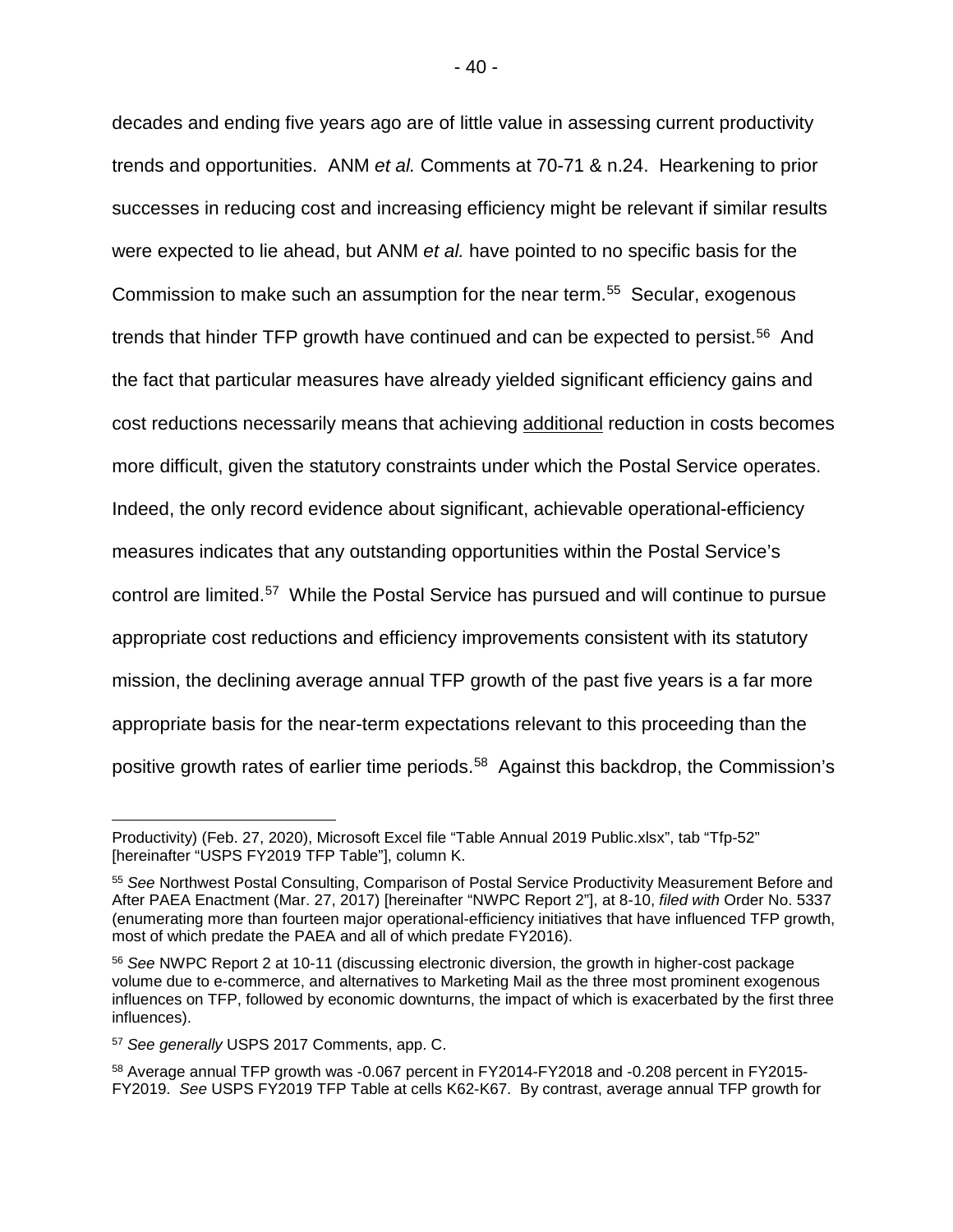proposed standard of any annual growth in the TFP index is, if anything, somewhat aggressive.

For similar reasons, fairness and incentive problems could arise from certain commenters' proposal to couple the year-over-year TFP-growth condition with a second condition that the TFP index level in a given year exceed the level in the starting year. ABA Comments at 14; NPPC *et al.* Comments at 59-60. Consider the following (notunrealistic) scenario: TFP falls dramatically in an early year of the mechanism, due to volume loss during a recession. The Commission's proposed TFP-based authority would deny the Postal Service pricing authority due to the general economic downturn. If the Postal Service subsequently manages to grow TFP steadily thereafter, albeit not enough to exceed the pre-recession index level for several years, the additional conditions would extend the denial of additional cap authority through the subsequent recovery. It is unclear how such an outcome would be consistent with the Commission's valid motive of providing additional funds for capital investments.

That said, to the extent that ANM *et al.*'s criticism highlights the lack of explanation for the Commission's proposed benchmark, the Postal Service would agree that the benchmark methodology and level must be reasonable and reasonably explained, based on realistic expectations for productivity growth during the new system

- 41 -

the private nonfarm business sector was approximately 0.42 percent in (calendar years) 2014-2018. *See* Bureau of Labor Statistics, 1987-2018 Major Sector Multifactor Productivity, tab "Data" [hereinafter "BLS TFP Table"], cells AF106-AK106 (index levels), [https://www.bls.gov/mfp/special\\_requests/mfptable.xlsx](https://www.bls.gov/mfp/special_requests/mfptable.xlsx) (release date Mar. 20, 2019). Even over a ten-year span, Postal Service TFP grew at a slower pace than that of the private nonfarm business sector, despite reducing career headcount by 25 percent: a feat that may be difficult, at best, to replicate in the near term. *See* USPS FY2019 TFP Table at cells K57-K66 (average annual growth rate of 0.484 percent in FY2009-FY2018); BLS TFP Table at cells AA106-AK106 (index data yielding average annual growth rate of 0.553 percent in (calendar years) 2009-2018); U.S. Postal Serv., Number of Postal Employees Since 1926 (Feb. 2019), [https://about.usps.com/who-we](https://about.usps.com/who-we-are/postal-history/employees-since-1926.pdf)[are/postal-history/employees-since-1926.pdf](https://about.usps.com/who-we-are/postal-history/employees-since-1926.pdf) (reporting 623,128 career employees in FY2009 and 497,157 in FY2018).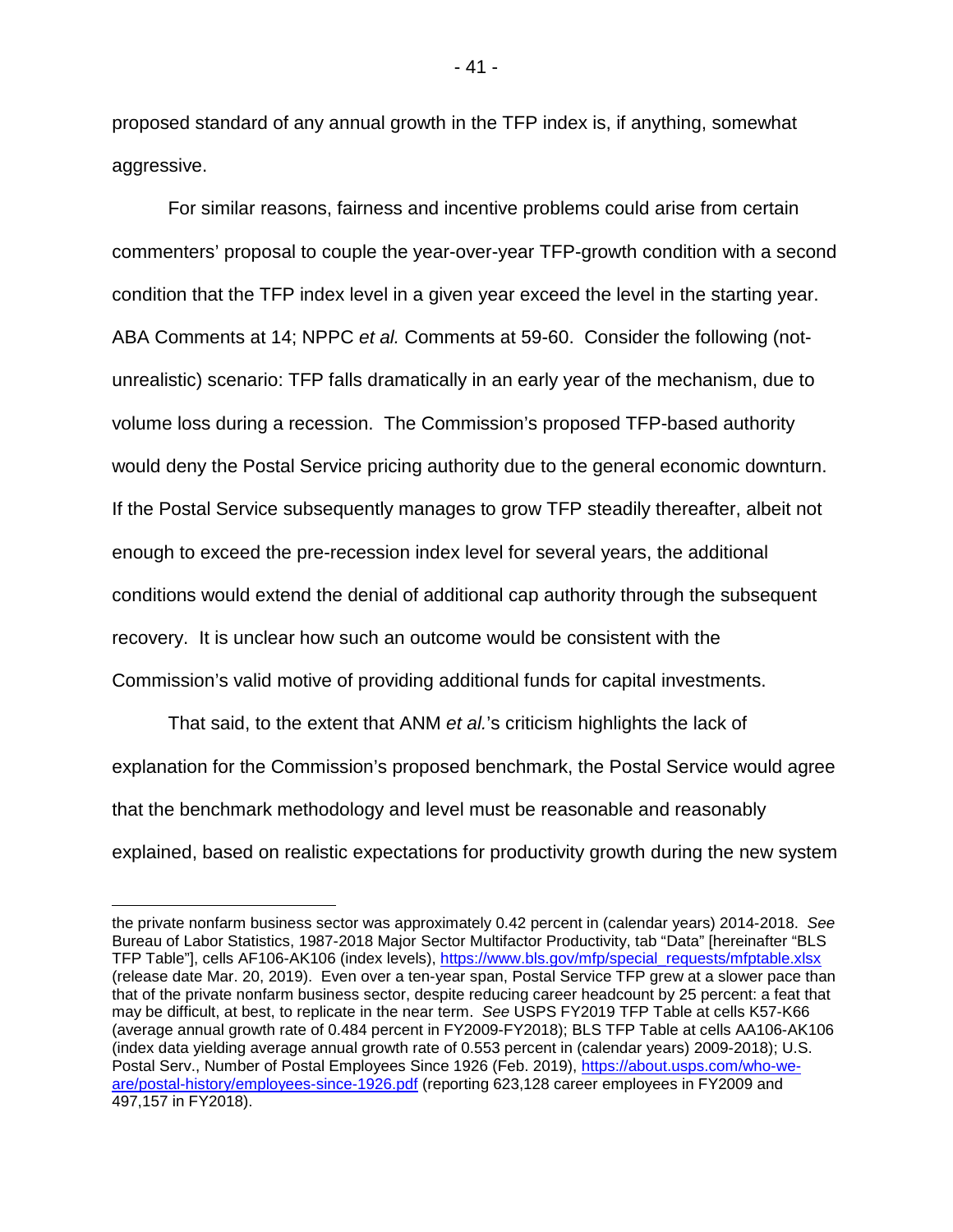period. *But see* Order No. 5337 at 134-35 (justifying the new proposed benchmark method solely in terms of facilitating "a transparent review"). As with a traditional Xfactor, determining a non-arbitrary productivity benchmark for the Commission's proposed mechanism would "be opaque and complex, and the large dollar stakes [would] encourage controversy. The regulatory cost of developing an [appropriate benchmark] can therefore be considerable."[59](#page-43-1) Rather than litigating the reasonableness of TFP-growth expectations, it would promote transparency and reduced administrative burden (Objective 6), as well as operational efficiency and financial stability (Objectives 1 and 5) and the Commission's stated objective of reentering the "financial-health cycle," to recast the proposed TFP-based mechanism as a temporary unconditional rate supplement aimed at capital needs, subject to reassessment in the next system review.

#### <span id="page-43-0"></span>**VII. INDUSTRY COMMENTERS' CONCERNS ABOUT THE COMMISSION'S PROPOSED WORKSHARE RULES ARE UNFOUNDED**

Several commenters express concern about establishing an 85 to 100 percent passthrough range as a safe harbor. $60$  These commenters seem to believe that the Commission's proposed rules would establish this safe harbor. Yet proposed rule 3010.282(c) would prevent the Postal Service from adjusting passthroughs freely within an 85 to 100 percent passthrough range. As explained in our initial comments, the Commission should establish this passthrough range as a safe harbor, by relaxing rules 282(a) and (c). This would provide needed pricing flexibility, especially in reaction to

<span id="page-43-1"></span> <sup>59</sup> Newton Lowry & Woolf, *Performance-Based Regulation in a High Distributed Energy Resources Future* at 43.

<span id="page-43-2"></span><sup>60</sup> ABA Comments at 14-16; NPPC *et al.* Comments at 15-19; Comments of Pitney Bowes Inc., PRC Docket No. RM2017-3 (Feb. 3, 2020) [hereinafter "Pitney Bowes Comments"], at 2-7; PSA Comments at 8-9.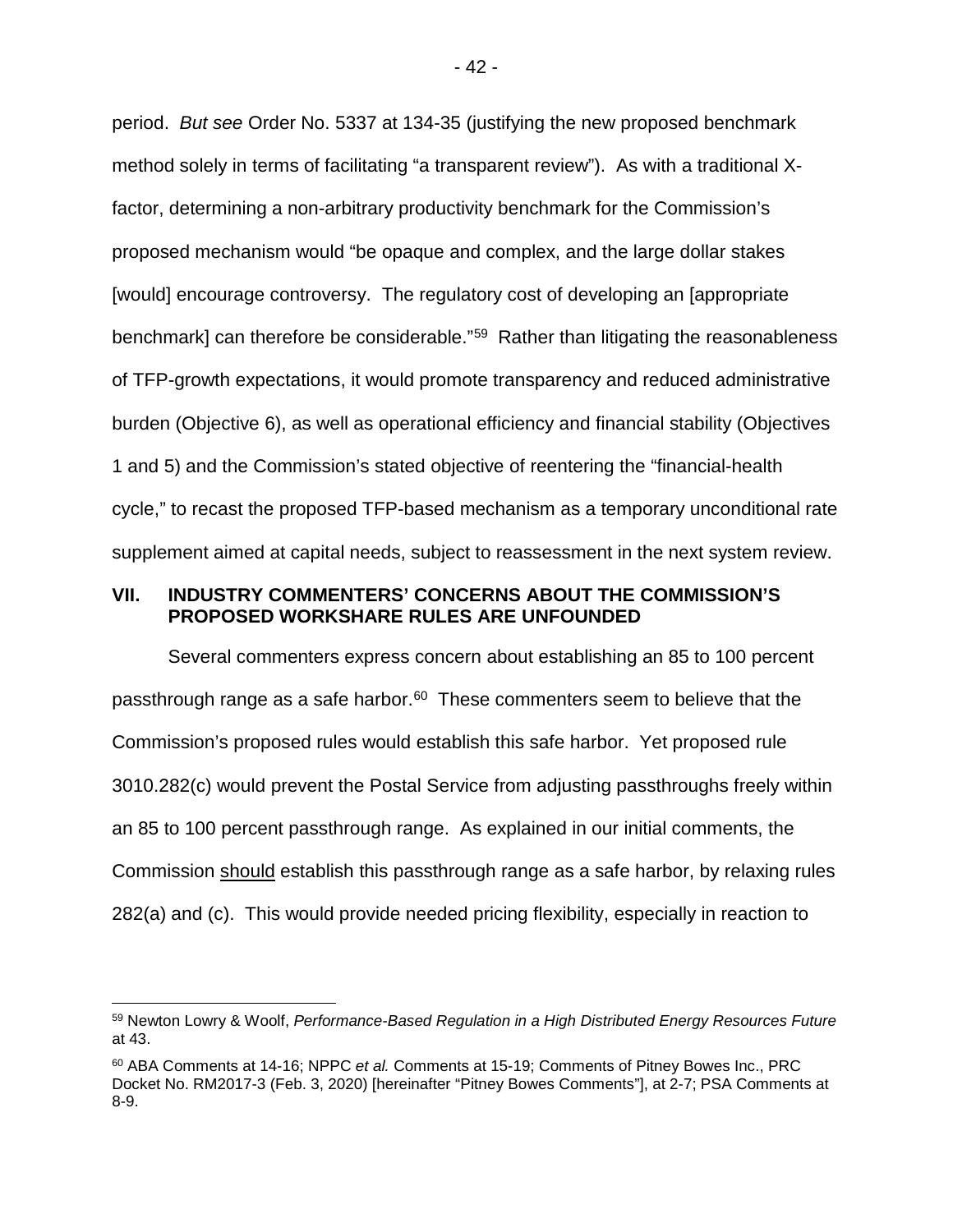cost avoidance fluctuations. USPS Comments at 48-50. At a minimum, given these differences in interpretation, the Commission should clarify its intent.

From the commenters' perspective, the Commission's proposal would allow the Postal Service to keep passthroughs fixed at or just above 85 percent. For example, NPPC *et al.* claim that "in practice [the proposal] will tend to migrate discounts to 85 percent instead of the desired 100 percent." NPPC *et al.* Comments at 17. Pitney Bowes claims that "[a] static 85 percent passthrough floor would allow inefficient pricing to remain over time." Pitney Bowes Comments at 6.

This concern ignores the normal volatility of estimated cost avoidances, however.<sup>[61](#page-44-0)</sup> This volatility is the product of a complex of competing forces, such as inflation, costing methodology changes, cost reduction measures, and other, likely stochastic factors. For example, suppose a baseline (Stage 1) where the avoided cost is 3.0 cents, the discount is 2.7 cents, and the passthrough is 90 percent. Now assume that when the avoided cost is next estimated, in Stage 2, there is a 50 percent probability that it increases to 3.3 cents, and a 50 percent probability that it decreases to 2.7 cents. In the first case, the passthrough falls to 81.8 percent (=  $2.7 / 3.3 * 100$ ). To bring the passthrough up to at least 85 percent, an increase in the discount to, at a minimum, 2.9 cents is required. In the second case, the passthrough increases to 100 percent (= 2.7 / 2.7 \* 100), and per proposed rule 3010.282(a), the discount could not be changed at all.

<span id="page-44-0"></span> $61$  For an example and explanation of a recent substantial cost avoidance change, see Responses of the United States Postal Service to Questions 1-15 of Chairman's Information Request No. 12, Docket No. ACR2019 (Feb. 14, 2020), at 11-14.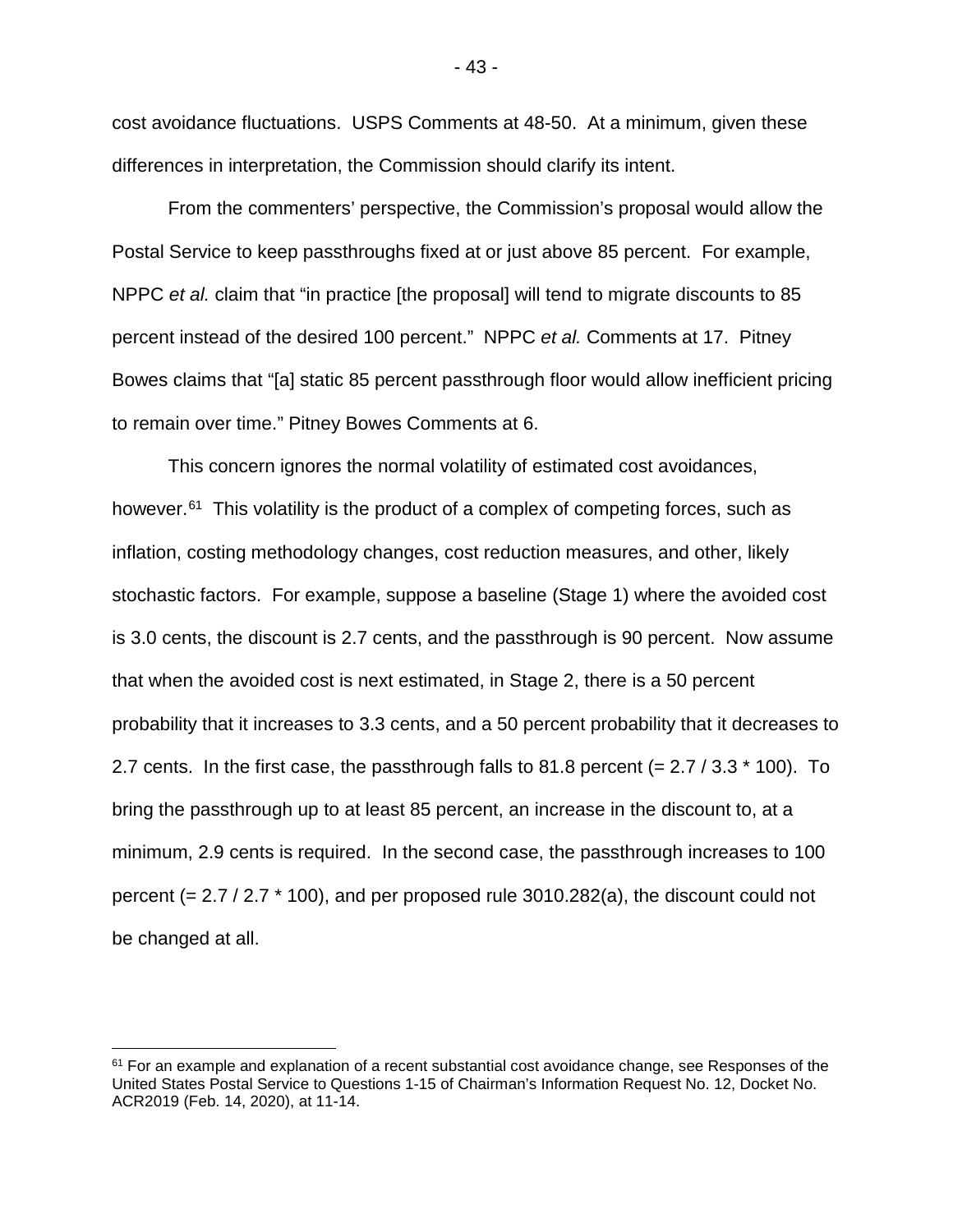But vis-à-vis stochasticity, what goes up tends to come back down, and what goes down tends to rise back up. So, suppose in the next cost iteration (Stage 3), the avoidance estimate "regresses to the mean," returning to 3.0 cents. In the first case, the passthrough will be 96.67 percent  $(= 2.9 / 3.0 * 100)$ . Per proposed rule 3010.282(c), that passthrough could not be reduced. In the second case, the passthrough returns to its original 90 percent level (= 2.7 / 3.0 \* 100).

Note that the expected value of the Stage 3 passthrough is  $93.33$  percent (=  $(50)$ percent x 96.67 percent) + (50 percent x 90 percent)). It has increased from 90 percent in Stage 1: hardly a "safe harbor" outcome. This is a result of asymmetry: regular stochastic increases in the avoided cost can lead to an increase in the minimum required discount, but comparable volatility in the other direction can be free of discount repercussions. As a result, there will be a tendency for passthroughs to drift up towards 100 percent within the 85-100 percent passthrough range.

Separately, Mailers Hub criticizes the use of educational, cultural, scientific, and informational (ECSI) value as a waiver exception for lowering an above-100-percent passthrough. Mailers Hub Comments at 9-10. But an ECSI-value-based preference is relevant whenever changing a passthrough requires price increases for mailers who send material with ECSI value. This principle is reflected in Section 3622(e)(2)(C), which provides for ECSI-based exceptions to the 100 percent passthrough ceiling. Therefore, changes to the Commission's proposal around ECSI value are not warranted.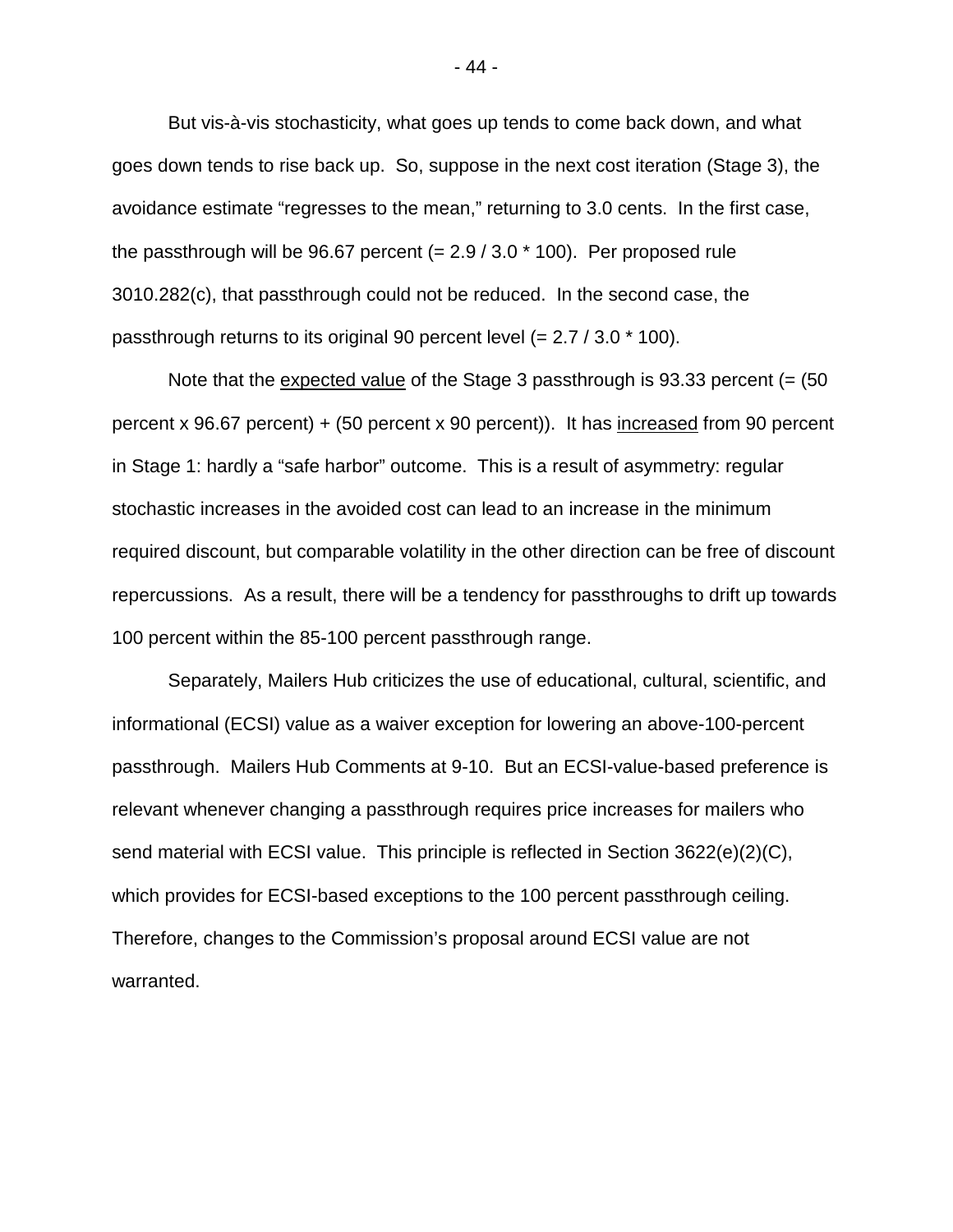<span id="page-46-0"></span>**VIII. THE COMMISSION'S PROPOSED PROCEDURAL CHANGES TO RATE-REVIEW PROCEEDINGS ARE WITHIN THE COMMISSION'S DISCRETION**

The Commission has proposed eliminating from pre-implementation proceedings the application of the statutory objectives and factors to the Postal Service's individual rate adjustments. Order 5337 at 239-40. Several commenters challenge this proposal.[62](#page-46-1) They rely primarily on the D.C. Circuit's decision in *Carlson*, which stated that "the PAEA requires consideration of all relevant statutory objectives and factors as part of the regulatory process and does not authorize the Commission to defer evaluation of those objectives and factors until after it approves a rate change." *Carlson*, 938 F.3d at 343. However, that opinion does not foreclose the Commission's proposed approach.

To begin with, the court's pronouncements on what the ratemaking "system" requires should be read narrowly, because they are all based on an erroneous premise: that, while the Postal Service may "propose" market-dominant rate changes, the Commission actually sets rates and "adopts" rate changes by issuing a "rate approval order" at the culmination of a "rulemaking."<sup>63</sup> It is not clear where the court derived that notion; no party asserted that the Commission sets rates or adopts rate changes under the PAEA, just as no commenter here is making such an assertion. And it is not true.

<span id="page-46-1"></span> <sup>62</sup> Initial Comments of Greeting Card Association, PRC Docket No. RM2017-3 (Feb. 3, 2020) [hereinafter "GCA Comments"], at 2-5; NPPC Comments at 76-78; Pitney Bowes Comments at 9-10.

<span id="page-46-2"></span><sup>63</sup> *See, e.g., Carlson*, 938 F.3d at 340 (Commission must "approve specific postal rates through rulemaking," but need not hold a hearing "prior to adopting any rate change"); *id.* at 341 (the Postal Service "propose[s]" a rate adjustment and the Commission issues "a final regulation, i.e., the rate approval order"); *id.* at 343 (Commission must weigh statutory objectives and factors before "issuing a rate approval order" and "adopting" a "price hike"); *id.* at 344 ("Commission must apply the relevant objectives and factors" when approving individual rate adjustments); *id.* at 349 (PAEA "charge[s] the Commission with setting rates through rulemaking"); *id.* 24 (PAEA "establishes a robust process for the Commission" to "approve" price increases).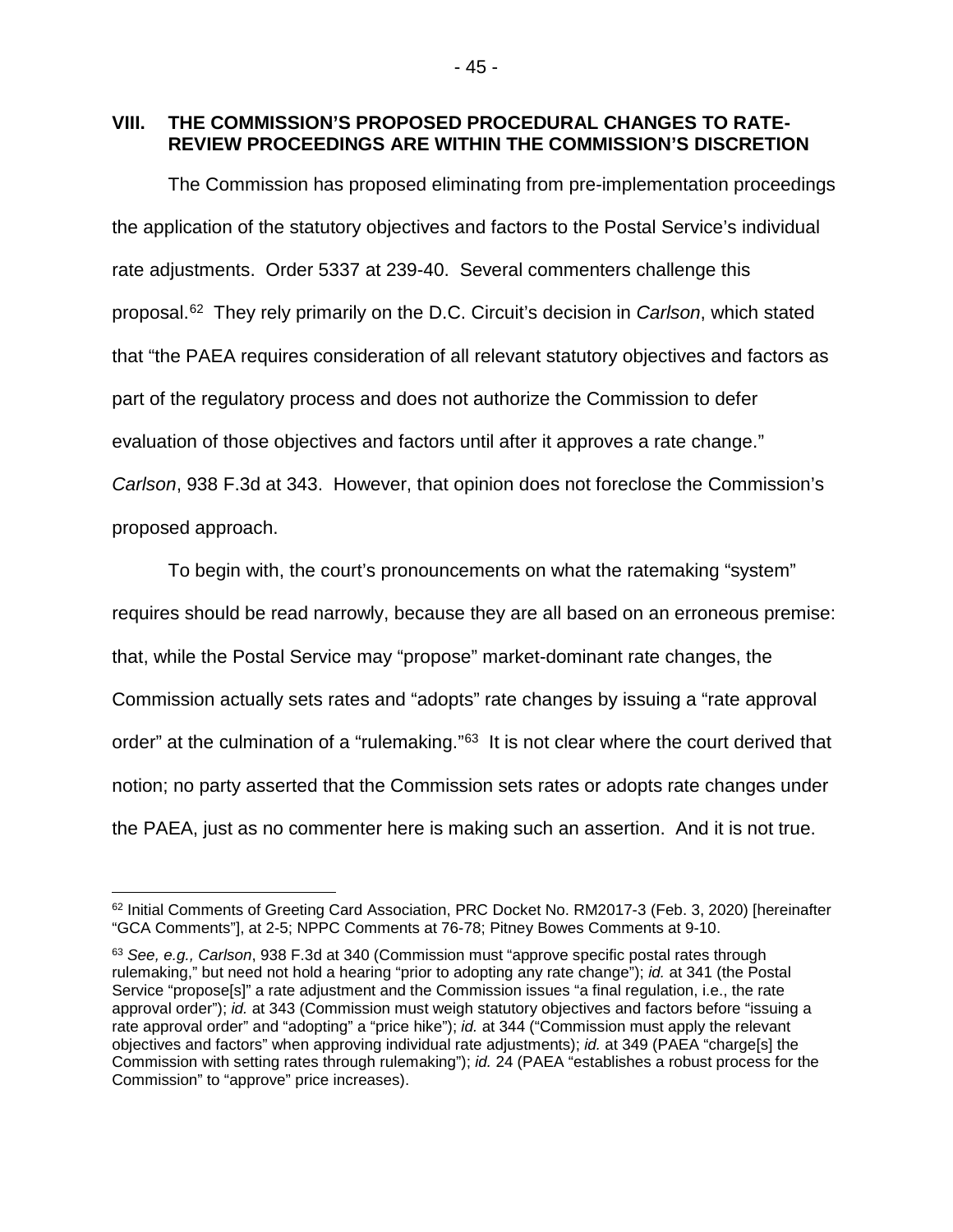See 39 U.S.C. §§ 404(b), 3622(d)(1)(D).<sup>[64](#page-47-0)</sup> All the same, this mistaken belief that the Commission sets rates led the court to incorrectly view the entire regulatory "system" as nothing more than the (necessarily pre-implementation) "rulemaking" process by which the Commission supposedly adopts price changes. None of the above-mentioned pronouncements were necessary to the court's resolution of the case. The court's actual holding was that the Commission violated the APA by declining to consider whether the 10 percent increase in the price of a First-Class Mail stamp was consistent with various statutory objectives, given that a party to the proceeding specifically raised the issue and that the Commission's regulations allowed for consideration of the statutory objectives and factors in rate-adjustment proceedings. Accordingly, the Court's broader observations regarding the statute are dicta.<sup>65</sup> As such, and particularly because those dicta rest on mistaken premises that are plainly at odds with the statute, the Commission need not and should not feel bound by them. *See, e.g., Murray Energy Corp. v. EPA*, 936 F.3d 597, 627 (D.C. Cir. 2019) (dicta is not binding, and should not be followed if "fundamentally incorrect").

But even if the court's broad pronouncements were somehow binding, they are addressed to the initial "system" that the Commission established under Section 3622(a) and not to the revised system that the Commission is now establishing under

<span id="page-47-0"></span> $64$  The only instance in which the PAEA conditions rate increases on a Commission "approval" order is the exigent clause. *See* 39 U.S.C. § 3622(d)(1)(E) (allowing an exigent increase only if the Postal Service "requests" such an increase and the Commission "determines, after notice and opportunity for a public hearing and comment," it is "reasonable and equitable and necessary").

<span id="page-47-1"></span><sup>&</sup>lt;sup>65</sup> Moreover, they represent a misreading of the relevant statutory provisions: Section 3622's only references to the role of the objectives and factors is in relation to the design of the overall ratemaking "system." 39 U.S.C. § 3622(b), (c), (d)(3). By contrast, the provisions on price changes within that system do not similarly require that individual price changes be reviewed for consistency with the objectives and factors.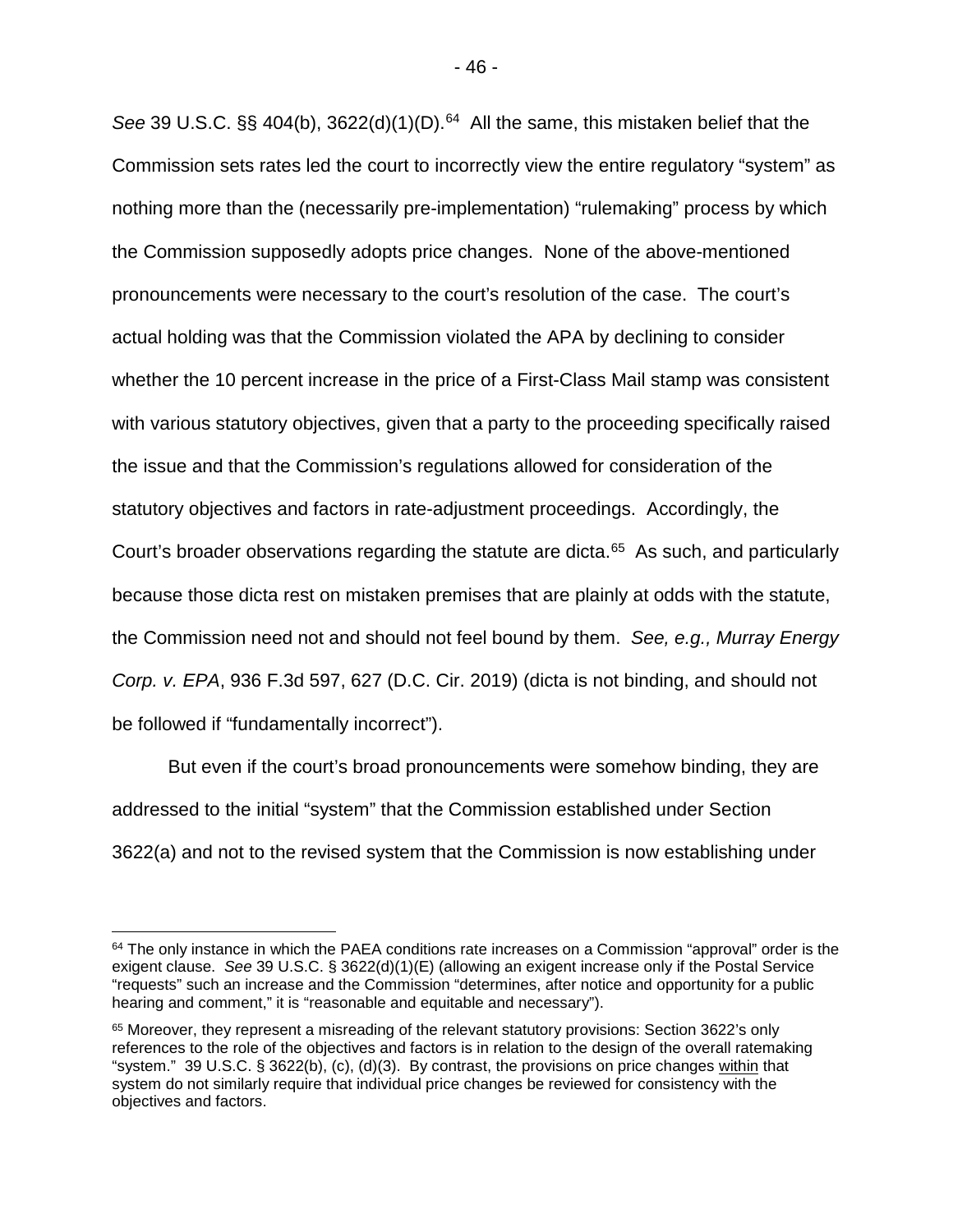Section 3622(d)(3). *Carlson* arose under a system that required the Commission to review individual rate adjustments prior to implementation, *see* 39 U.S.C. § 3622(d)(1)(C), and its observations concerned which topics the Commission must address during that pre-implementation period. Under 39 U.S.C. § 3622(d)(3), however, the revised system need not consist of pre-implementation rate review at all; as we explained at length earlier in these proceedings, a regulatory system may achieve the statutory objectives without providing for *ex ante* price regulation.<sup>66</sup> If the pre-implementation review of rate changes is no longer a required feature of the regulatory system, it necessarily follows that the pre-implementation application of the statutory objectives to such rate changes is also not required. Put differently, if Section 3622(d)(3) allows the Commission to modify or replace the "requirement" of a price cap under subparagraphs (A) and (D) of Section 3622(d)(1) (as it reasonably must be construed to do), then, by the same token, the Commission may modify or replace the "requirement" of pre-implementation review under subparagraph (C). One such modification is to redefine the scope of issues to be covered in such a review, insofar as it is retained at all.

Nor is there a compelling policy reason for the Commission to subject rate adjustments to such an amorphous pre-implementation process. Doing so would certainly increase the system's "administrative burden" (Objective 6), and it is unclear what offsetting benefits it would produce. There have been few, if any, examples of the Postal Service establishing rates that are inconsistent with the qualitative standards of the PAEA: even the price increase at issue in *Carlson* itself was ultimately found to

<span id="page-48-0"></span> <sup>66</sup> *See* USPS 2017 Comments at 14-17, 176-81; USPS 2018 Initial Comments at 42-44.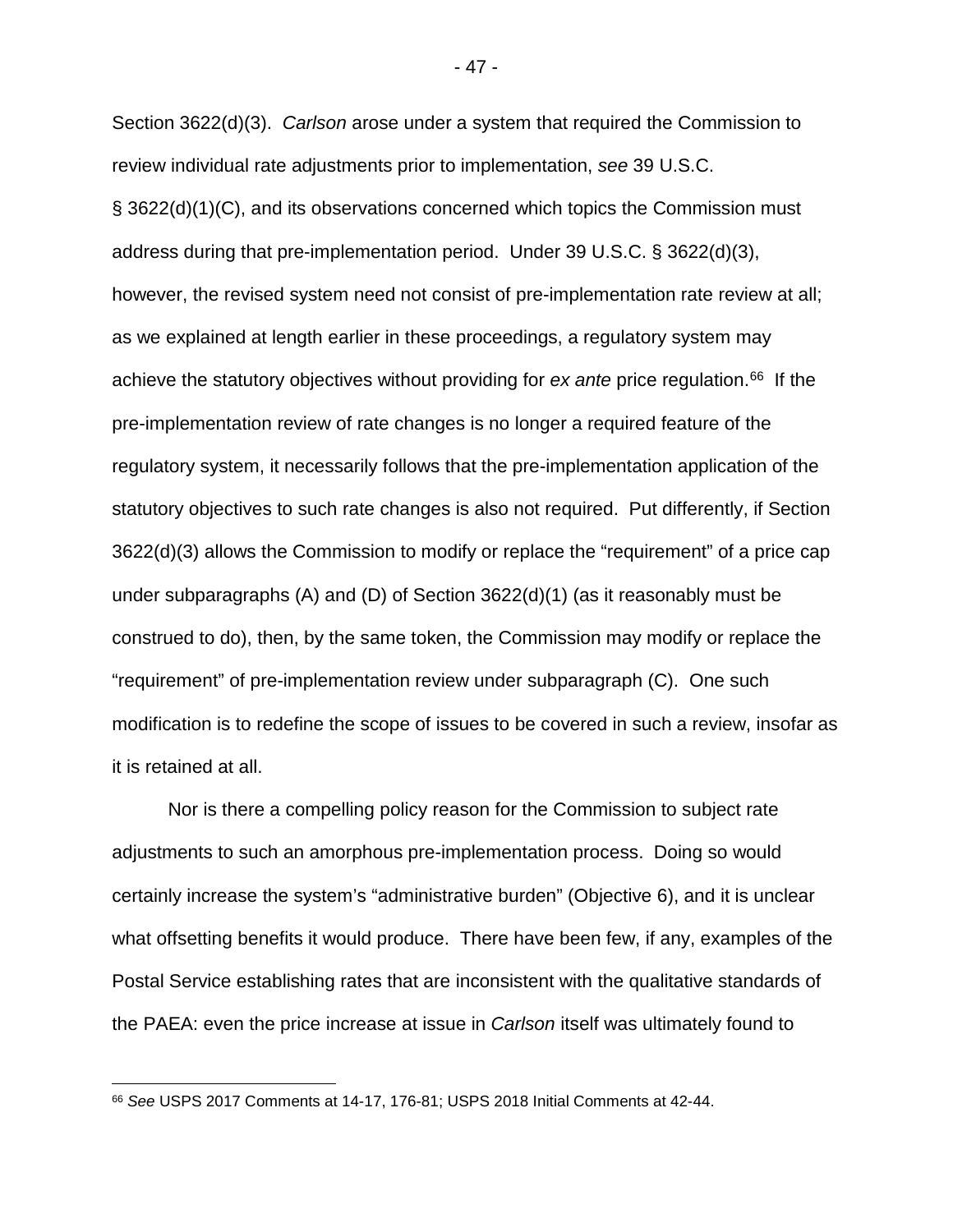comply with such standards. *See generally* Order No. 5285, Order Approving Price Adjustments for First-Class Mail, PRC Docket No. R2019-1 (Oct. 24, 2019). Moreover, there already exist ample post-implementation opportunities to consider whether the Postal Service's rate design has achieved the statutory objectives: the Annual Compliance Determination requires the Commission to engage in such consideration, and the complaint procedures allow parties to bring challenges of their own. These *ex post* proceedings are perfectly adequate to address the policy concerns that the commenters have raised here.<sup>[67](#page-49-1)</sup> Pre-implementation review is therefore wholly unnecessary.

#### <span id="page-49-0"></span>**IX. CONCLUSION**

Order Nos. 4258 and 5337 make clear that the Commission is aware of its legal authority and responsibility to fix the market-dominant ratemaking system. The Commission has rightly resisted the potential distractions of speculation about legislative reform and unsupported doomsaying about the consequences of additional rate authority. Now it must finish the job.

It is much of the way there already. The Commission clearly understands that any new price cap must self-adjust for exogenous density loss and retiree-benefits expenses, or else it will repeat the current system's failure. And the Commission understands that additional rate authority is needed to spur long-deferred investment in

<span id="page-49-1"></span><sup>&</sup>lt;sup>67</sup> GCA claims that the complaint process places the burden of proof on commenters rather than the Postal Service, GCA Comments at 5, but this is not necessarily true. Where a commenter argues that the Postal Service's rates violate the statute (and the complaint is not dismissed for other reasons), the Postal Service would presumably have to justify the rate design. *See* United States Postal Service's Motion to Dismiss with Prejudice the Greeting Card Association Complaint, PRC Docket No. C2020-1 (Feb. 19, 2020), at 13-15. If anything, GCA's act of filing the recent complaint (in contrast with the words in its comments here) – undeterred by the Commission's previous resolution of the same issue in preimplementation and annual compliance review proceedings – represents an endorsement of the complaint process as a potential outlet for such concerns. *See id.* at 1-4, 9-11, 17.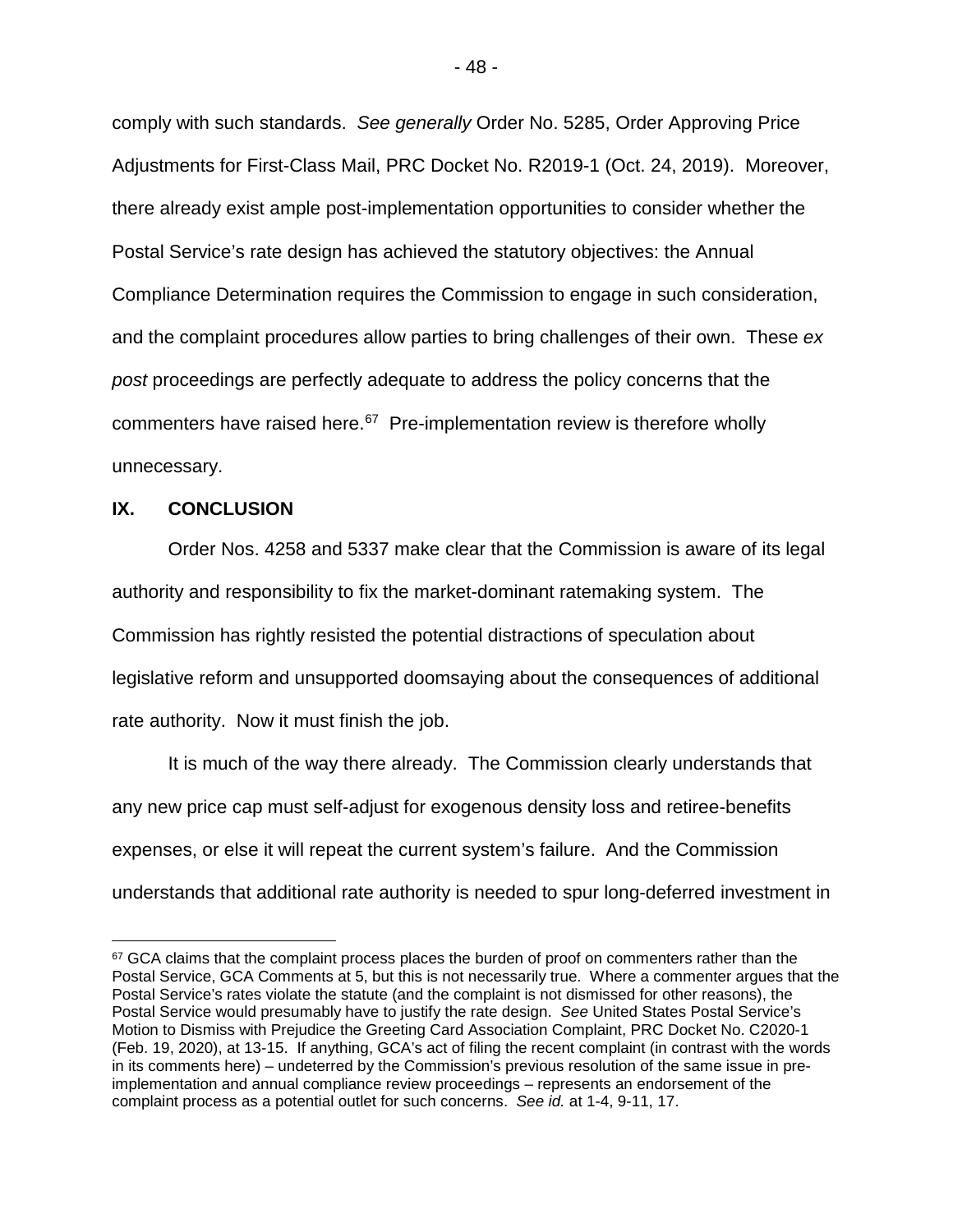infrastructure. The practice of other price-cap regulators offers numerous templates for mechanisms to achieve these very aims.

Only four key changes to the Commission's proposal in Order No. 5337 are needed to reach a fully supportable conclusion. First, consistent with price-cap theory and practice and the governing statutory objectives, rate authority must be provided to recalibrate costs and revenues. Without it, forward-looking adjustment factors will merely perpetuate the going-in net loss, not relieve it. The traditional approach would also be the simplest: define the rate authority needed to correct the going-in net loss. But labor commenters' proposal of a retrospective density-based adjustment could also be valid. Both approaches would render moot the proposed retirement rate authority (to the extent that it is intended as a partial true-up), which has drawn a variety of criticisms.

Second, to the extent that the proposed retirement rate authority would adjust for changes in relevant expenses, that function should be preserved through an adjustment factor comparable to the "Z factor" in other price-cap systems. It should not be limited to five years, and it should include both normal-cost and amortization payments.

Third, as even certain industry commenters acknowledge, the goal of funding increased infrastructure investment would be best served by unconditional rate authority, consistent with the practice of other regulators. While other regulators may also use conditional rate authority mechanisms, those are separate from rate authority to provide seed capital, in recognition of the fact that investment precedes results. If the Commission wishes to consider such mechanisms or review the Postal Service's use of

- 49 -